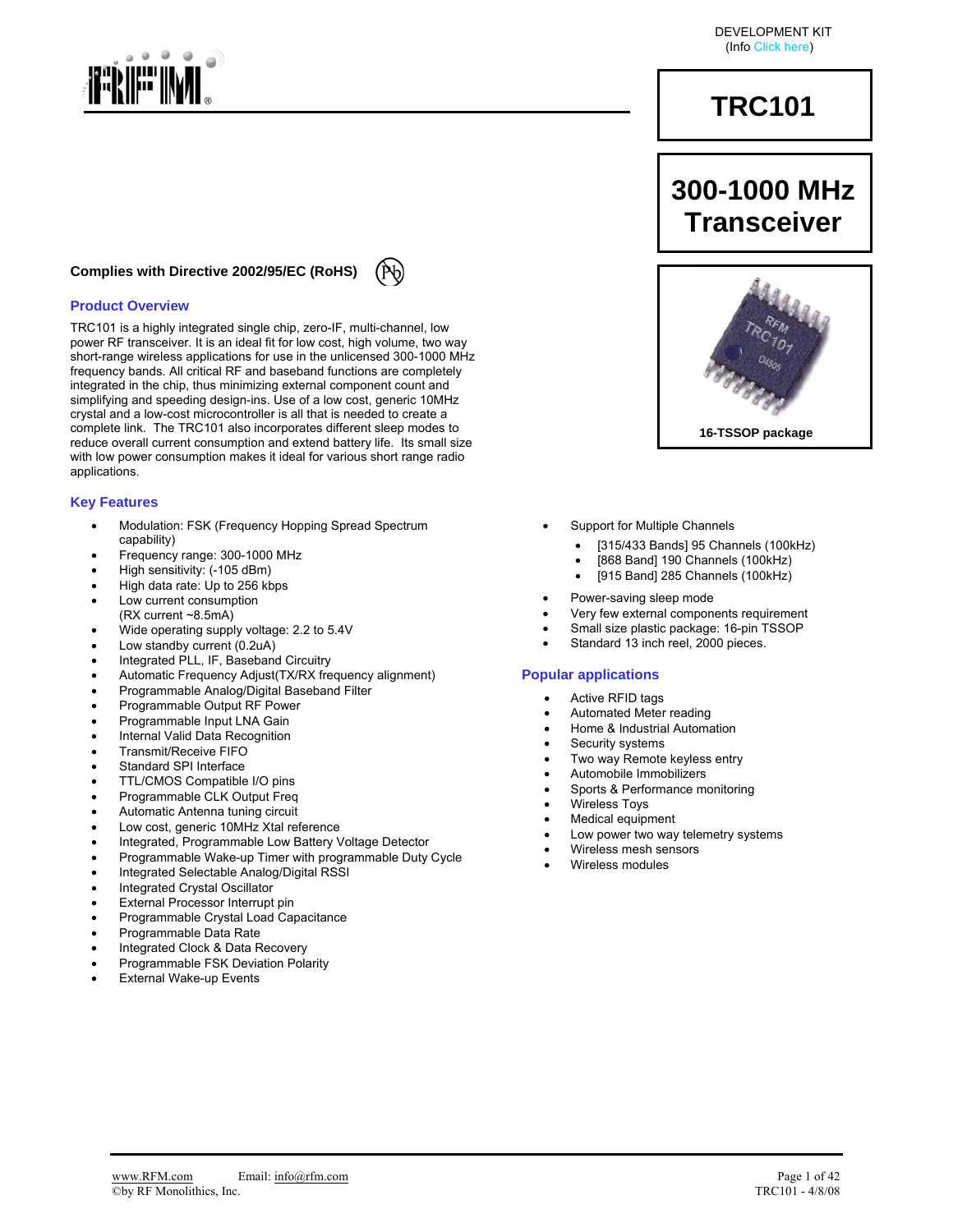# **Table of Contents**

| Battery Detect Threshold and Clock Output Register [POR=C000h] 30 |  |
|-------------------------------------------------------------------|--|
|                                                                   |  |
|                                                                   |  |
|                                                                   |  |
|                                                                   |  |
|                                                                   |  |
|                                                                   |  |
|                                                                   |  |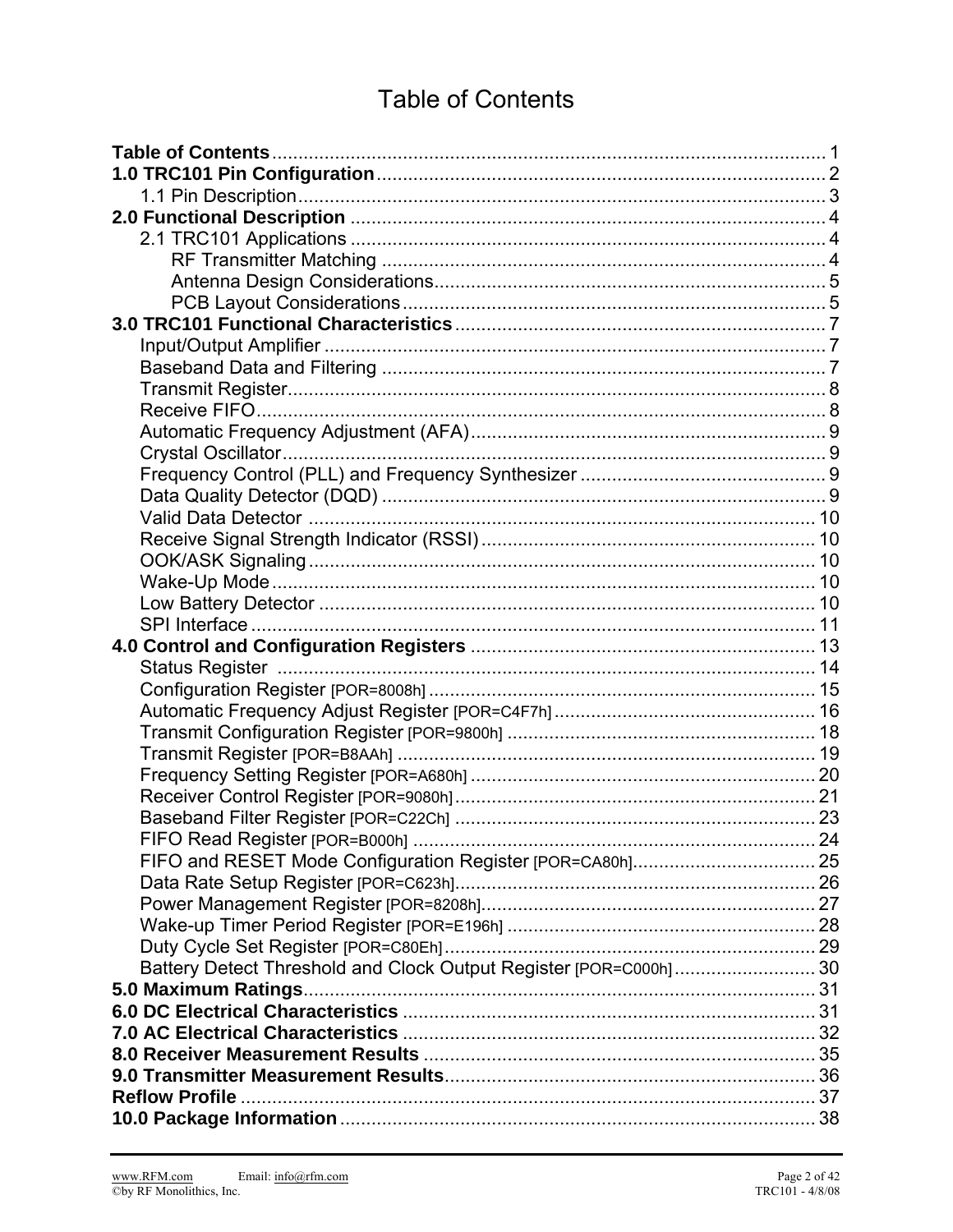# **1. Pin Configuration**



## **1.1 Pin Descriptions**

| Pin              | <b>Name</b>         | <b>Description</b>                                                                                                                                                                                                                                                                                                                                                                                                                                                                                                                                                                                                                                                                                                                                                                                                                               |
|------------------|---------------------|--------------------------------------------------------------------------------------------------------------------------------------------------------------------------------------------------------------------------------------------------------------------------------------------------------------------------------------------------------------------------------------------------------------------------------------------------------------------------------------------------------------------------------------------------------------------------------------------------------------------------------------------------------------------------------------------------------------------------------------------------------------------------------------------------------------------------------------------------|
| 1                | <b>SDI</b>          | <b>SPI Data In</b>                                                                                                                                                                                                                                                                                                                                                                                                                                                                                                                                                                                                                                                                                                                                                                                                                               |
| $\boldsymbol{2}$ | <b>SCK</b>          | <b>SPI Data Clock</b>                                                                                                                                                                                                                                                                                                                                                                                                                                                                                                                                                                                                                                                                                                                                                                                                                            |
| $\mathbf{3}$     | nCS                 | Chip Select Input - Selects the chip for an SPI data transaction. The pin must be pulled 'low' for a 16-<br>bit read or write function. See Figure 6 for timing specifications.                                                                                                                                                                                                                                                                                                                                                                                                                                                                                                                                                                                                                                                                  |
| 4                | <b>SDO</b>          | <b>SPI Data Out</b>                                                                                                                                                                                                                                                                                                                                                                                                                                                                                                                                                                                                                                                                                                                                                                                                                              |
| 5                | nIRQ                | Interrupt Request Output - The receiver will generate an active low interrupt request for the<br>microcontroller on the following events:<br>The TX register is ready to receive the next byte<br>· The FIFO has received the preprogrammed amount of bits<br>· Power-on reset<br>· FIFO overflow/TX register underrun<br>· Wake-up timer timeout<br>· Negative pulse on the interrupt input pin nINT<br>Supply voltage below the preprogrammed value is detected                                                                                                                                                                                                                                                                                                                                                                                |
| 6                | Data/nFSel          | Data In - When the internal TX register is not used, this pin may be used to manually modulate data<br>from an external host processor. If the internal TX register is enabled, this pin must be pulled "High".<br>When using the internal Rx FIFO, this pin must be pulled "Low" to select the FIFO. This pin is used to<br>select the internal registers when reading and writing.<br>Data Out - When the internal FIFO is not used this pin is used in conjunction with pin 7 (Recovered<br>Clock) to receive data.<br>FIFO Select - When reading the FIFO, this pin selects the FIFO and the first bit appears on the next<br>clock. Use this pin in conjunction with Pin 7.                                                                                                                                                                 |
| 7                | <b>CR/FINT/FCAP</b> | Recovered Clock Output - When the digital filter is used (Baseband Filter Register, Bit [4]) and FIFO<br>disabled (Configuration Register, Bit [6]), this pin provides the recovered clock from the incoming data.<br>FIFO INT - When the internal FIFO is enabled (Configuration Register, Bit [6]), this pin acts as a FIFO<br>Full interrupt indicating that the FIFO has filled to its pre-programmed limit (FIFO Configuration Register,<br>Bit [74]).<br><b>External Data Filter Capacitor</b> – When the Analog filter is used (Baseband Filter Register, Bit [4]), this<br>pin is the raw baseband data that may be used by a host processor for data recovery. The external<br>capacitor forms a simple lowpass filter with an internal 10KOhm series resistor. The capacitor value<br>may be chosen for a Max data rate up to 256kbps. |
| 8                | <b>ClkOut</b>       | Optional host processor Clock Output                                                                                                                                                                                                                                                                                                                                                                                                                                                                                                                                                                                                                                                                                                                                                                                                             |
| 9                | <b>Xtal/Ref</b>     | Xtal - Connects to a 10MHz series crystal or an external oscillator reference. The circuit contains an<br>integrated load capacitor (See Configuration Register) in order to minimize the external component<br>count. The crystal is used as the reference for the PLL, which generates the local oscillator frequency.<br>The accuracy requirements for production tolerance, temperature drift and aging can be determined<br>from the maximum allowable local oscillator frequency error. Whenever a low frequency error is<br>essential for the application, it is possible to "pull" the crystal to the accurate frequency by changing the<br>load capacitor value.<br>Ext Ref - An external reference, such as an oscillator, may be connected as a reference source.<br>Connect through a .01uF capacitor.                               |
| 10               | nRESET              | Reset Output with internal pull-up                                                                                                                                                                                                                                                                                                                                                                                                                                                                                                                                                                                                                                                                                                                                                                                                               |
| 11               | <b>GND</b>          | <b>System Ground</b>                                                                                                                                                                                                                                                                                                                                                                                                                                                                                                                                                                                                                                                                                                                                                                                                                             |
| $\overline{12}$  | $RF$ $P$            | RF Diff I/O                                                                                                                                                                                                                                                                                                                                                                                                                                                                                                                                                                                                                                                                                                                                                                                                                                      |
| 13               | RF <sub>N</sub>     | RF Diff I/O                                                                                                                                                                                                                                                                                                                                                                                                                                                                                                                                                                                                                                                                                                                                                                                                                                      |
| 14               | <b>VDD</b>          | <b>Supply Voltage</b>                                                                                                                                                                                                                                                                                                                                                                                                                                                                                                                                                                                                                                                                                                                                                                                                                            |
| 15               | <b>RSSIA</b>        | Analog RSSI Output - The Analog RSSI can be used to determine the actual signal strength. The<br>response and settling time depends on an external filter capacitor. Typically, a 1000pF capacitor will<br>provide optimum response time for most applications.                                                                                                                                                                                                                                                                                                                                                                                                                                                                                                                                                                                  |
| 16               | nINT/DDet           | nlNT - This pin may be configured as an active low external interrupt to the chip. When a logic '0' is<br>applied to this pin, it causes the nIRQ pin (5) to toggle, signaling an interrupt to an external processor.<br>Reading the first four (4) bits of the status register tells the source of the interrupt. This pin may be used<br>as a wake-up event from sleep.<br>Valid Data Detector Output- This pin may be configured to indicate Valid Data when the synchronous                                                                                                                                                                                                                                                                                                                                                                  |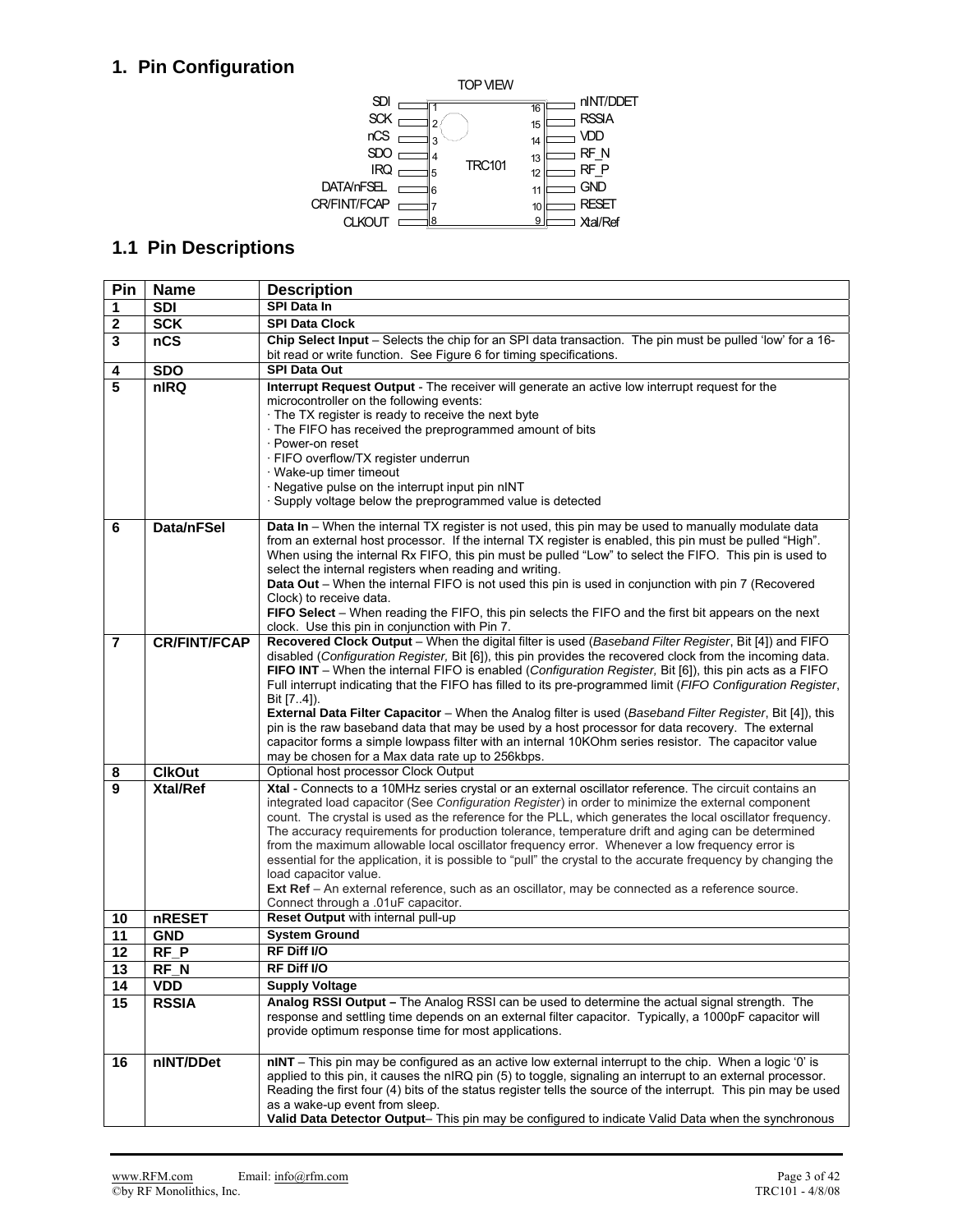## **2. Functional Description**

The TRC101 is a low power, frequency agile, zero-IF, multi-channel FSK transceiver for use in the 315, 433, 868, and 916 MHz bands. All RF and baseband functions are completely integrated requiring only a single 10MHz crystal as a reference source and an external low-cost processor. Functions include:

- PLL synthesizer
- Power Amp
- LNA
- I/Q Mixers
- I/Q Demodulators
- **Baseband Filters**
- Baseband Amplifiers
- RSSI
- Low Battery Detector
- Wake-up Timer/Duty Cycle Mode
- Valid Data Detection/Data Quality

The TRC101 is ideal for Frequency Hopping Spread Spectrum (FHSS) applications requiring frequency agility to meet FCC requirements. Use of a low-cost microcontroller is all that is needed to create a complete data link. The TRC101 incorporates different sleep modes to reduce overall current consumption and extend battery life. It is ideal for applications operating from typical lithium coin cells.

## **2.1 TRC101 Typical Application Circuit**



**Figure 1. Typical Application Circuit** 

#### **RF Transmitter Matching**

The RF pins are high impedance and differential. The optimum differential load for the RF port at a given frequency band is shown in Table 1.

|               | TABLE 1.            |                 |        |  |  |  |  |  |  |  |  |  |  |  |
|---------------|---------------------|-----------------|--------|--|--|--|--|--|--|--|--|--|--|--|
| <b>TRC101</b> | <b>Admittance</b>   | Impedance (Ohm) |        |  |  |  |  |  |  |  |  |  |  |  |
| 315 MHz       | $1.5e-3 - j5.14e-3$ | $52 + j179$     | 98nH   |  |  |  |  |  |  |  |  |  |  |  |
| 433 MHz       | $1.4e-3 - j7.1e-3$  | $27 + j136$     | 52nH   |  |  |  |  |  |  |  |  |  |  |  |
| 868 MHz       | $2e-3 - i1.5e-2$    | $8.7 + 166$     | 12.5nH |  |  |  |  |  |  |  |  |  |  |  |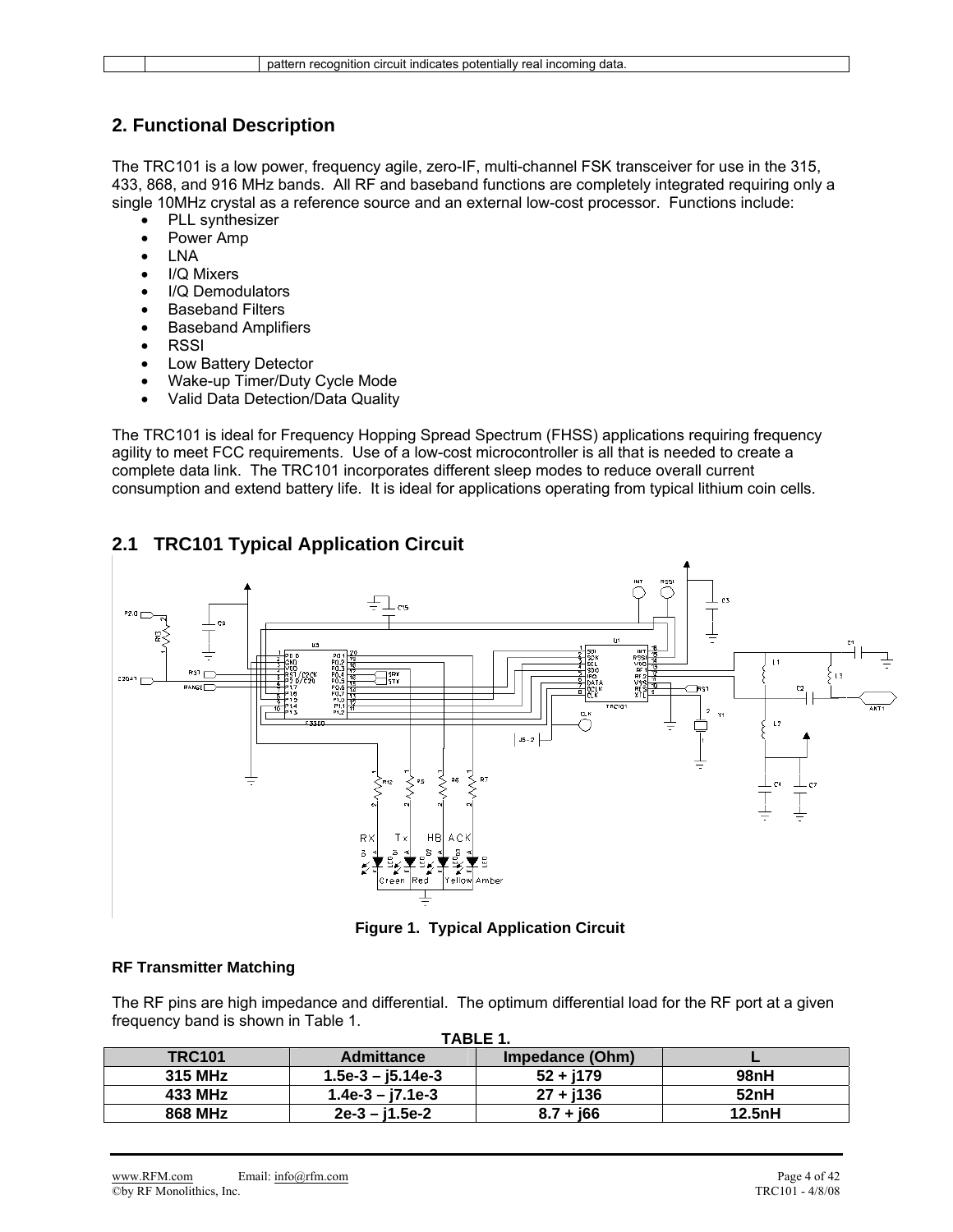| <b>916 MHz</b> | $ -$<br>.55e-2<br>- הכ<br>- -<br>-.-- | :e'<br>. | ワハト |
|----------------|---------------------------------------|----------|-----|
|----------------|---------------------------------------|----------|-----|

These values are what the RF port pins want to "see" as an antenna load for maximum power transfer. Antennas ideally suited for this would be a Dipole, Folded Dipole, and Loop. For all transmit antenna applications a bias or "choke" inductor must be included since the RF outputs are open-collector type. The TRC101 may also drive a single ended 50 Ohm load, such as a monopole antenna, using the matching circuit as shown in Figure 1. Use of a balun would provide an optimum power transfer, but the matching circuit of Figure 1 has been optimized for use with discrete components, reducing the cost associated with use of a balun. The matching component values for a 50 Ohm load for each band are given in Table 2.

|                |                   | Table 2.         |       |                   |
|----------------|-------------------|------------------|-------|-------------------|
| <b>Ref Des</b> | 315               | 433              | 868   | 916               |
| C <sub>1</sub> | 6.8pF             | 5.1pF            | 2.7pF | 2.7 <sub>pF</sub> |
| C <sub>2</sub> | 3.9 <sub>pF</sub> | 2.7pF            | 1.2pF | 1.2pF             |
| C4             | .1uF              | .1uF             | .1uF  | .1uF              |
| C <sub>7</sub> | 100pF             | 100pF            | 100pF | 100pF             |
| l 1            | 56nH              | 33nH             | 8.2nH | 8.2nH             |
| $\mathsf{L}2$  | 390nH             | 390nH            | 100nH | 100nH             |
| L <sub>3</sub> | 68nH              | 47 <sub>nH</sub> | 22nH  | 22nH              |

#### **Antenna Design Considerations**

The TRC101 is designed to drive a differential output such as a Dipole antenna or a Loop. The loop antenna is ideally suited for applications where compact size is required. The dipole is typically not an attractive option for compact designs due to its inherent size at resonance and distance needed away from a ground plane to be an efficient antenna. A monopole antenna can be used with the addition of a balun or by using the matching circuit in Figure 1.

#### **PCB Layout Considerations**

Optimal PCB layout is very critical. For optimal transmit and receive performance, the trace lengths at the RF pins must be kept as short as possible. Using small, surface mount components, like 0402 or 0603, will yield the best performance as well as keep the RF port compact. Make all RF connections short and direct. A good rule of thumb to adhere to is add 1nH of series inductance for every 0.1" of trace length.

The crystal oscillator is also affected by additional trace length as it adds parasitic capacitance to the overall load of the crystal. To minimize this effect place the crystal as close as possible to the chip and make all connections short and direct. This will minimize the effects of "frequency pulling" that stray capacitance may introduce and allows the internal load capacitance of the chip to be more effective in properly loading the crystal oscillator circuit.

If using an external processor, the TRC101 provides an on-chip clock for that purpose. Even though this is an integrated function, long runs of the clock signal may radiate and cause interference. This can degrade receiver performance as well as add harmonics or unwanted modulation to the transmitter. Keep clock connections as short as possible and surround the clock trace with an adjacent ground plane pour where needed. This will help in reducing any radiation or crosstalk due to long runs of the clock signal.

Good power supply bypassing is also essential. Large decoupling capacitors should be placed at the point where power is applied to the PCB. Smaller value decoupling capacitors should then be placed at each power point of the chip as well as bias nodes for the RF port. Poor bypassing lends itself to conducted interference which can cause noise and spurious signals to couple into the RF sections, significantly reducing performance.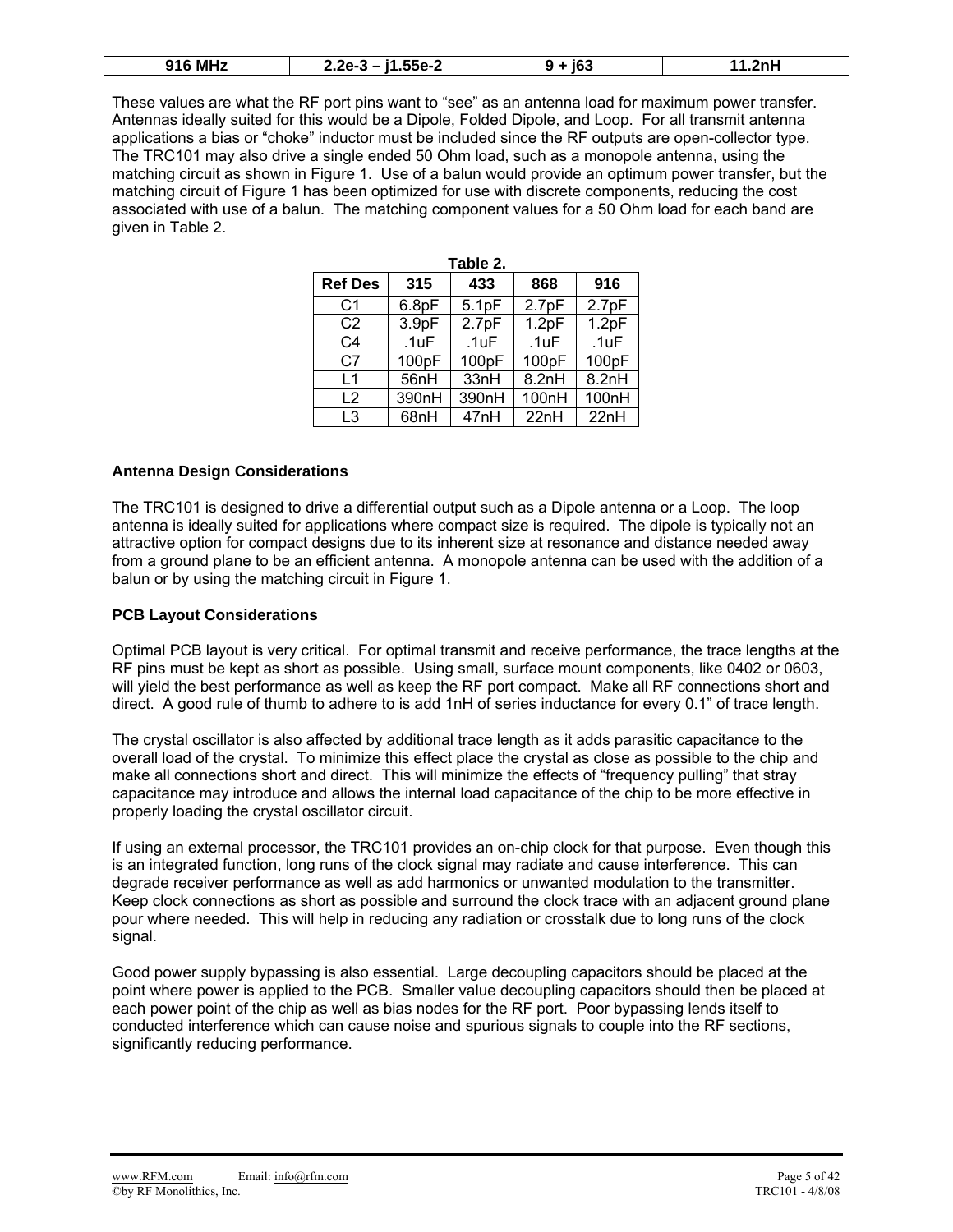

Assembly View



Top Side



Bottom Side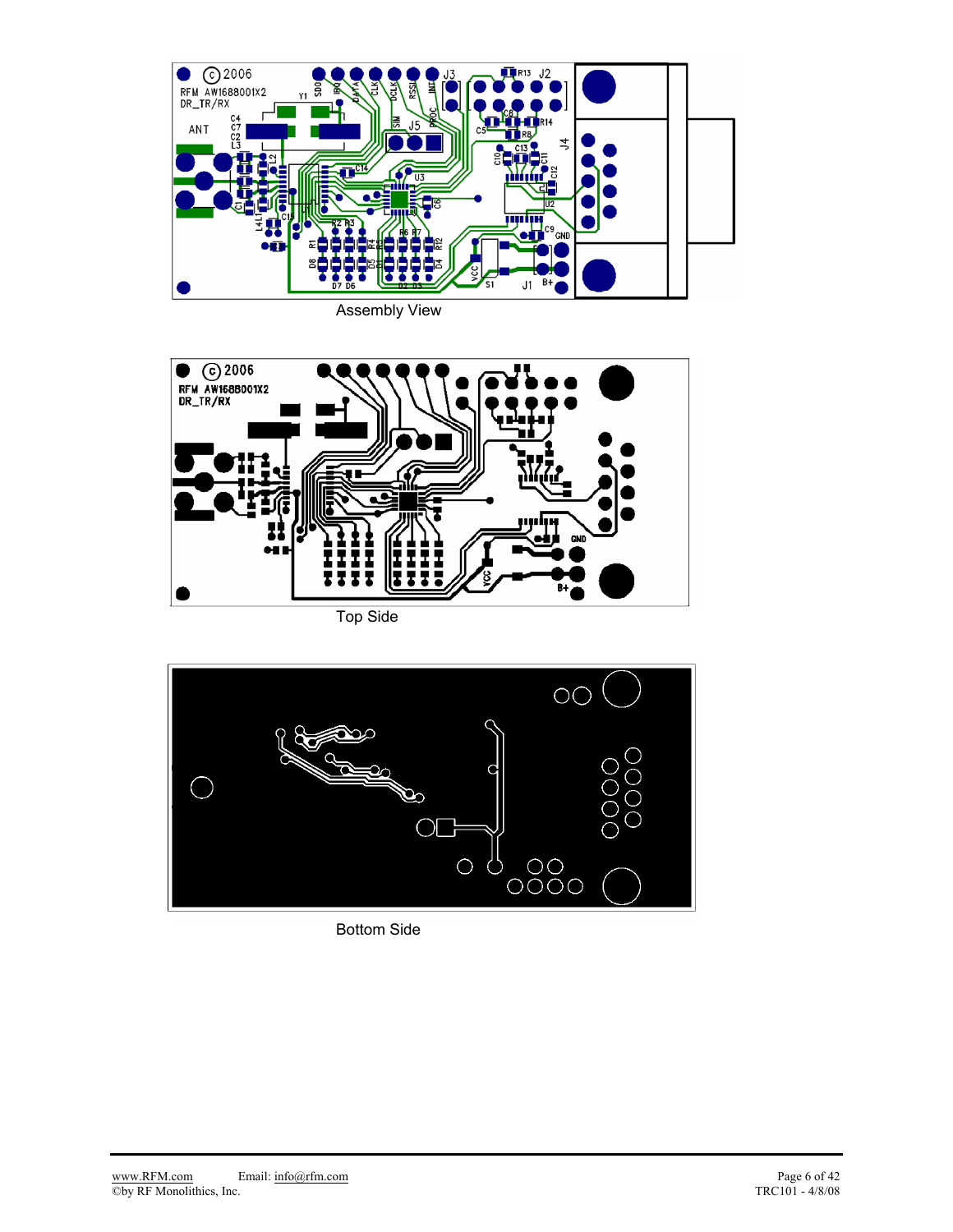## **3. TRC101 Functional Characteristics**



**Figure 2. Functional Block Diagram** 

#### **Input/Output Amplifier**

The output power amplifier is an open-collector, differential output with programmable output power which can directly drive a loop or dipole antenna, and with proper matching may also drive a monopole antenna. Incorporated in the power amplifier is an automatic antenna tuning circuit to avoid manual tuning during production and to offset "hand effects". Registers common to the Power Amplifier are:

- *Power Management Register*
- *Transmit Configuration Register*

The input LNA has selectable gain (0dB, -6dB, -14dB, -20dB) which may be useful in an environment with strong interferers. The LNA has a 250ΩOhm differential input impedance which requires a matching circuit when connected to 50 Ohm devices. Registers common to the LNA are:

- *Power Management Register*
- *Receiver Control Register*

#### **Baseband Data and Filtering**

The baseband receiver has several programmable options that optimize the data link for a wide range of applications. The programmable functions include:

- Receive bandwidth
- Receive data rate
- Baseband Analog Filter
- Baseband Digital Filter
- Clock Recovery (CR)
- Receive FIFO
- Data Quality Detector
- Valid Data Detector

The receive bandwidth is programmable from 67kHz to 400kHz to accommodate various FSK modulation deviations. If the deviation is known for a given transmitter, the best results are obtained with a bandwidth at least twice the transmitter FSK deviation.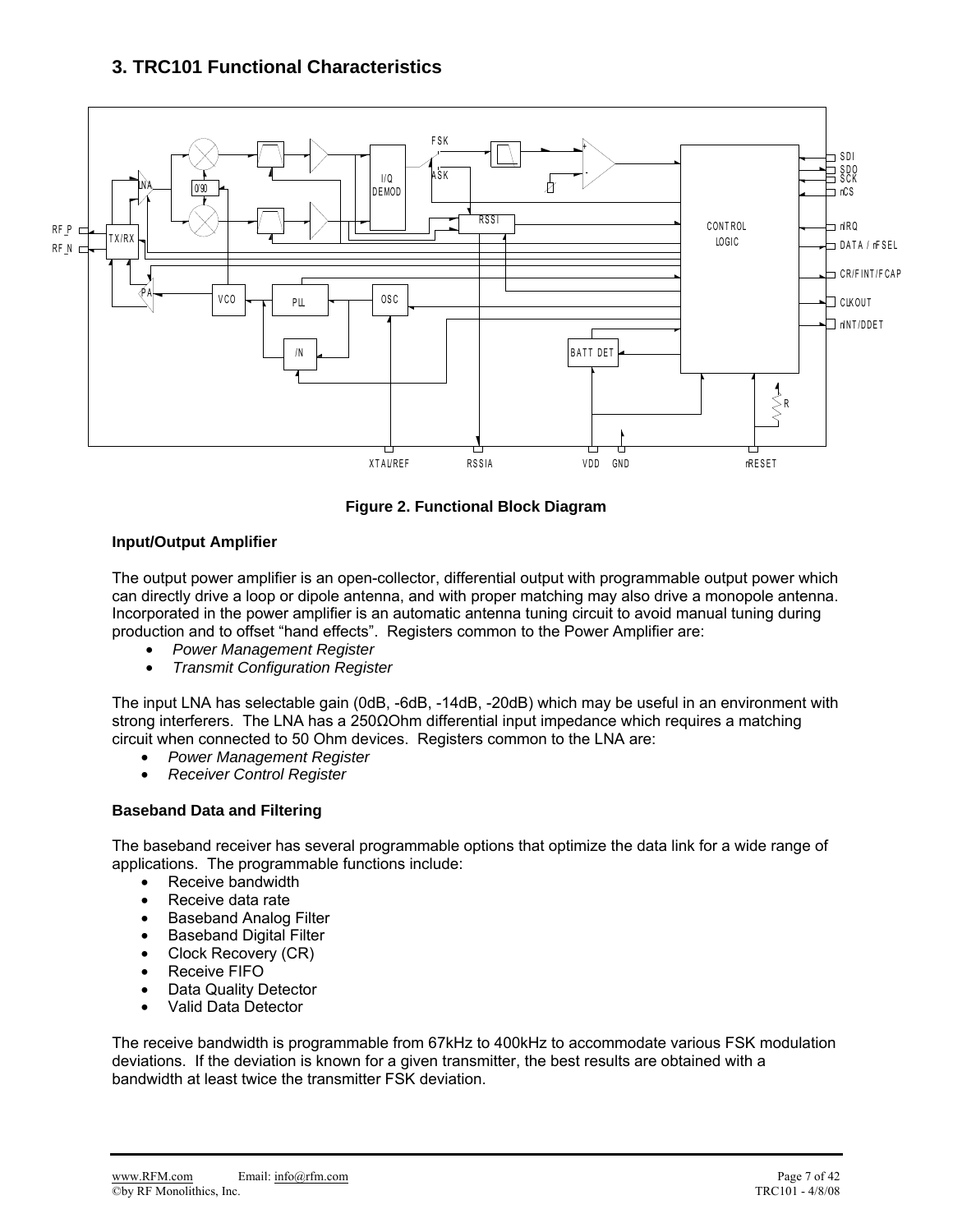The receive data rate is programmable from 337bps to 256kbps. An internal prescaler is used to give better resolution when setting up the receive data rate. The prescaler is optional and may be disabled through the *Data Rate Setup Register*.

The type of baseband filtering is selectable between an Analog filter and a Digital filter. The analog filter is a simple RC lowpass filter. An external capacitor may be chosen depending on the actual data rate. The chip has an integrated 10K Ohm resistor in series that makes the RC lowpass network. With the analog filter selected, a maximum data rate of 256kbps can be achieved. The digital filter is used with a clock frequency of 29X data rate. In this mode a clock recovery (CR) circuit is used to provide for a synchronized clock source to recover the data using an external processor. The CR has three modes of operation: fast, slow, and automatic, all configurable through the *Baseband Filter Register*. The CR circuit works by sampling the preamble on the incoming data. The preamble must contain a series of 1's and 0's in order for the CR circuit to properly extract the data timing. In slow mode the CR circuit requires more sampling (12 to 16 bits) and thus has a longer settling time before locking. In fast mode the CR circuit takes fewer samples (6 to 8 bits) before locking so settling time is not as long and timing accuracy is not critical. In automatic mode the CR circuit begins in fast mode to coarsely acquire the timing period with fewer samples and then changes to slow mode after locking. Further details of the CR and data rate clock are provided in the *Baseband Filter Register*. CR is only used with the digital filter and data rate clock. These are not used when configured for the analog filter.

#### **Transmit Register**

The transmit register is configured as two 8-bit shift registers connected in series to form a single 16-bit shift register. On POR the registers are filled with the value AAh. This can be used to generate a preamble before sending actual data, however, the value is not reloaded when the transmit register is reenabled. When the transmitter is enabled through the *Power Management Register*, transmission begins immediately and the value in the transmit register begins to be sent out. If there is nothing written to the register then it will send out the default value AAh. The next data byte can be loaded via the SPI bus to the transmit register by monitoring the SDO pin for a logic '1' or waiting for an interrupt from the nIRQ pin. After data has been loaded to the transmit register the processor must wait for the next interrupt before disabling the transmitter or the rest of the data left in the register will be lost. Inserting a dummy byte of all 0's is recommended for the last byte of data loaded.

#### **Receive FIFO**

The receive FIFO is configured as one 16-bit register. The FIFO can be configured to generate an interrupt after a predefined number of bits have been received. This threshold is programmable from 1 to 16 bits (0..15). It is recommended to set the threshold to at least half the length of the register (8 bits) to insure the external host processor has time to set up before performing a FIFO read. The FIFO read clock (SCK) must be  $<$  fxTAL/4 or  $<$  2.5 MHz for a 10 MHz reference xtal.

The receive FIFO may also be configured to fill only when valid data has been identified. The RXC101 has a synchronous pattern detector that watches incoming data for a particular pattern. When it sees this pattern it begins to store any data that follows. At the same time, if pin 16 is configured for Valid Data Indicator output (See *Receiver Control Register)*, this pin will go 'high' signaling valid data. This can be used to wake up or prepare a host processor for processing data. The internal synchronous pattern is set to 2DD4h and is not configurable.

The receive packet structure when using the synchronous pattern should be:



Any packet sent, whether using the synchronous pattern or not, should always start with a preamble sequence of alternating 1's and 0's, such as 1-0-1-0-1. This corresponds to sending a 0xAA or 0x55. The preamble may be one byte (Fast CR lock) or two bytes (Slow CR lock). The next two bytes should be the synchronous pattern. In this case, data storage begins immediately following the  $2<sup>nd</sup>$  synch byte. All other following bytes are treated as data.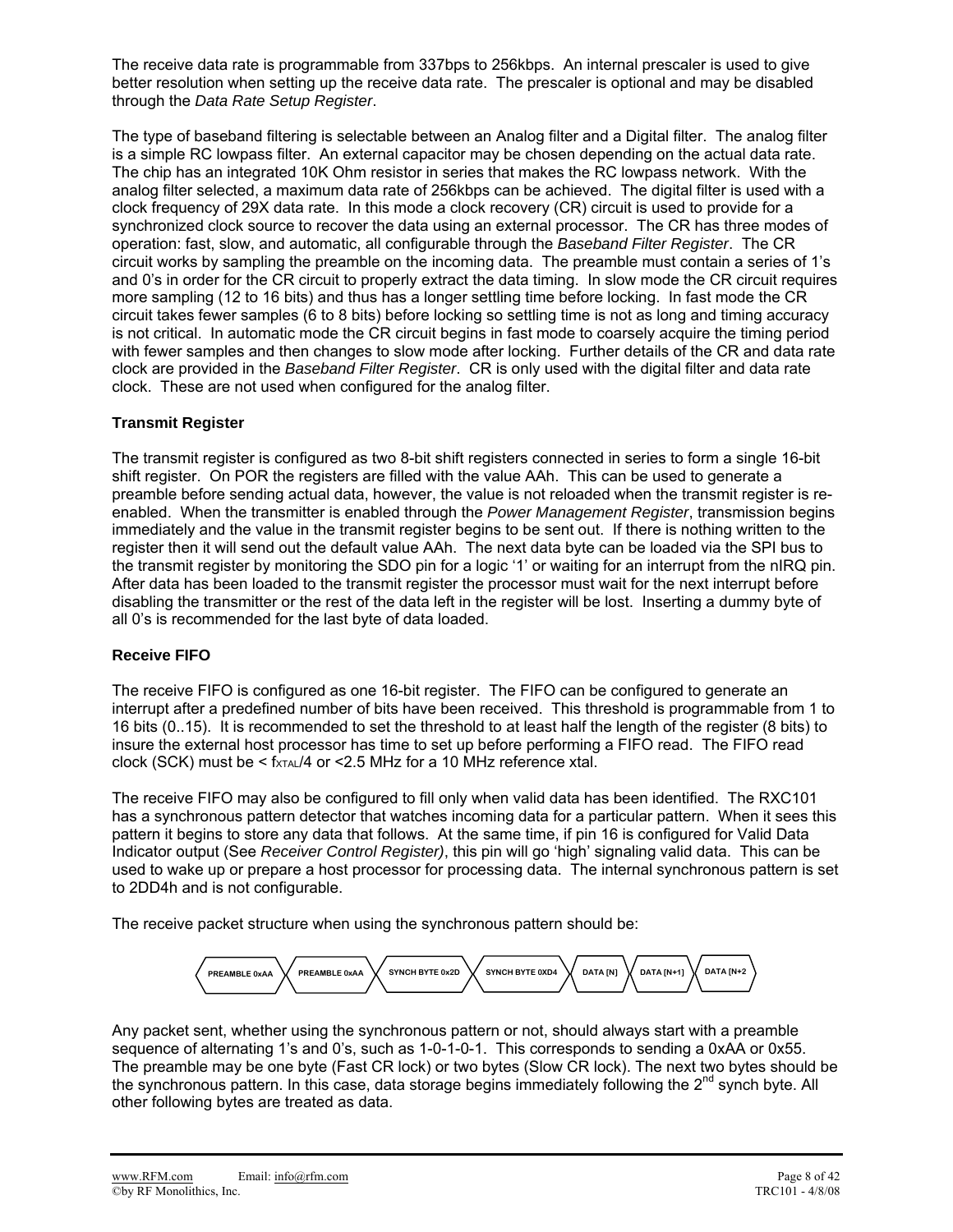The FIFO can be read out through the SDO pin only by pulling the nFSEL pin (6) 'Low" which selects the FIFO for read and reading out data on the next SPI clock. The FINT pin (7) will stay active (logic '1') until the last bit has been read out, and it will then go 'low'. This pin may also be polled to watch for valid data. When the number of bits received in the FIFO match the pre-programmed limit, this pin will go active (logic '1') and stay active until the last bit is read out as above. An alternative method of reading the FIFO is through an SPI bus *Status Register* read. The drawback to this is that all interrupt and status bits must be read first before the FIFO bits appear on the bus. This could pose a problem for receiving large amounts of data. The best method is using the SDO pin and the associated FIFO function pins.

#### **Automatic Frequency Adjustment (AFA)**

The PLL has the capability to do fine adjustment of the carrier frequency automatically. In this way, the receiver can minimize the offset between transmit and receive frequency. This function may be enabled or disabled through the *Automatic Frequency Adjustment Register*. The range of offset can be programmed as well as the offset value calculated and added to the frequency control word within the PLL to incrementally change the carrier frequency. The chip can be programmed to automatically perform an adjustment or may be manually activated by a strobe signal. This function has the advantage of allowing:

- Low cost lower accuracy crystals to be used
- Increased receiver sensitivity by narrowing the receive bandwidth
- Achieving higher data rates

#### **Crystal Oscillator**

The TRC101 incorporates an internal crystal oscillator circuit that provides a 10MHz reference, as well as internal load capacitors. This significantly reduces the component count required. The internal load capacitance is programmable from 8.5pF to 16pF in 0.5pF steps. This has the advantage of accepting a wide range of crystals from many different manufacturers having different load capacitance requirements. Being able to vary the load capacitance also helps with fine tuning the final carrier frequency since the crystal is the PLL reference for the carrier.

An external clock signal is also provided that may be used to run an external processor. This also has the advantage of reducing component count by eliminating an additional crystal for the host processor. The clock frequency is also programmable from eight pre-defined frequencies, each a pre-scaled value of the 10MHz crystal reference. These values are programmable through the *Battery Detect Threshold and Clock Output Register*. The internal clock oscillator may be disabled which also disables the output clock signal to the host processor. When the oscillator is disabled, the chip provides an additional 196 clock cycles before releasing the output, which may be used by the host processor to setup any functions before going to sleep.

#### **Frequency Control (PLL) and Frequency Synthesizer**

The PLL synthesizer is the heart of the operating frequency. It is programmable and completely integrated, providing all functions required to generate the carriers and tunability for each band. The PLL requires only a single 10MHz crystal reference source. RF stability is controlled by choosing a crystal with the particular specifications to satisfy the application. This gives the designer the maximum flexibility in performance.

The PLL is able to perform manual and automatic calibration to compensate for changes in temperature or operating voltage. When changing band frequencies, re-calibration must be performed. This can be done by disabling the synthesizer and re-enabling again through the *Power Management Register*. Registers common to the PLL are:

- *Power Management Register*
- *Configuration Register*
- *Frequency Setting Register*
- *Automatic Frequency Adjust Register*
- *Transmit Configuration Register*

#### **Data Quality Detector (DQD)**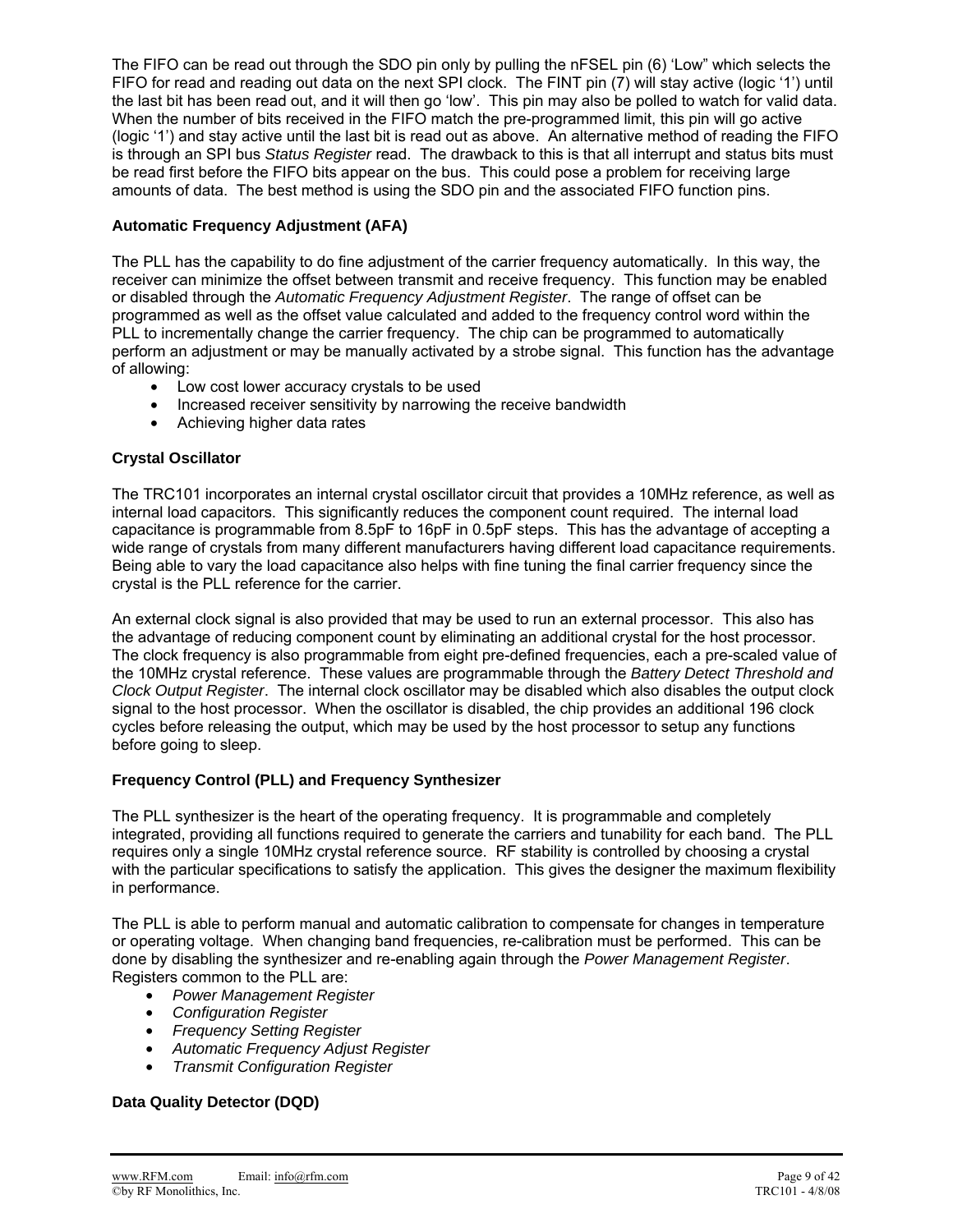The DQD is a unique function of the TRC101. The DQD circuit looks at the prefiltered incoming data and counts the "spikes" of noise for a predetermined period of time to get an idea of the quality of the link. This parameter is programmable through the *Data Filter Command Register*. The DQD count threshold is programmable from 0 to 7 counts. The higher the count the lower the quality of the data link. This means the higher the content of noise spikes in the data stream the more difficult it will be to recover clock information as well as data.

#### **Valid Data Detector**

The DDET is an extension of the DQD. When incoming data is detected, it uses the DQD signal, the Clock Recovery Lock signal, and the Digital RSSI signal to determine if the incoming data is valid. The DDET looks for valid data transitions at an expected data rate. The desired data rate and the acceptance criteria for valid data are user programmable through the SPI port. The DDET signal is valid when using either the internal receive FIFO or an external pin to capture baseband data. The DDET has three modes of operation: slow, medium, fast. Each mode is dependent on what signals it uses to determine valid data as well as the number of incoming preamble bits present at the beginning of the packet. The DDET can be disabled by the user so that only raw data from the comparator comes out, or it can be set to accept only a preset range of data rates and data quality. The DDET saves battery power and time for a host microprocessor because it will not wake up the microprocessor unless there is valid data present. See the *Receiver Control Register* for a detailed description of the setup for valid data.

#### **Receive Signal Strength Indicator (RSSI)**

The TRC101 provides an analog RSSI and a digital RSSI. The digital RSSI threshold is programmable through the *Receiver Control Register* and is readable through the *Status Register* only. When an incoming signal is stronger than the preprogrammed threshold, the digital RSSI bit in the *Status Register* is set.



The analog RSSI is available through the RSSIA external pin (15). This pin requires an external capacitor which sets the settling time. The analog RSSI may be used to recover OOK/ASK modulated data. The RSSI level is linear with input signal levels between -100 dBm and -55 dBm. The external capacitor value will control the received ASK data rate allowed so choosing a lower value capacitor enables recovery of faster data at the expense of amplitude. Using pin (15) with a sensitive comparator will yield good results.

The analog RSSI is available through and external pin (15). This pin requires an external capacitor which sets the settling time. The analog RSSI may be used to recover ASK modulated data at a low rate on the order of a few thousand bits per sec. The external capacitor value will control the received ASK data rate allowed so choosing a lower value capacitor enables recovery of faster data at the expense of amplitude. Using pin (15) with a sensitive comparator will yield good results.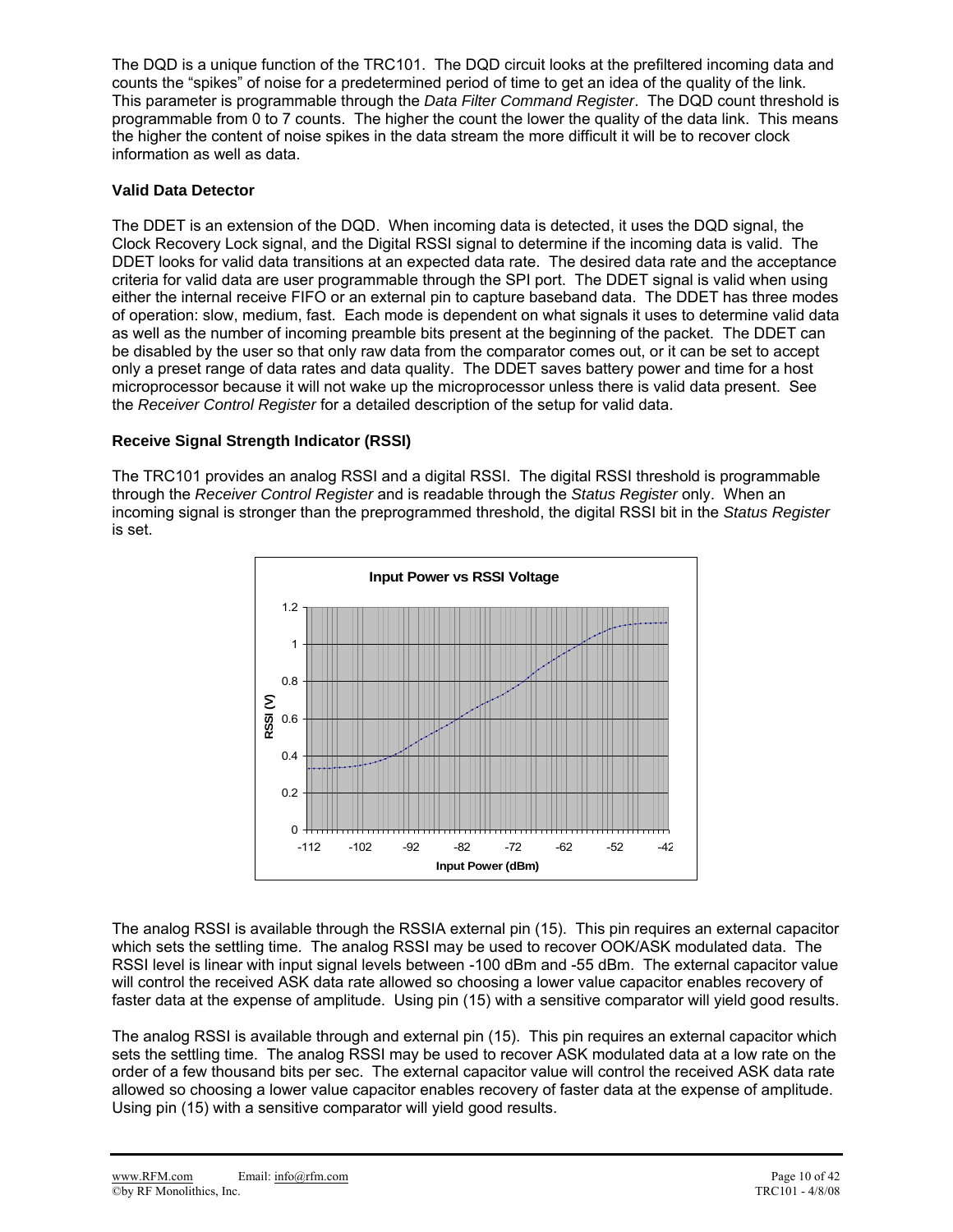#### **OOK/ASK Signaling**

The RSSI may be used to recover an OOK/ASK signal using an external comparator, capacitively coupled to the RSSI output. Typically, Automatic Gain Control (AGC) is used to reduce the input signal level upon saturation of the RSSI in the presence of strong or near-field ASK signals. The TRC101 does not have an AGC option, however, the input LNA gain is programmable. The output RSSI signal level may be sampled upon enabling of the receiver to test if the signal level is in saturation. If saturation is confirmed, the input LNA gain may be reduced until the RSSI output signal level falls within the RSSI deviation range.

#### **Wake-Up Mode**

The TRC101 has an internal wake-up timer that has very low current consumption (1.5uA typical) and may be programmed from 1ms to several days. A calibration is performed to the crystal at startup and every 30 sec thereafter, even if in sleep mode. If the oscillator circuit is disabled the calibration circuit will turn it on briefly to perform a calibration to maintain accurate timing and return to sleep. The TRC101 also incorporates other power saving modes aside from the wake-up timer. Return to active

mode may be initiated from several external events:

- Logic '0' applied to nINT pin (16)
- Low Supply Voltage Detect
- FIFO Fill
- SPI request

If any of these wake-up events occur, including the wake-up timer, the TRC101 generates an external interrupt on the nIRQ pin (5) which may be used as a wake-up signal to a host processor. The source of the interrupt may be read out from the *Status Register* over the SPI bus.

#### **Duty Cycle Mode**

The duty cycle register may be used in conjunction with the wake-up timer to reduce the average current consumption of the receiver. The duty cycle register may be set up so that when the wake-up timer brings the chip out of sleep mode the receiver is turned on for a short time to sample if a signal is present and then goes back into sleep and the process starts over. See the *Duty Cycle Set Register*. The receiver must be disabled (RXEN bit 7 cleared in Power Management Register) and the wake-up timer must be enabled (WKUPEN bit 1 set in *Power Management Register*) for operation in this mode. Figure 6 shows the timing for Duty Cycle Mode.





#### **Low Battery Detector**

The integrated low battery detector monitors the voltage supply against a preprogrammed value and generates an interrupt when the supply voltage falls below the programmed value. The detector circuit has 50mV of hysteresis built in.

#### **SPI Interface**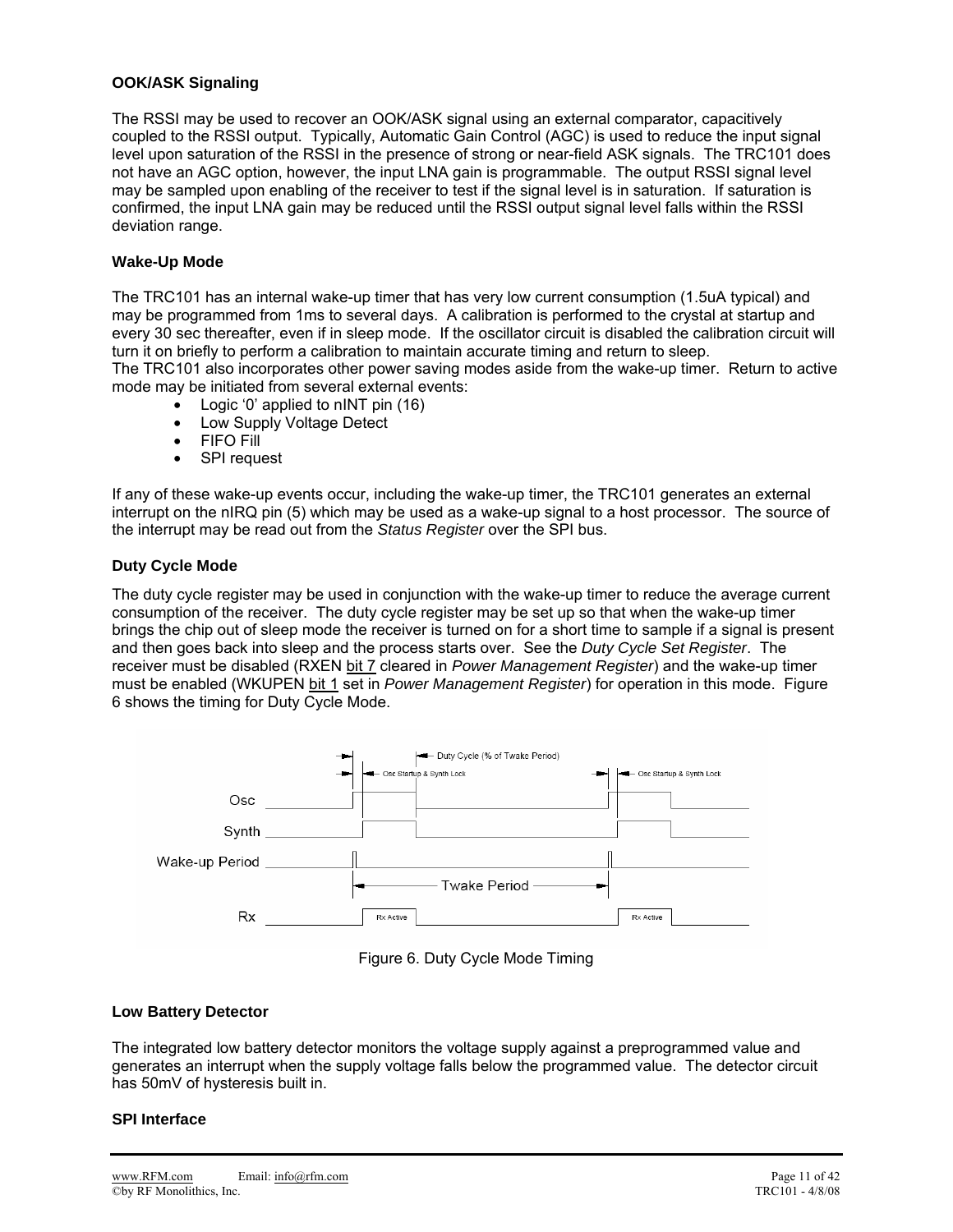The TRC101 is equipped with a standard SPI bus that is compatible to almost all SPI devices. All functions and status of the chip are accessible through the SPI bus. Typical SPI devices are configured for byte write operations. The TRC101 uses word writes so the nCS pin(3) should be pulled low for 16 bits.

| Symbol | Parameter                                                | Minimum Value [ns] |
|--------|----------------------------------------------------------|--------------------|
| tсн    | Clock high time                                          | 25                 |
| tα     | Clock low time                                           | 25                 |
| tss    | Select setup time ( nCS falling edge to SCK rising edge) | 10                 |
| tзн    | Select hold time (SCK falling edge to nCS rising edge)   | 10                 |
| tsнı   | Select high time                                         | 25                 |
| tos    | Data setup time (SDI transition to SCK rising edge)      | 5                  |
| tон    | Data hold time (SCK rising edge to SDI transition)       | 5                  |
| too    | Data delay time                                          | 10                 |

#### **Timing Diagram**



#### **Figure 3. SPI Interface Timing**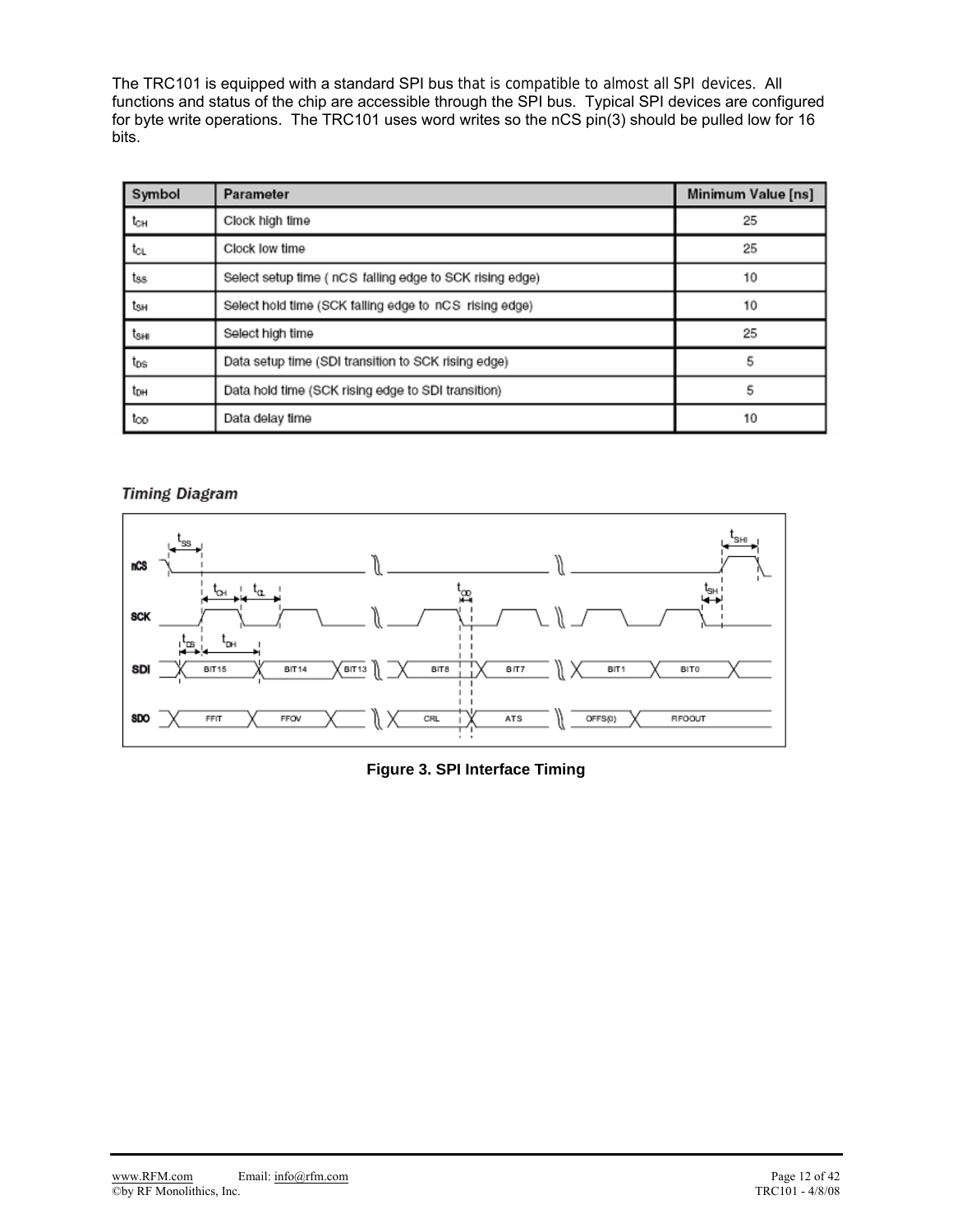|                                    | Bit            | Bit          | Bit            | Bit            | Bit            | Bit            | Bit            | Bit               | <b>Bit</b>        | Bit               | Bit               | <b>Bit</b>        | Bit              | <b>Bit</b>        | Bit               | Bit              | <b>POR</b><br>Value |
|------------------------------------|----------------|--------------|----------------|----------------|----------------|----------------|----------------|-------------------|-------------------|-------------------|-------------------|-------------------|------------------|-------------------|-------------------|------------------|---------------------|
|                                    | 15             | 14           | 13             | 12             | 11             | 10             | 9              | 8                 | 7                 | 6                 | 5                 | 4                 | 3                | 2                 | 1                 | 0                |                     |
| <b>STATUS</b>                      | <b>FIFTXRX</b> | <b>POR</b>   | FIFOV/UR WKINT |                | <b>INTRST</b>  | LB             | <b>FIFEMP</b>  | <b>RSSI/AT</b>    | GDQD              | <b>CRLK</b>       | <b>AFATGL</b>     | <b>OFFSGN</b>     | OFF <sub>3</sub> | OFF <sub>2</sub>  | OFF <sub>1</sub>  | OFF <sub>0</sub> | $ -$                |
| <b>CONFIG</b>                      | $\mathbf{1}$   | $\mathbf{0}$ | $\mathbf{0}$   | 0              | $\Omega$       | 0              | 0              | $\Omega$          | <b>DATEN</b>      | <b>FIFEN</b>      | BAND1             | BAND <sub>0</sub> | CAP <sub>3</sub> | CAP <sub>2</sub>  | CAP1              | CAP <sub>0</sub> | 8008h               |
| <b>AFA</b>                         | $\mathbf{1}$   | -1           | $\Omega$       | 0              | $\Omega$       | 1              | 0              | 0                 | AUTO1             | AUTO0             | RNG <sub>1</sub>  | RNG <sub>0</sub>  | <b>STRB</b>      | <b>ACCF</b>       | <b>OFFEN</b>      | <b>AFEN</b>      | C4F7h               |
| <b>TX CONFIG</b>                   | $\mathbf{1}$   | $\Omega$     | $\Omega$       | 1              | -1             | 0              | $\Omega$       | <b>MODP</b>       | DEV <sub>3</sub>  | DEV <sub>2</sub>  | DEV <sub>1</sub>  | DEV <sub>0</sub>  | 0                | PWR <sub>2</sub>  | PWR <sub>1</sub>  | PWR <sub>0</sub> | 9800h               |
| <b>TX REG</b>                      | $\mathbf{1}$   | $\mathbf{0}$ | $\mathbf{1}$   | 1              | -1             | 0              | 0              | 0                 | TX7               | TX <sub>6</sub>   | TX <sub>5</sub>   | TX4               | TX <sub>3</sub>  | TX <sub>2</sub>   | TX1               | TX <sub>0</sub>  | B8AAh               |
| <b>FREQ SET</b>                    | $\mathbf{1}$   | $\mathbf{0}$ | $\mathbf 1$    | 0              | Freg11         | Freq10         | Frea9          | Frea <sub>8</sub> | Frea7             | Frea6             | Frea <sub>5</sub> | Freq4             | Frea3            | Frea2             | Freq1             | Freq0            | A680h               |
| <b>RECV CTRL</b>                   | 1              | $\mathbf{0}$ | $\Omega$       | 1              | $\Omega$       | <b>INT/VDI</b> | VDIR1          | VDIR <sub>0</sub> | BB <sub>2</sub>   | BB1               | BB <sub>0</sub>   | GAIN1             | <b>GAIN0</b>     | RSSI <sub>2</sub> | RSSI <sub>1</sub> | RSSI0            | 9080h               |
| <b>BASEBAND</b>                    | $\mathbf{1}$   | -1           | $\Omega$       | 0              | $\Omega$       | 0              | 1              | $\Omega$          | <b>CRLK</b>       | CRLC              | $\mathbf 1$       | <b>FILT</b>       |                  | DQLVL2            | DQLVL1            | DQLVL0           | C <sub>22</sub> Ch  |
| <b>FIFO READ</b>                   | $\mathbf{1}$   | $\mathbf{0}$ | 1              | 1              | $\Omega$       | 0              | $\Omega$       | 0                 | RX7               | RX <sub>6</sub>   | RX <sub>5</sub>   | RX4               | RX <sub>3</sub>  | RX <sub>2</sub>   | RX <sub>1</sub>   | RX <sub>0</sub>  | <b>B000h</b>        |
| <b>FIFO/RESET</b><br><b>CONFIG</b> | 1              | -1           | $\mathbf 0$    | 0              | 1              | 0              | 1              | 0                 | FINT <sub>3</sub> | FINT <sub>2</sub> | FINT <sub>1</sub> | FINT <sub>0</sub> | 0                | <b>FIFST</b>      | <b>FILLEN</b>     | <b>RSTEN</b>     | CA80h               |
| <b>DATA RATE</b><br><b>SET</b>     | 1              | -1           | $\Omega$       | 0              | $\Omega$       | 1              | $\mathbf 1$    | $\Omega$          | PRE               | BITR6             | BITR <sub>5</sub> | BITR4             | BITR3            | BITR <sub>2</sub> | BITR1             | BITR0            | C623h               |
| <b>POWER</b><br><b>MANAGEMENT</b>  | $\mathbf{1}$   | $\Omega$     | $\Omega$       | 0              | $\Omega$       | 0              | 1              | $\Omega$          | <b>RXEN</b>       | <b>BBEN</b>       | <b>TXEN</b>       | <b>SYNEN</b>      | <b>OSCEN</b>     | <b>LBDEN</b>      | <b>WKUPEN</b>     | <b>CLKEN</b>     | 8208h               |
| <b>WAKE-UP</b><br><b>PERIOD</b>    | $\mathbf{1}$   | -1           | $\mathbf{1}$   | R <sub>4</sub> | R <sub>3</sub> | R <sub>2</sub> | R <sub>1</sub> | R <sub>0</sub>    | MUL7              | MUL6              | MUL <sub>5</sub>  | MUL4              | MUL3             | MUL <sub>2</sub>  | MUL1              | MUL <sub>0</sub> | E196h               |
| <b>DUTY CYCLE</b><br><b>SET</b>    | $\mathbf{1}$   | -1           | $\Omega$       | 0              | $\mathbf{1}$   | $\mathbf{0}$   | 0              | 0                 | DC <sub>6</sub>   | DC <sub>5</sub>   | DC <sub>4</sub>   | DC <sub>3</sub>   | DC <sub>2</sub>  | DC <sub>1</sub>   | DC <sub>0</sub>   | <b>DCEN</b>      | C80Eh               |
| <b>BATT DETECT</b>                 | $\mathbf{1}$   | -1           | $\Omega$       | 0              | $\Omega$       | 0              | 0              | $\Omega$          | CLK <sub>2</sub>  | CLK1              | CLK0              | LBD4              | LBD3             | LBD <sub>2</sub>  | LBD1              | LBD <sub>0</sub> | C000h               |

# **4. Control and Configuration Registers**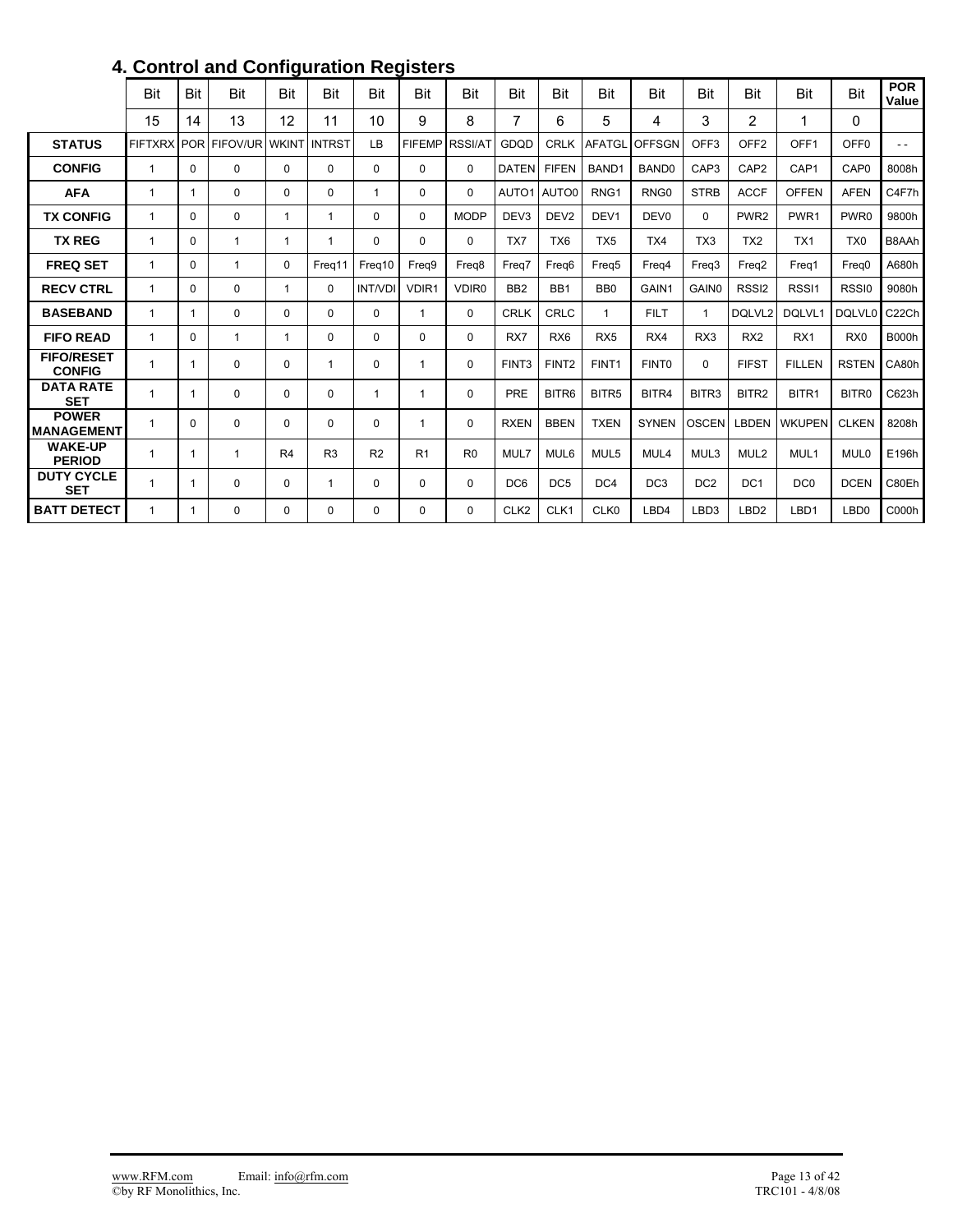| Bit     | Bit        | Bit      | Bit          | Bit           | Bit | Bit           | Bit            | Bit  | Bit          | Bit           | ыı            | Bit  | Bit  | Bit | Bit  |
|---------|------------|----------|--------------|---------------|-----|---------------|----------------|------|--------------|---------------|---------------|------|------|-----|------|
| ◡       |            | שו       | $\ddot{\,}$  |               | 10  |               |                |      |              |               |               |      |      |     |      |
| FIFTXRX | <b>POR</b> | FIFOV/UR | <b>WKIN1</b> | <b>INTRST</b> | LВ  | <b>FIFEMP</b> | <b>RSSI/AT</b> | GDQD | <b>CRLCK</b> | <b>AFATGL</b> | <b>OFFSGN</b> | OFF3 | OFF2 | OFF | OFFO |

The Status Register provides feedback for:

• FIFO ready/full/empty/under run/overwrite

- POR
- Interrupt state
- Low Battery
- Good Data Quality
- Digital RSSI signal level
- Clock Recovery
- Frequency Offset value and sign
- AFA

Note: The Status Register read command begins with a logic '0' where all other register commands begin with a logic '1'.

- **Bit [15]:FIFTXRX** When set, indicates the transmit register is ready to receive the next byte for transmission (Transmit Mode) or that the Rx FIFO has reached the preprogrammed limit (Receive Mode). This bit is multiplexed and dependent on whether you are in the respective Transmit or Receive mode. (Cleared when FIFO read).
- **Bit [14]:POR** When set, Power-on Reset occurred. (Cleared after Status Reg read).
- **Bit [13]:FIFOV/UR** When set, indicates transmit register under run or register overwrite (Transmit Mode) or receive FIFO overflow (Receive Mode). (Cleared after Status Reg read).
- **Bit [12]:WKINT** When set, indicates a Wake-up timer overflow. (Cleared after Status Reg read).
- **Bit [11]:EXINT** When set, indicates a High to Low logic level change on interrupt pin (pin 16). (Cleared after Status Reg read).
- **Bit [10]:LB** When set, indicates the supply voltage is below the preprogrammed limit. See Battery Detect Threshold and Clock Output Register.
- **Bit [9]:FIFEMP** When set, indicates receive FIFO is empty.
- **Bit [8]:RSSI(Rx)** When set and chip in receive mode, this bit indicates that the incoming RF signal is above the preprogrammed Digital RSSI limit.
	- **AT(TX**) When in transmit mode this bit indicates that the antenna tuning circuit has detected a strong enough RF signal.
- **Bit [7]:GDQD** When set, indicates good data quality.
- **Bit [6]:CRLCK** When set, indicates Clock Recovery is locked.
- **Bit [5]:AFATGL** For each AFC cycle run, this bit will toggle between logic '1' and logic '0'.

**Bit [4]:OFFSGN** – Indicates the difference in frequency is higher (logic '1') or lower (logic '0') than the chip frequency.

**Bit [3..0]:OFF[3..0]** – The offset value to be added to the frequency control word (internal PLL). In order to get accurate values the AFA has to be disabled during the read by clearing the "AFEN" bit in the AFA Register (bit 0).

To read the status register, initiate a command beginning with a '0' and read the remaining bits on the SDO line. All other commands begin with a '1' so the TRC101 recognizes a command vs. status. See figure 4 for timing reference.

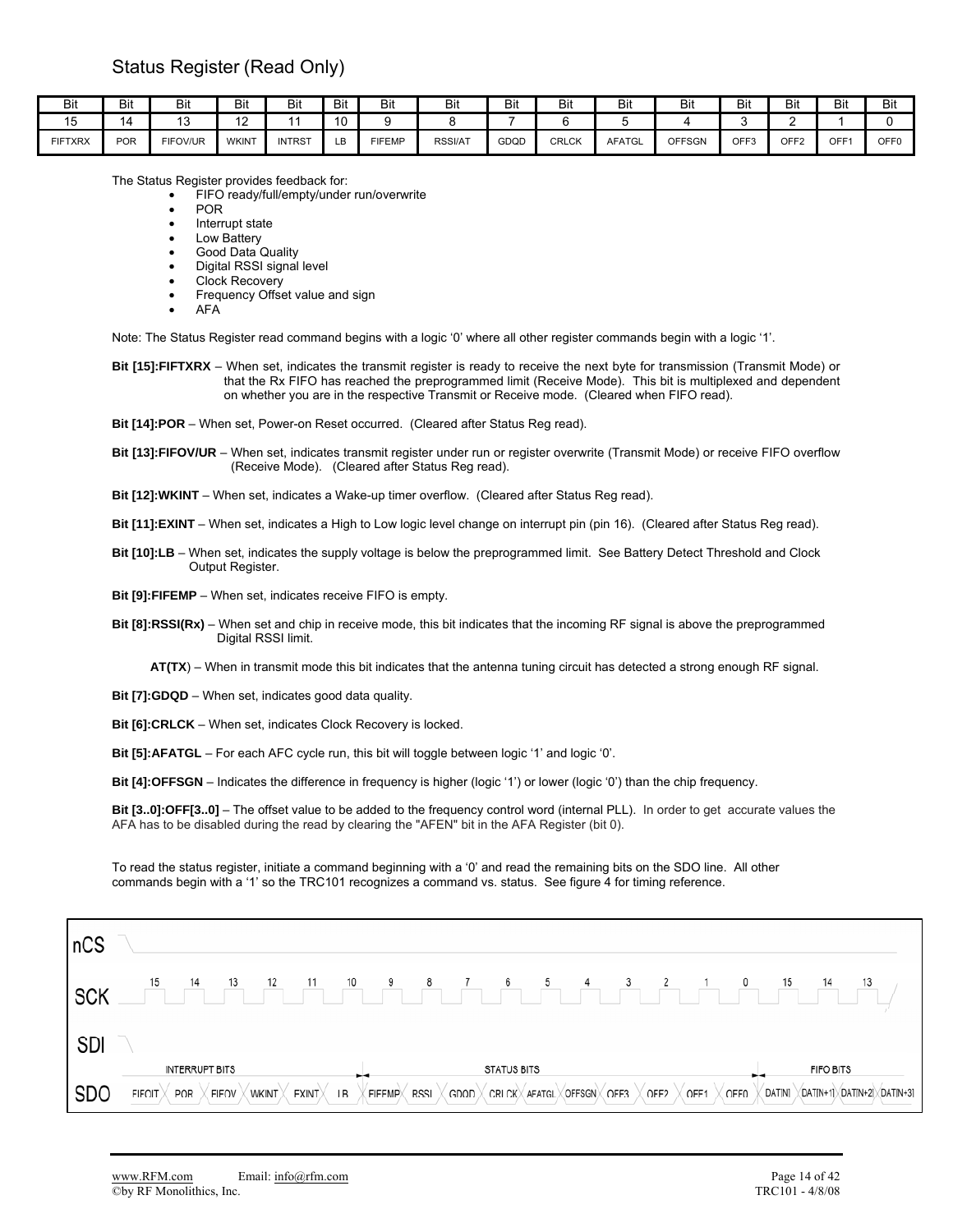**Figure 4. Status Read Timing**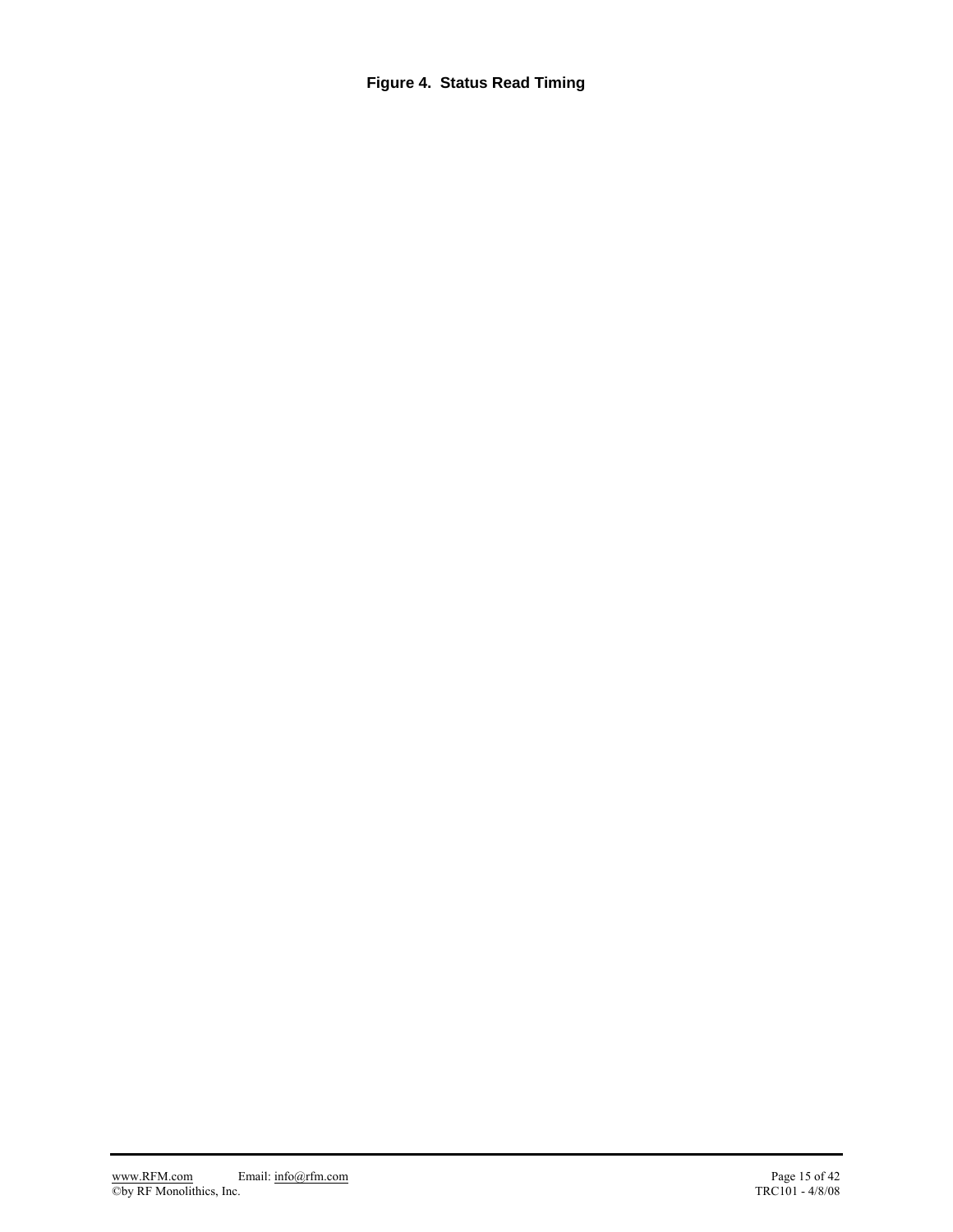Configuration Register [POR=8008h]

| Bit | Bit | Bit       | Bit                      | Bit | <b>Bit</b> | Bit    | Bit | Bit          | Bit          | <b>Bit</b>        | Bit               | Bit              | Bit              | Bit              | <b>Bit</b>       |
|-----|-----|-----------|--------------------------|-----|------------|--------|-----|--------------|--------------|-------------------|-------------------|------------------|------------------|------------------|------------------|
| 15  | 14  | 10<br>10. | $\sqrt{2}$<br>$\epsilon$ |     | 10         | a<br>ັ | o   |              |              |                   |                   |                  |                  |                  |                  |
|     |     |           |                          |     |            |        |     | <b>DATEN</b> | <b>FIFEN</b> | BAND <sub>1</sub> | BAND <sub>0</sub> | CAP <sub>3</sub> | CAP <sub>2</sub> | CAP <sub>1</sub> | CAP <sub>0</sub> |

The configuration register sets up the following:

- Internal Data Register
	- Internal FIFO
	- Frequency Band in use
	- Crystal Load capacitance

**Bit [15..8] – Command Code**: These bits are the command code that is sent serially to the processor that identifies the bits to be written to the configuration register.

**Bit [7] – TX Data Register Enable**: This bit enables the internal TX data register when set. If the internal TX data register is used, the DATA/nFSEL pin (6) must be pulled "High".

**Bit [6] – FIFO Enable**: This bit enables the internal data FIFO when set. If the data FIFO is enabled, the DATA/nFSEL pin (6) must be pulled "Low". The FIFO is used to store data during receive. If the FIFO is disabled by clearing this bit, pin 6 (Data) and pin 7 (Recovered Clock) are used to receive data.

**Bit [5..4] – Band Select**: These bits set the frequency band to be used. There are four (4) bands that are supported. See Table 3 below for Band configuration.

|                        | TABLE 3. |                   |
|------------------------|----------|-------------------|
| Frequency Band   BAND1 |          | BAND <sub>0</sub> |
| 315                    |          |                   |
| 433                    |          |                   |
| 868                    |          |                   |
| 916                    |          |                   |

**Bit [3..0] – Load Capacitance Select**: These bits set the load capacitance for the crystal reference. The internal load capacitance can be varied from 8.5pF to 16pF in 0.5pF steps to accommodate a wide range of crystal vendors as well as adjust the reference frequency and compensate for stray capacitance that may be introduced due to PCB layout. See Table 4 below for load capacitance configuration.

|      | TABLE 4.         |      |                  |                             |  |  |  |  |  |  |  |  |  |  |
|------|------------------|------|------------------|-----------------------------|--|--|--|--|--|--|--|--|--|--|
| CAP3 | CAP <sub>2</sub> | CAP1 | CAP <sub>0</sub> | Crystal Load<br>Capacitance |  |  |  |  |  |  |  |  |  |  |
| 0    | 0                | 0    | 0                | 8.5                         |  |  |  |  |  |  |  |  |  |  |
| 0    | 0                | 0    | 1                | 9                           |  |  |  |  |  |  |  |  |  |  |
| 0    | 0                | 1    | 0                | 9.5                         |  |  |  |  |  |  |  |  |  |  |
| 0    | 0                | 1    | 1                | 10                          |  |  |  |  |  |  |  |  |  |  |
| 0    | 1                | 0    | 0                | 10.5                        |  |  |  |  |  |  |  |  |  |  |
| 0    | 1                | 0    | 1                | 11                          |  |  |  |  |  |  |  |  |  |  |
| 0    | 1                | 1    | 0                | 11.5                        |  |  |  |  |  |  |  |  |  |  |
| 0    | 1                | 1    | 1                | 12                          |  |  |  |  |  |  |  |  |  |  |
| 1    | 0                | 0    | 0                | 12.5                        |  |  |  |  |  |  |  |  |  |  |
| 1    | 0                | 0    | 1                | 13                          |  |  |  |  |  |  |  |  |  |  |
| 1    | 0                | 1    | 0                | 13.5                        |  |  |  |  |  |  |  |  |  |  |
| 1    | 0                | 1    | 1                | 14                          |  |  |  |  |  |  |  |  |  |  |
| 1    | 1                | 0    | 0                | 14.5                        |  |  |  |  |  |  |  |  |  |  |
| 1    | 1                | 0    | 1                | 15                          |  |  |  |  |  |  |  |  |  |  |
| 1    | 1                | 1    | 0                | 15.5                        |  |  |  |  |  |  |  |  |  |  |
| 1    | 1                | 1    | 1                | 16                          |  |  |  |  |  |  |  |  |  |  |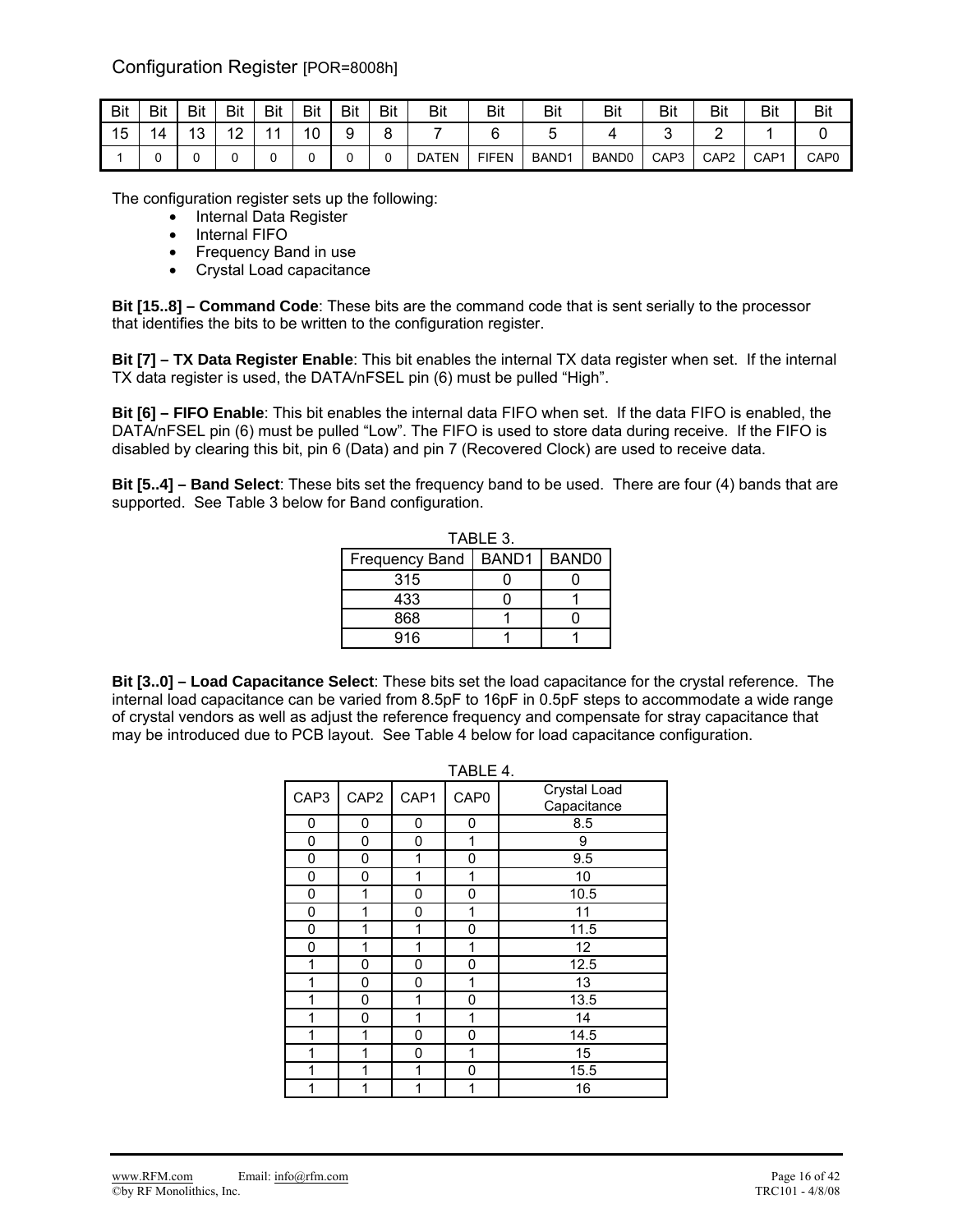## Automatic Frequency Adjust Register [POR=C4F7h]

| Bit | Bit | <b>Bit</b> | Bit                                        | Bit            | <b>Bit</b> | <b>Bit</b> | Bit | Bit   | Bit   | Bit              | Bit              | Bit         | Bit         | Bit   | Bit         |
|-----|-----|------------|--------------------------------------------|----------------|------------|------------|-----|-------|-------|------------------|------------------|-------------|-------------|-------|-------------|
| 15  | 14  | 13         | $\overline{A}$<br>$\overline{\phantom{a}}$ | $\overline{A}$ | 10         |            |     |       |       |                  |                  |             | -           |       |             |
|     |     |            |                                            |                |            |            |     | AUTO1 | AUTO0 | RNG <sub>1</sub> | RNG <sub>0</sub> | <b>STRB</b> | <b>ACCF</b> | OFFEN | <b>AFEN</b> |

The AFA (Automatic Frequency Adjust) Register configures:

- Manual or Automatic frequency offset adjustment
- Calculation of the offset value and write to the Status Register
- Fine offset adjustment control

The AFA (Automatic Frequency Adjust) Register controls and configures the frequency adjustment range and mode for keeping the transmitter and receiver frequency locked, providing for an optimal link. The AFA may be manually controlled by an external processor by asserting a strobe signal to initiate a sample, or may be setup for automatic operation, which uses the Valid Data Detector (VDI) signal to initiate a frequency adjustment. When the VDI goes active, the AFA circuit performs a sample and updates the offset register automatically. The elapsed time for an AFA is determined by the setting of the clock recovery (CR) bit in the *Baseband Filter Register*. The AFA also calculates the offset of the transmit and receive frequency. This offset value is included in the status register read and the AFA must be disabled during the status read to ensure reporting good offset accuracy.

**Bit [15..8] - Command Code**: These bits are the command code that is sent serially to the processor that identifies the bits to be written to the Automatic Frequency Adjust Register.

**Bit [7..6] – Mode Selection**: These bits select Automatic or Manual operation. When set to Manual operation, the TRC101 will take a sample when a strobe signal (See Bit [3]) is written to the register. There are four modes of operation. See Table 5 below for configuration.

| <b>Automatic fOFFSET</b><br>Mode      | AUTO1 | AUTO0 |
|---------------------------------------|-------|-------|
| Mode Off                              |       |       |
| Run Once after Pwr-up                 |       |       |
| Keep offset during Rcv<br><b>ONLY</b> |       |       |
| Keep offset indep of<br>VDI state     |       |       |

TABLE 5.

**Mode(0,1)** – The circuit takes a measurement only once after power-up.

**Mode(1,0)** – When the Valid Data Detector (VDI) pin is low, indicating poor receiving conditions, the offset register is automatically cleared. Use this setting when receiving from several different transmitters that are operating very close to the same frequencies so that the receiver may align itself on each transmission from a different transmitter.

**Mode(1,1)** – This setting is best used when receiving from a single transmitter. The measured offset value is kept independent of the state of the VDI signal. Once the link is aligned it may be manually toggled by the user.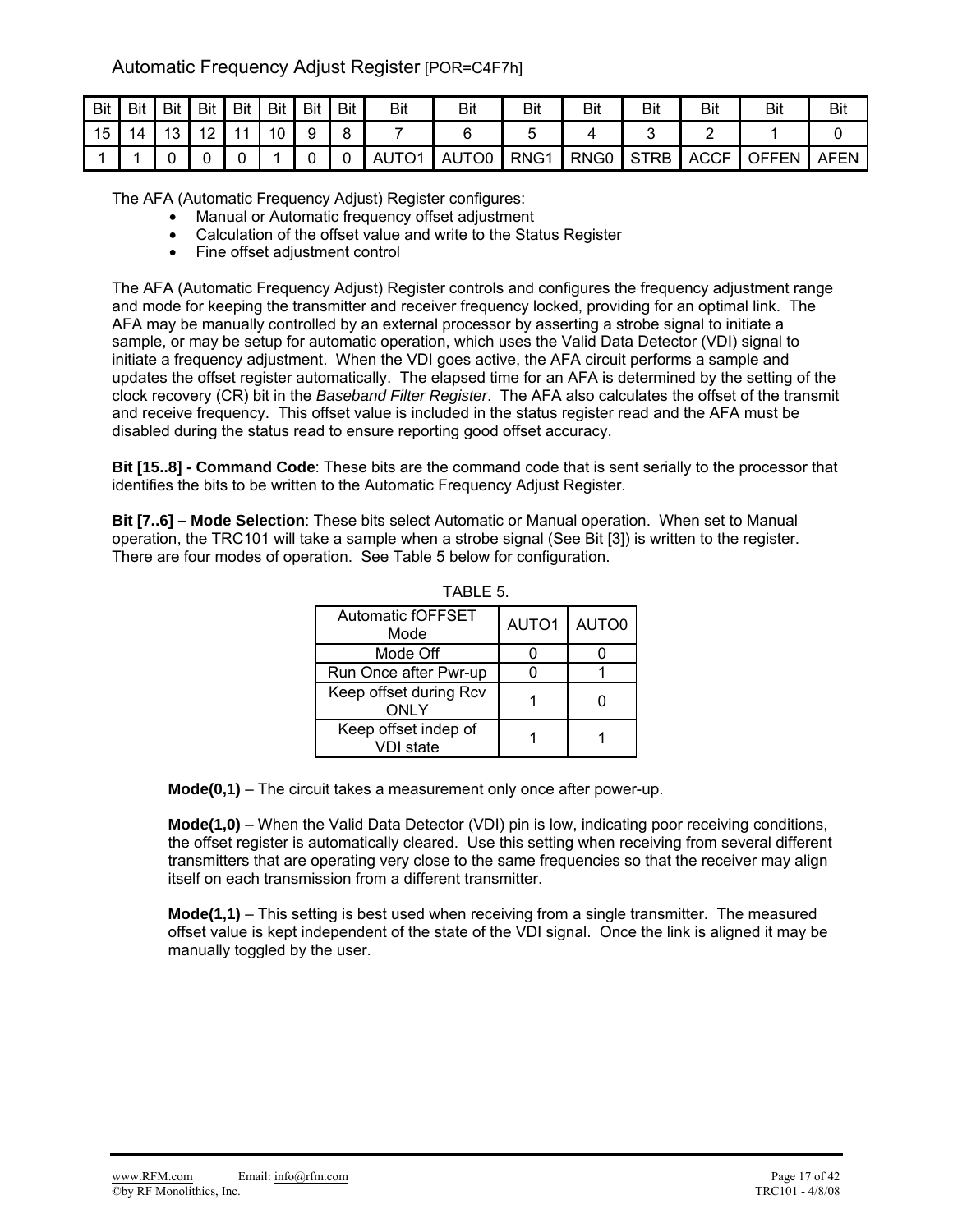**Bit [5..4] – Allowable Frequency Offset**: These bits select the amount of offset allowable between Transmitter and Receiver frequencies. The allowable range can be specified as in Table 6 below.

| TABLE 6.             |      |                  |  |  |  |  |  |  |  |
|----------------------|------|------------------|--|--|--|--|--|--|--|
| Freg Offset Range    | RNG1 | RNG <sub>0</sub> |  |  |  |  |  |  |  |
| No Limit             |      |                  |  |  |  |  |  |  |  |
| $+15$ *fres/-16*fres |      |                  |  |  |  |  |  |  |  |
| +7*fres /-8*fres     |      |                  |  |  |  |  |  |  |  |
| $+3$ *fres /-4*fres  |      |                  |  |  |  |  |  |  |  |

where fres is the tuning resolution for each band as follows:

fres:  $315$  MHz Band = 2.5kHz 433 MHz Band = 2.5kHz  $868$  MHz Band = 5kHz 916 MHz Band =  $7.5$ kHz

**Bit [3] – Manual Frequency Adjustment Strobe**: This bit is the strobe signal that initiates a manual frequency adjustment sample. When set, a sample of the received signal is compared to the Receiver LO signal and an offset is calculated. If enabled, this value is written to the Offset Register (See Bit [1]) and added to the frequency control word of the PLL. This bit MUST be reset before initiating another sample.

**Bit [2] – High Accuracy (Fine) Mode**: This bit, when set, switches the frequency adjustment mode to high accuracy. In this mode the processing time is twice the regular mode, but the uncertainty of the measurement is significantly reduced.

**Bit [1] – Frequency Offset Register Enable**: This bit, when set, enables the offset value calculated by the offset sample to be added to the frequency control word of the PLL that tunes the desired carrier frequency.

**Bit [0] – Offset Frequency Enable**: This bit, when set, enables the TRC101 to calculate the offset frequency by the sample taken from the Automatic Frequency Adjustment circuit.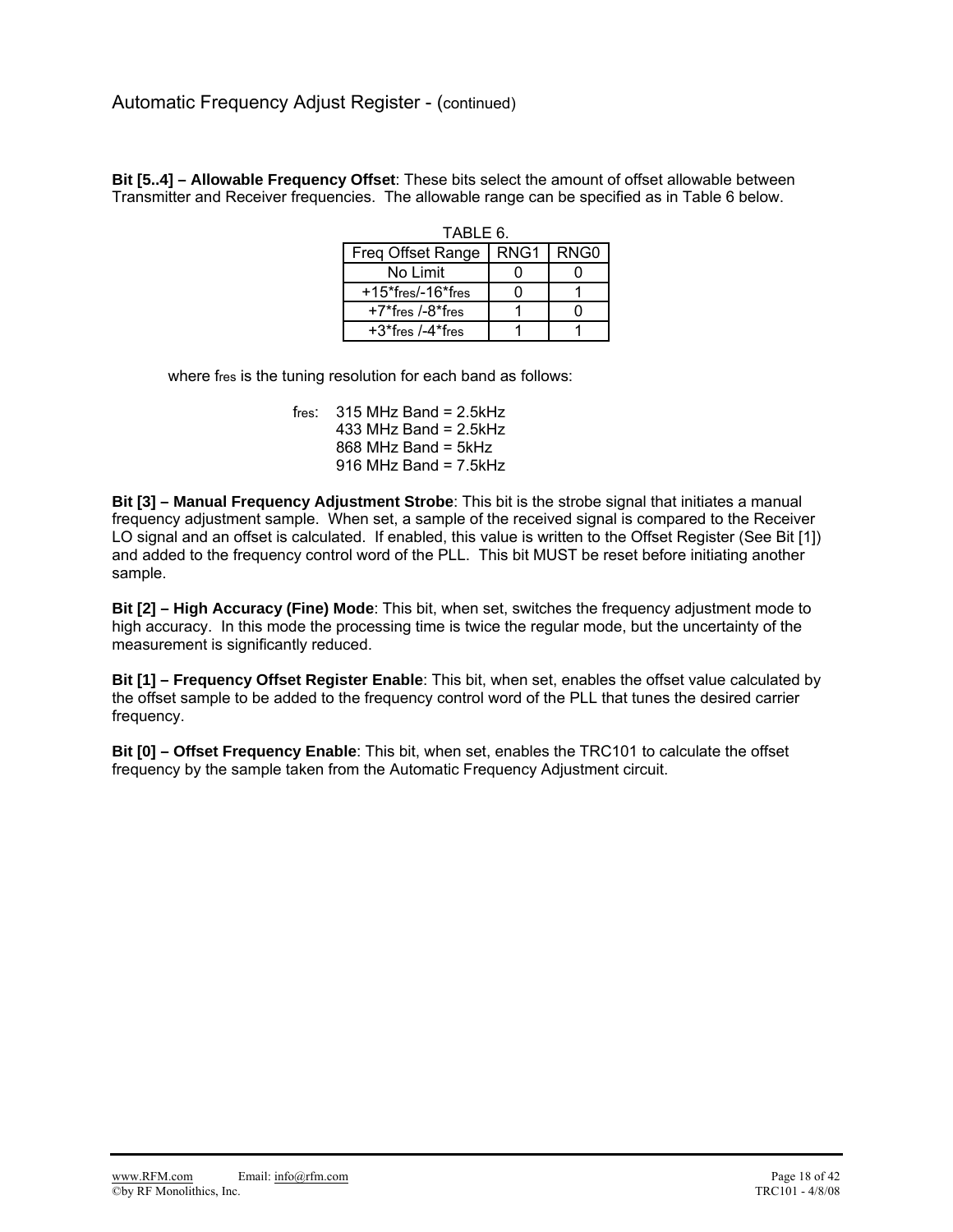## Transmit Configuration Register [POR=9800h]

| <b>Bit</b> | Bit | <b>Bit</b>    | Bit                    | Bit | Bit | Bit | Bit         | Bit              | <b>Bit</b>                        | Bit              | Bit              | <b>Bit</b> | <b>Bit</b>       | Bit              | Bit              |
|------------|-----|---------------|------------------------|-----|-----|-----|-------------|------------------|-----------------------------------|------------------|------------------|------------|------------------|------------------|------------------|
| 15         | 14  | $\Delta$<br>ັ | $\sqrt{2}$<br><u>.</u> |     | 10  | ч   |             |                  |                                   |                  |                  | ∽<br>ັ     |                  |                  |                  |
|            |     |               |                        |     |     |     | <b>MODP</b> | DEV <sub>3</sub> | $\overline{\phantom{a}}$<br>י ∩F. | DEV <sub>1</sub> | DEV <sub>0</sub> | ີ          | PWR <sub>2</sub> | PWR <sub>1</sub> | PWR <sub>0</sub> |

The Transmit Configuration Register configures:

- Modulation Polarity
- Modulation Bandwidth
- Output Transmit Power

**Bit [15..9] - Command Code**: These bits are the command code that is sent serially to the processor that identifies the bits to be written to the Transmit Configuration Register.

**Bit [8] – Modulation Polarity**: When clear, a logic '0' is defined as the lower channel frequency and a logic '1' as the higher channel frequency (positive deviation). When set, a logic '0' is defined as the higher channel frequency and a logic '1' as the lower channel frequency (negative deviation).

**Bit [7..4] – Modulation Bandwidth**: These bits set the FSK frequency deviation for transmitting a logic '1' and logic '0'. The deviation is programmable from 15kHz to 240kHz in 15kHz steps. See Table 7 below for deviation settings.  $TAD1F7$ 

| <b>Modulation Bandwidth</b> | Hex            | DEV <sub>3</sub> | DEV <sub>2</sub> | DEV <sub>1</sub> | DEV <sub>0</sub> |
|-----------------------------|----------------|------------------|------------------|------------------|------------------|
| 15 kHz                      | 0              | 0                | 0                | 0                | 0                |
| 30 kHz                      | 1              | 0                | 0                | 0                | 1                |
| 45 kHz                      | $\overline{2}$ | 0                | 0                | 1                | 0                |
| 60 kHz                      | 3              | 0                | 0                | 1                | 1                |
| 75 kHz                      | 4              | 0                | 1                | 0                | 0                |
| 90 kHz                      | 5              | 0                | 1                | 0                | 1                |
| 105 kHz                     | 6              | 0                | 1                | 1                | 0                |
| 120 kHz                     | 7              | 0                | 1                | 1                | 1                |
| 135 kHz                     | 8              | 1                | 0                | 0                | 0                |
| 150 kHz                     | 9              | 1                | 0                | 0                | 1                |
| 165 kHz                     | A              | 1                | 0                | 1                | 0                |
| 180 kHz                     | В              | 1                | 0                | 1                | 1                |
| 195 kHz                     | С              | 1                | 1                | 0                | 0                |
| 210 kHz                     | D              | 1                | 1                | 0                | 1                |
| 225 kHz                     | E              | 1                | 1                | 1                | O                |
| 240 kHz                     | F              | 1                |                  |                  |                  |

**Bit [3] – Not used**. Write as logic '0'.

**Bit [2..0] – Output Transmit Power**: These bits set the transmit output power. The output power is programmable from Max to -21dB in -3dB steps. See Table 8 below for Output Power settings.

| TABLE 8.                |                  |      |      |  |  |  |  |  |  |
|-------------------------|------------------|------|------|--|--|--|--|--|--|
| Output Power (Relative) | PWR <sub>2</sub> | PWR1 | PWR0 |  |  |  |  |  |  |
| Max                     |                  |      |      |  |  |  |  |  |  |
| $-3dB$                  |                  |      |      |  |  |  |  |  |  |
| $-6dB$                  |                  |      |      |  |  |  |  |  |  |
| $-9dB$                  |                  |      |      |  |  |  |  |  |  |
| $-12dB$                 |                  |      |      |  |  |  |  |  |  |
| $-15dB$                 |                  |      |      |  |  |  |  |  |  |
| $-18dB$                 |                  |      |      |  |  |  |  |  |  |
| $-21dB$                 |                  |      |      |  |  |  |  |  |  |

www.RFM.com Email: info@rfm.com Page 19 of 42<br>
©by RF Monolithics, Inc. TRC101 - 4/8/08 Cby RF Monolithics, Inc.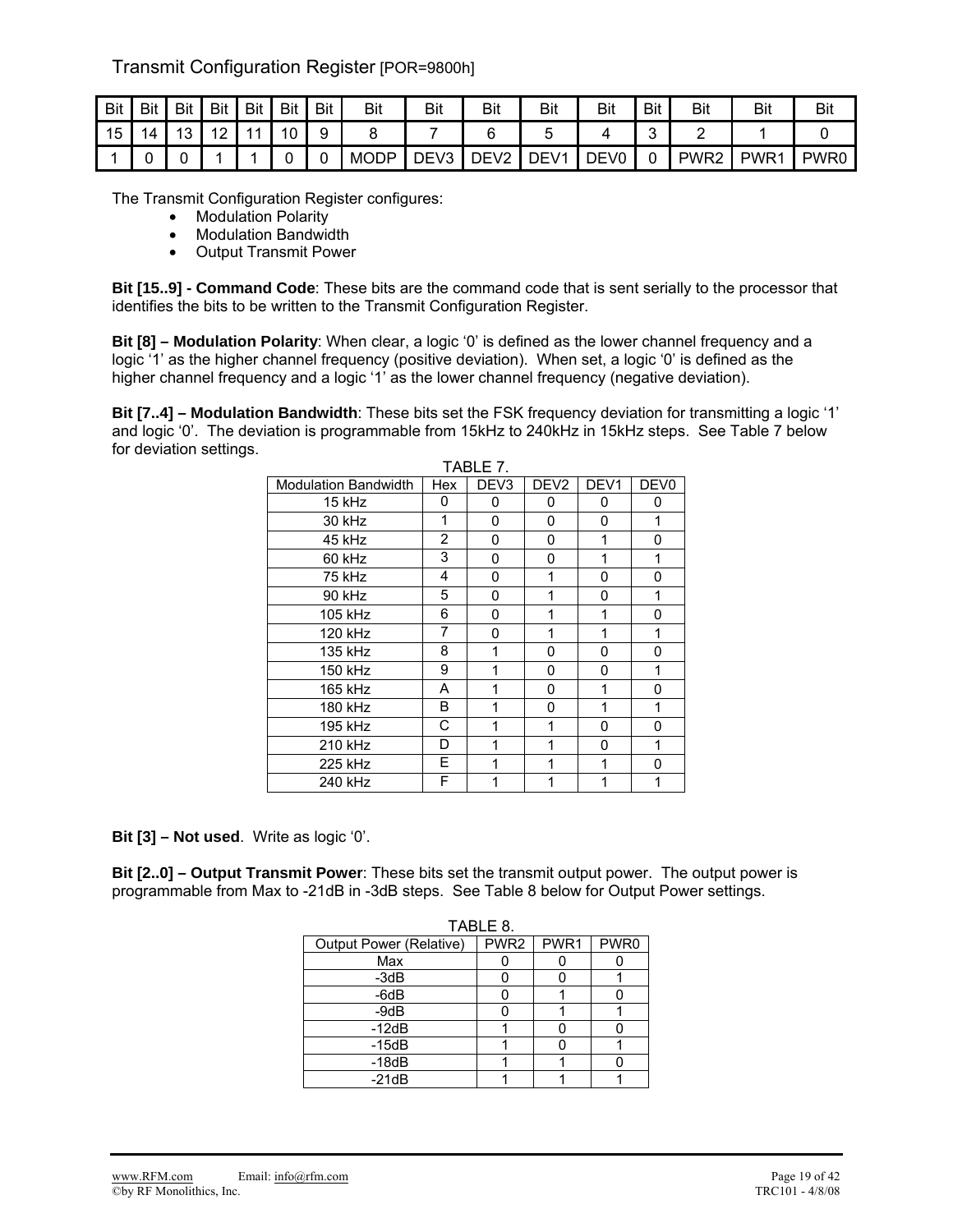Transmit Register [POR=B8AAh]

| <b>Bit</b> | Bit | <b>Bit</b> | Bit | Bit | Bit | <b>Bit</b> | <b>Bit</b> | Bit                 | <b>Bit</b> | Bit | Bit | <b>Bit</b> | <b>Bit</b> | Bit                 | <b>Bit</b> |
|------------|-----|------------|-----|-----|-----|------------|------------|---------------------|------------|-----|-----|------------|------------|---------------------|------------|
| 15         | 14  | 13         | 12  | 44  | 10  | У          |            |                     |            |     |     |            |            |                     |            |
|            |     |            |     |     |     |            |            | $\overline{\wedge}$ | TX6.       | TX5 | TX4 | TX3        | ╷⋏∠        | TVA<br>. $\wedge$ I | X0.        |

The *Transmit Register* holds the 8 bits to be transmitted. Bit [7] of the Configuration Register must be set (logic '1') in order to use this. If Bit [7] is not set, use pin 6 to manually modulate the data.

The initial value on power-up of the register is AAh. This can be used to send a preamble signal by setting Bit [5] of the *Power Management Register* (See Figure 5 below). When this bit is set, transmission begins immediately and the initial value AAh is sent. The SDO pin(4) may be monitored to see when the next byte of data may be written to the register (SDO is logic '1'). It is recommended that the register be preloaded with a preamble regardless of the POR value.



FIGURE 5. Initial TX Register Setting

**Bit [15..8] - Command Code**: These bits are the command code that is sent serially to the processor that identifies the bits to be written to the Transmit Register.

**Bit [7..0] – Transmit Byte**: The data byte to be sent is written here. As soon as the power amplifier is enabled the data byte is sent. The SDO pin(4) may be monitored to determine when the byte has been sent.

## **Sequential Byte Write Method (Recommended)**

The transmit register may be continuously accessed by holding the nCS pin (3) 'Low" for the duration of the data stream. On the first falling edge of nCS the register command should be issued as normal. Sequential byte writes to the register afterwards will load the transmit register directly without having to reissue the command byte. The SDO pin (4) may be used as a "Transmit Register Empty" flag to write the next byte. Figure 6 shows the timing sequence.

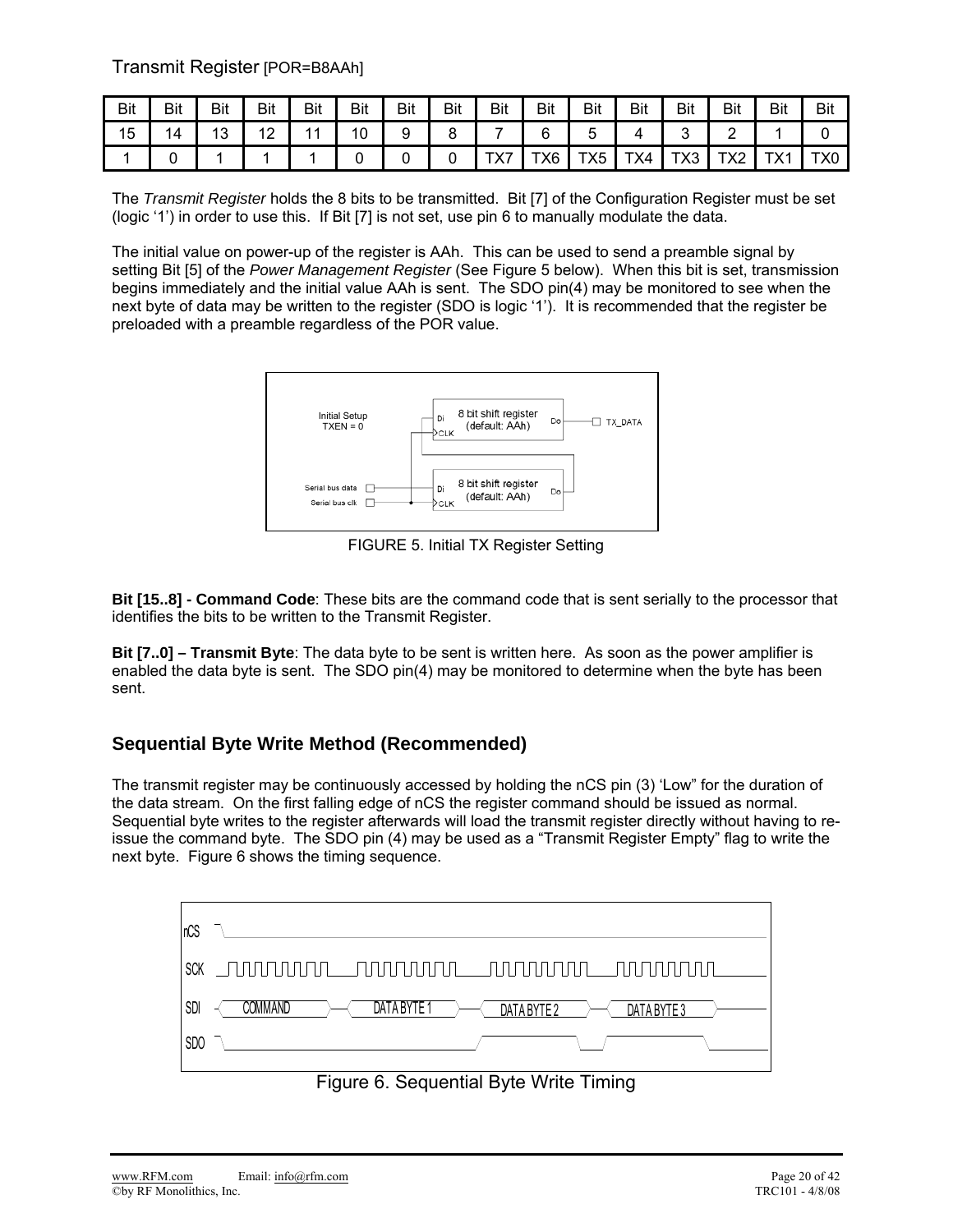Frequency Setting Register [POR=A680h]

| Bit | Bit | <b>Bit</b>          | Bit            | Bit  | Bit    | Bit   | Bit               | Bit   | Bit               | Bit               | Bit   | <b>Bit</b>        | Bit   | Bit   | <b>Bit</b>        |
|-----|-----|---------------------|----------------|------|--------|-------|-------------------|-------|-------------------|-------------------|-------|-------------------|-------|-------|-------------------|
| 15  | 4   | $\overline{4}$<br>J | $\overline{a}$ |      | 10     |       |                   |       |                   |                   |       |                   |       |       |                   |
|     |     |                     |                | Frea | Freg10 | Freq9 | Freq <sub>8</sub> | Freq, | Freq <sub>6</sub> | Freg <sub>5</sub> | Freg4 | Freg <sub>3</sub> | Frea2 | Freq1 | Freg <sub>0</sub> |

The *Frequency Setting Register* sets the exact frequency within the selected band for transmit or receive. Each band has a range of frequencies available for channelization or frequency hopping. The selectable frequencies for each band are:

| <b>Frequency Band</b> | Min (MHz) | Max (MHz) | <b>Tuning Resolution</b> |
|-----------------------|-----------|-----------|--------------------------|
| 300 MHz               | 310.24    | 319.75    | $2.5$ kHz                |
| 400 MHz               | 430.24    | 439.75    | $2.5$ kHz                |
| 800 MHz               | 860.48    | 879.51    | $5.0$ kHz                |
| 900 MHz               | 900.72    | 929.27    | $7.5$ kHz                |

**Bit [15..12] – Command Code**: These bits are the command code that is sent serially to the processor that identifies the bits to be written to the *Frequency Setting Register*.

**Bit [11..0] – Frequency Setting**: These bits set the center frequency to be used during transmit or receive. The value of bits[11..0] must be in the decimal range of 96 to 3903. Any value outside of this range will cause the previous value to be kept and no frequency change will occur. To calculate the center frequency fc, use Table 9 below and the following equation:

$$
f_c = 10 * B1 * (B0 + f_{VAL}/4000)
$$
 MHz

where  $f_{VAL}$  = decimal value of Freq[11..0] = 96 $\lt f_{VAL}$  < 3903.

| I ABLE 9. |    |    |
|-----------|----|----|
| Range     | B1 | B0 |
| 315 MHz   |    | 31 |
| 433 MHz   |    | 43 |
| 868 MHz   | 2  | 43 |
| 916 MHz   | 3  | 30 |

TABLE 9.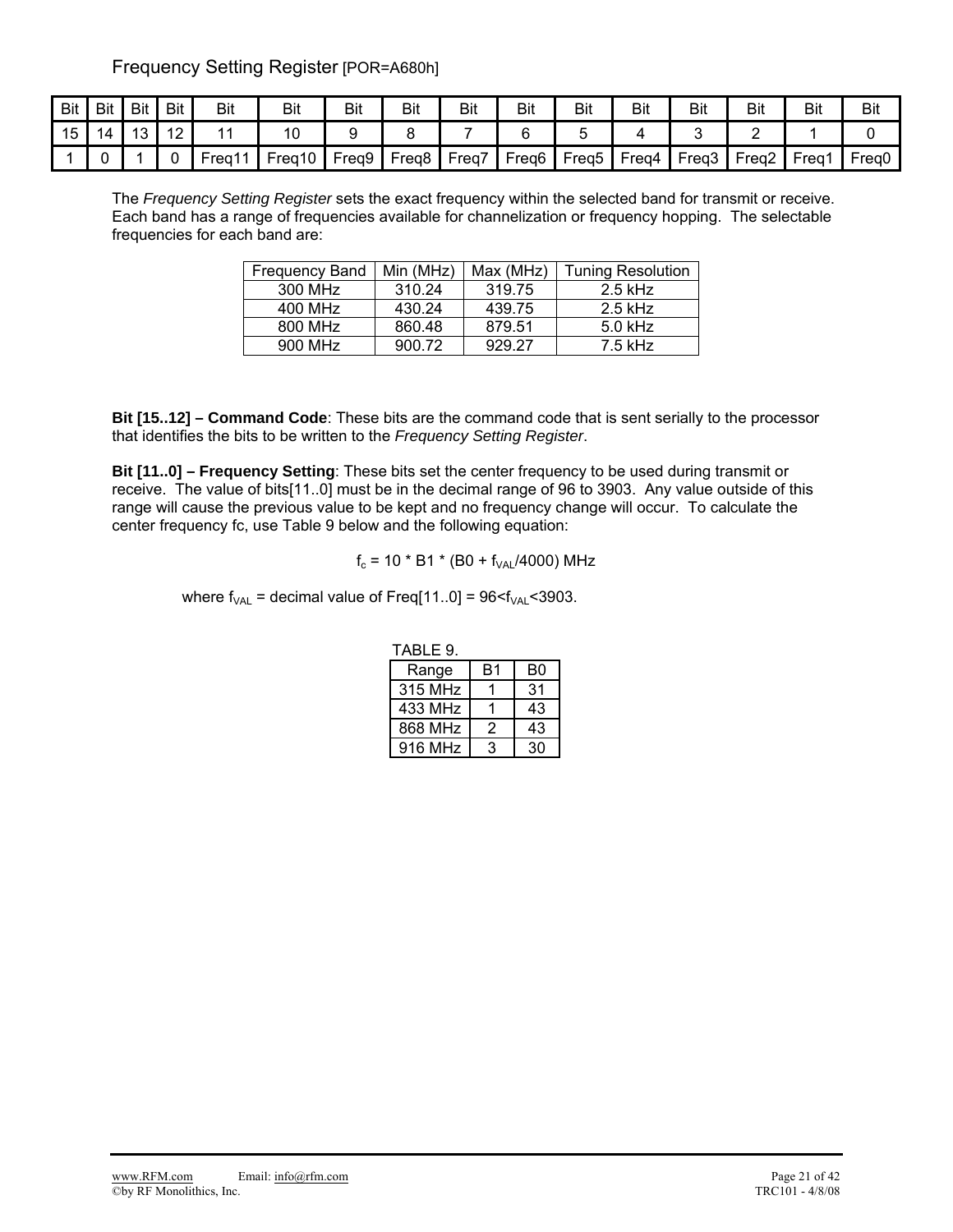Receiver Control Register [POR=9080h]

| Bit | Bit | Bit | Bit | Bit            | Bit            | Bit               | Bit          | Bit             | Bit | Bit            | Bit   | Bit   | Bit               | Bit               | <b>Bit</b> |
|-----|-----|-----|-----|----------------|----------------|-------------------|--------------|-----------------|-----|----------------|-------|-------|-------------------|-------------------|------------|
| 15  |     | 13  | 12  | $\overline{4}$ | 10             |                   |              |                 | ∽   |                |       |       |                   |                   |            |
|     |     |     |     |                | <b>INT/VDI</b> | VDIR <sup>1</sup> | <b>VDIR0</b> | BB <sub>2</sub> | BB1 | B <sub>B</sub> | GAIN1 | GAIN0 | RSSI <sub>2</sub> | RSS <sub>I1</sub> | RSSI0      |

The *Receiver Control Register* configures the following:

- Receiver LNA gain
- Digital RSSI threshold
- Receive baseband bandwidth
- Valid Data Detector response time
- Function of pin 16

**Bit [15..11] – Command Code**: These bits are the command code that is sent serially to the processor that identifies the bits to be written to the *Receiver Control Register*.

**Bit [10] – Pin 16 Func**: Selects the function of Pin 16. See Table 10 below.

| Table 10.         |                |
|-------------------|----------------|
| Pin 16 Function   | <b>INT/VDI</b> |
| Interrupt Input   |                |
| Valid Data Output |                |

**Bit [9..8] – Valid Data Detector Response Time**: When Pin 16 is selected as Valid Data Detector output these bits set the response time in which the TRC101 will detect the incoming synchronous bit pattern and issue an interrupt to the host processor. See Table 11 below for response settings.

| Table 11.                |       |                   |  |  |  |  |  |  |  |
|--------------------------|-------|-------------------|--|--|--|--|--|--|--|
| <b>VDI Response Time</b> | VDIR1 | VDIR <sub>0</sub> |  |  |  |  |  |  |  |
| Fast                     |       |                   |  |  |  |  |  |  |  |
| Mid                      |       |                   |  |  |  |  |  |  |  |
| Slow                     |       |                   |  |  |  |  |  |  |  |
| Continuous               |       |                   |  |  |  |  |  |  |  |



Figure 7. VDI Signal Response Configuration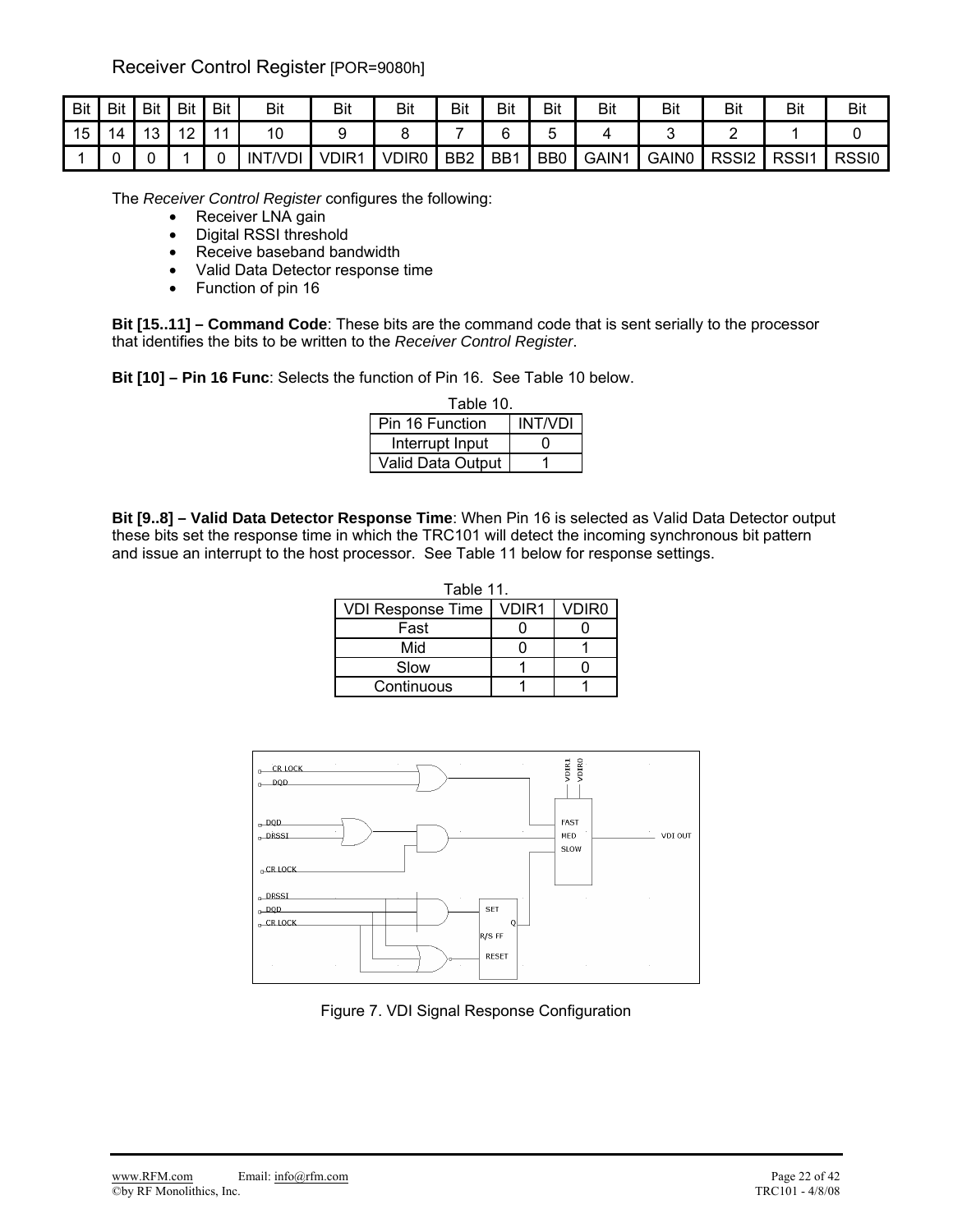## **Receiver Control Register (continued)**

**Bit [7..5] – Receiver Baseband Bandwidth**: These bits set the baseband bandwidth of the demodulated data. The bandwidth can accommodate different FSK deviations and data rates. See Table 12 for bandwidth configuration.

Table 12.

| Baseband BW (kHz) | BB <sub>2</sub> | BB1 | BB <sub>0</sub> |
|-------------------|-----------------|-----|-----------------|
| Resvd             | 0               |     |                 |
| 400               | 0               |     |                 |
| 340               | 0               |     |                 |
| 270               | 0               |     |                 |
| 200               |                 |     |                 |
| 134               |                 |     |                 |
| 67                |                 |     |                 |
| Reserved          |                 |     |                 |

**Bit [4..3] – Receiver LNA Gain**: These bits set the receiver LNA gain, which can be changed to accommodate environments with high interferers. The LNA gain also affects the true RSSI value. Refer to Bit [2..0] for RSSI. See Table 13 below for gain configuration.

| Table |  |
|-------|--|
|       |  |

| LNA GAIN (dB) | GAIN1 | GAIN <sub>0</sub> |
|---------------|-------|-------------------|
|               |       |                   |
| -6            |       |                   |
| -14           |       |                   |
| -20           |       |                   |

**Bit [2..0] – Digital RSSI Threshold**: The digital receive signal strength indicator threshold may be set to indicate that the incoming signal strength is above a preset limit. The result is stored in bit 7 of the status register. There are eight (8) predefined thresholds that can be set. See Table 14 below for settings.

|                    | Table 14. |               |              |
|--------------------|-----------|---------------|--------------|
| <b>RSSI Thresh</b> |           | RSSI2   RSSI1 | <b>RSSI0</b> |
| $-103$             |           |               |              |
| $-97$              |           |               |              |
| $-91$              |           |               |              |
| $-85$              |           |               |              |
| $-79$              |           |               |              |
| $-73$              |           |               |              |
| Resvd              |           |               |              |
| Resvd              |           |               |              |

The RSSI threshold is affected by the LNA gain set value. Calculate the true RSSI set threshold when the LNA gain is set to a value other than 0 dB as:

RSSI = RSSIthres + |GainLNA|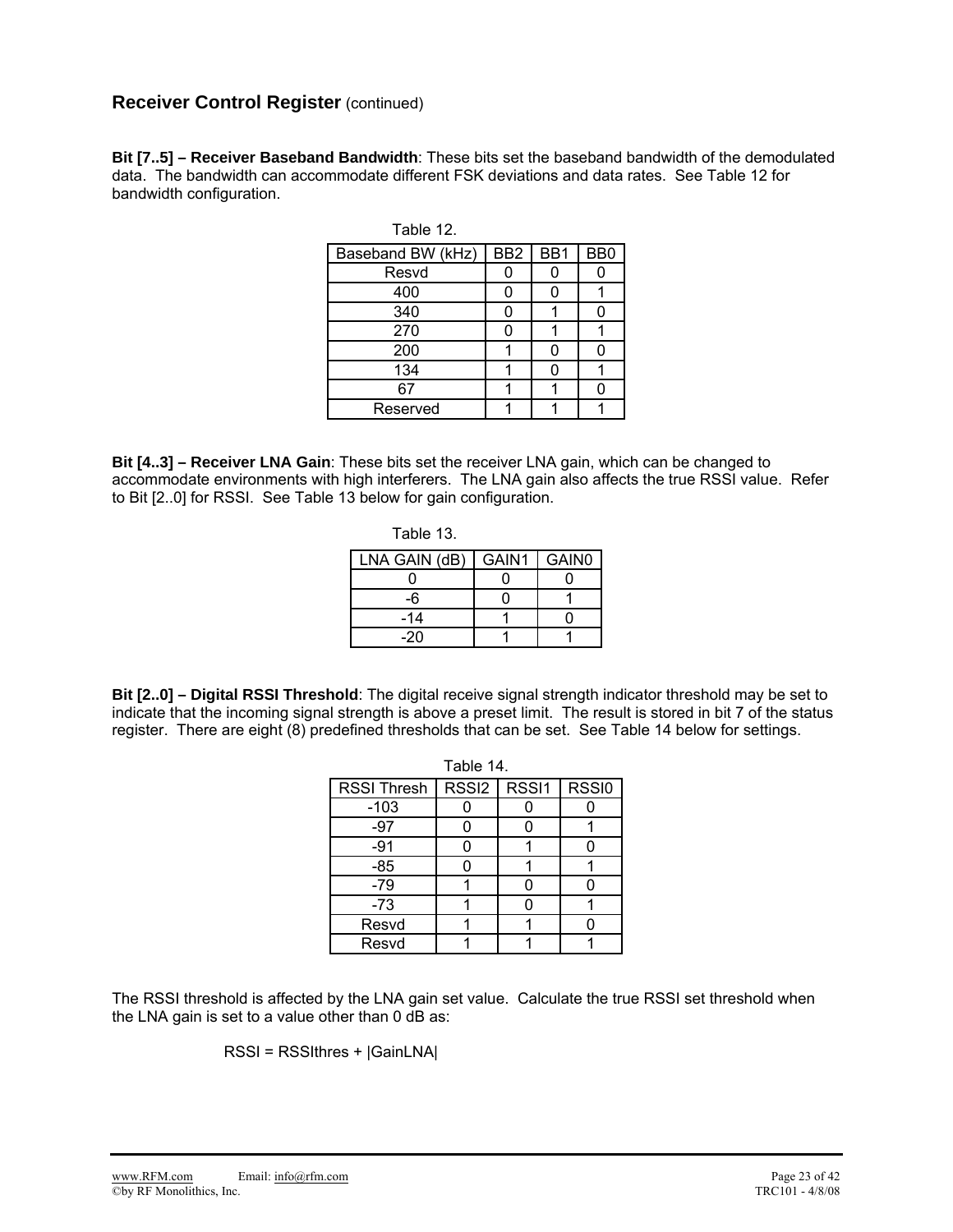## Baseband Filter Register [POR=C22Ch]

| Bit | <b>Bit</b> | <b>Bit</b> | <b>Bit</b>                             | Bit | <b>Bit</b> | <b>Bit</b> | <b>Bit</b> | <b>Bit</b> | Bit         | Bit | Bit         | Bit | <b>Bit</b> | Bit          | Bi     |
|-----|------------|------------|----------------------------------------|-----|------------|------------|------------|------------|-------------|-----|-------------|-----|------------|--------------|--------|
| 15  |            | 10         | $\sqrt{2}$<br>$\overline{\phantom{a}}$ |     | 10         | 9          | 8          |            |             |     |             | ີ   |            |              |        |
|     |            |            |                                        |     |            |            |            | CRLK       | <b>CRLC</b> |     | mн.<br>1 L. |     | DQLVL2     | <b>DQLVL</b> | DQLVL0 |

The Baseband Filter Register configures:

- Clock Recovery lock control
- Baseband Filter type, Digital or Analog RC
- Data Quality Detect Threshold parameter

**Bit [15..8] - Command Code**: These bits are the command code that is sent serially to the processor that identifies the bits to be written to the Baseband Filter Register.

**Bit [7] – Automatic Clock Recovery Lock**: When set, this bit configures the CR (clock recovery) lock control to automatic. In this setting the clock recovery will startup in "Fast" mode and automatically switch to "Slow" mode after locking. See Bit [6] description for details of "Fast" and "Slow" modes.

**Bit [6] – Manual Clock Recovery Lock Control**: When set, this bit configures the CR lock to "Fast" mode. "Fast" mode requires a preamble of at least 6 to 8 bits to determine the clock rate, then locks. When cleared, this bit configures the CR lock to "Slow" mode. "Slow" mode takes a little longer in that it requires a preamble of at least 12 to 16 bits to determine the clock rate, then locks. Use of the "Slow" mode requires more accurate bit timing. See Data Rate Setup Register for the relationship of data rate and CR.

#### **Bit [5] – Not Used**. Write a "1".

**Bit [4] – Filter Type**: When clear, this bit configures the baseband filter as a Digital filter. The Digital filter is a digital version of a simple RC lowpass filter followed by a comparator with hysteresis. The time constant for the Digital filter is automatically calculated internally based on the bit rate as set in the Data Rate Setup Register.

When set, this bit configures the baseband filter as an Analog RC lowpass filter. The baseband signal is fed to pin 7 thru an internal 10K Ohm resistor. The lowpass cutoff frequency is set by the external capacitor connected from pin 7 to GND. To calculate the baseband capacitor value for a given data rate, use:

| <b>Filter Type</b> | FILT (Bit 4) |
|--------------------|--------------|
| Digital            |              |
| Analog             |              |

CFILT = 1 / (30,000\*Data Rate)

#### **Bit [3] - Not Used**. Write a "1".

**Bit [2..0] – Data Quality Detect Threshold**: The threshold parameter should be set less than four (<4) in order for the Data Quality Detector to report good signal quality in the case that the bit rate is close to the deviation. As the data rate << deviation, a higher threshold parameter is permitted and may report good signal quality.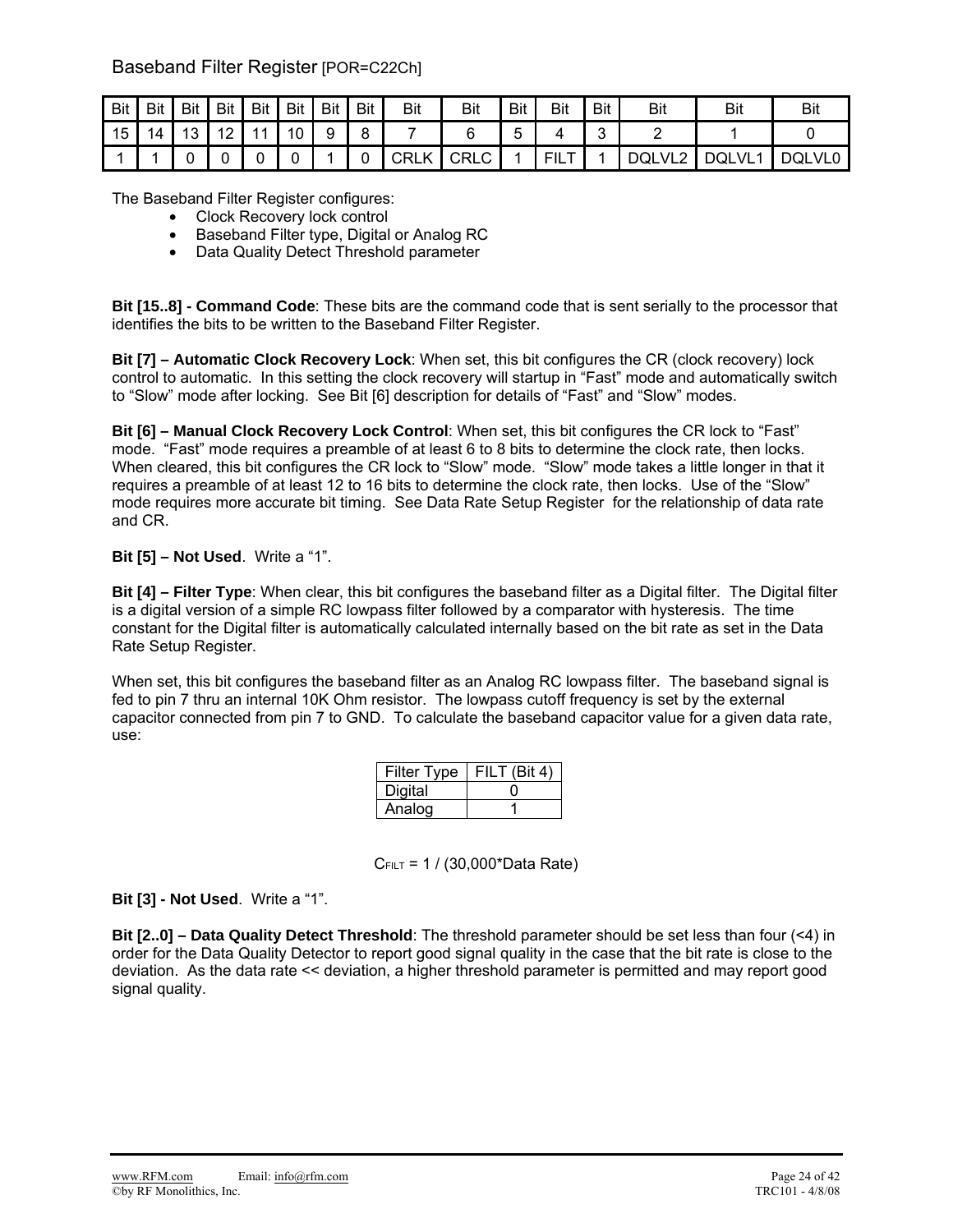FIFO Read Register [POR=B000h]

| <b>Bit</b> | Bit | Bit       | Bit                   | Bit            | <b>Bit</b> | Bit | <b>Bit</b>   | Bit | <b>Bit</b>      | Bit             | <b>Bit</b> | Bit | Bit             | Bit | <b>Bit</b>      |
|------------|-----|-----------|-----------------------|----------------|------------|-----|--------------|-----|-----------------|-----------------|------------|-----|-----------------|-----|-----------------|
| 15         | 4   | 1 O<br>ັບ | $\overline{A}$<br>. . | $\overline{A}$ | 10         | a   | $\circ$<br>ັ |     |                 | J               |            |     | ∽               |     |                 |
|            |     |           |                       |                |            |     | ∼            | RX7 | RX <sub>6</sub> | RX <sub>5</sub> | RX4        | RX3 | RX <sub>2</sub> | RX1 | RX <sub>0</sub> |

The FIFO Read Register stores the received data and can be read out by the host processor. The FIFO must be enabled by setting Bit[6] of the *Configuration Register*.

**Bit [15..8] - Command Code**: These bits are the command code that is sent serially to the processor that identifies the bits to be written to the *Data FIFO Configuration Register*.

**Bit [7..0] – FIFO Data Bits**: These bits are the recovered data bits stored in the FIFO. These bits may be read out over the SPI bus.



## **\*Alternate Read Method**

A faster method of reading the internal FIFO is recommended. The Rx FIFO is directly accessible by using the nFSEL select pin (6) and monitoring the FINT interrupt pin (7) for pending data. Each data bit may be clocked in on the rising edge of SCK.





\*NOTE: The internal FIFO cannot be accessed faster than fxTAL/4 when reading the **FIFO or data errors will occur. For a 10MHz ref xtal the max SCK <2.5MHz.**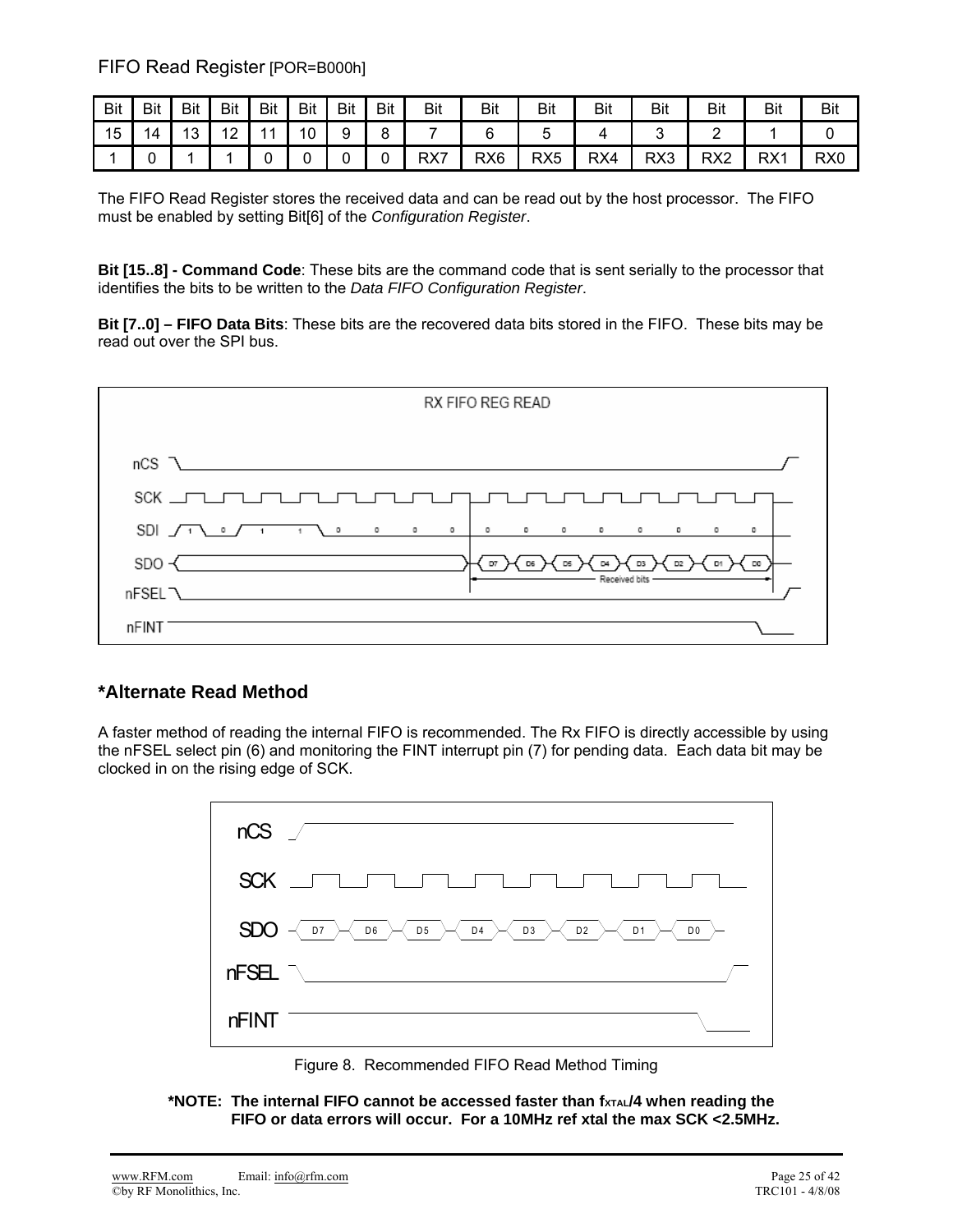## FIFO and RESET Mode Configuration Register [POR=CA80h]

| Bit | Bit | Bit             | <b>Bit</b>          | Bit            | Bit | Bit    | Bit | Bit   | Bit               | Bit               | Bit               | Bit        | Bit          | Bit           | Bit          |
|-----|-----|-----------------|---------------------|----------------|-----|--------|-----|-------|-------------------|-------------------|-------------------|------------|--------------|---------------|--------------|
| 15  | 14  | $\sqrt{2}$<br>J | $\overline{A}$<br>- | $\overline{A}$ | 10  | a<br>ັ | 8   |       |                   |                   |                   | $\sqrt{2}$ |              |               |              |
|     |     |                 |                     |                |     |        |     | FINT3 | FINT <sub>2</sub> | FINT <sub>1</sub> | FINT <sub>0</sub> |            | <b>FIFST</b> | <b>FILLEN</b> | <b>RSTEN</b> |

The Data FIFO Configuration Register configures:

- FIFO fill interrupt condition
- FIFO fill start condition
- FIFO fill on synchronous pattern
- RESET Mode

**Bit [15..8] - Command Code**: These bits are the command code that is sent serially to the processor that identifies the bits to be written to the Data FIFO Configuration Register.

**Bit [7..4] – FIFO Fill Bit Count**: This sets the number of bits that are received before generating an external interrupt to the host processor that the receive FIFO data is ready to be read out. It is possible to set the maximum fill level to 15, but the designer must account for the processing time it will take to read out the data before a register overrun occurs, at which data will be lost. It is recommended to set the fill value to half of the desired number of bits to be read to ensure enough time for additional processing. See Status Register for description of FIFO status bits that may be read and FIFO Read Register for polling and interrupt-driven FIFO reads from the SPI bus.

**Bit [3] – Not Used**. Write a "0".

**Bit [2] – FIFO Fill Start Condition**: This bit sets the condition at which the FIFO begins filling with data. When set, the FIFO will continuously fill regardless of noise or good data. When clear, the FIFO will fill when it recognizes the synchronous pattern as defined internally. The internal pattern is 2DD4h.

Note: This pattern is not configurable and is not accessible to a host processor.

**Bit [1] – Synchronous Pattern FIFO Fill**: When set, the FIFO will begin filling with data when it detects the synchronous pattern as defined in Bit [2]. The FIFO fill stops when this bit is cleared. To restart the synchronous pattern recognition, simply clear the bit and set again.

**Note:** Clearing this bit will issue a FIFO reset. See Figure 9 for FIFO write and reset configuration.



Figure 9. FIFO Write and Reset Configuration

**Bit [0] – Disable RESET Mode**: When cleared, if the TRC101 encounters a 0.2V spike in the power supply, the glitch could cause a system reset. When set, this mode is disabled.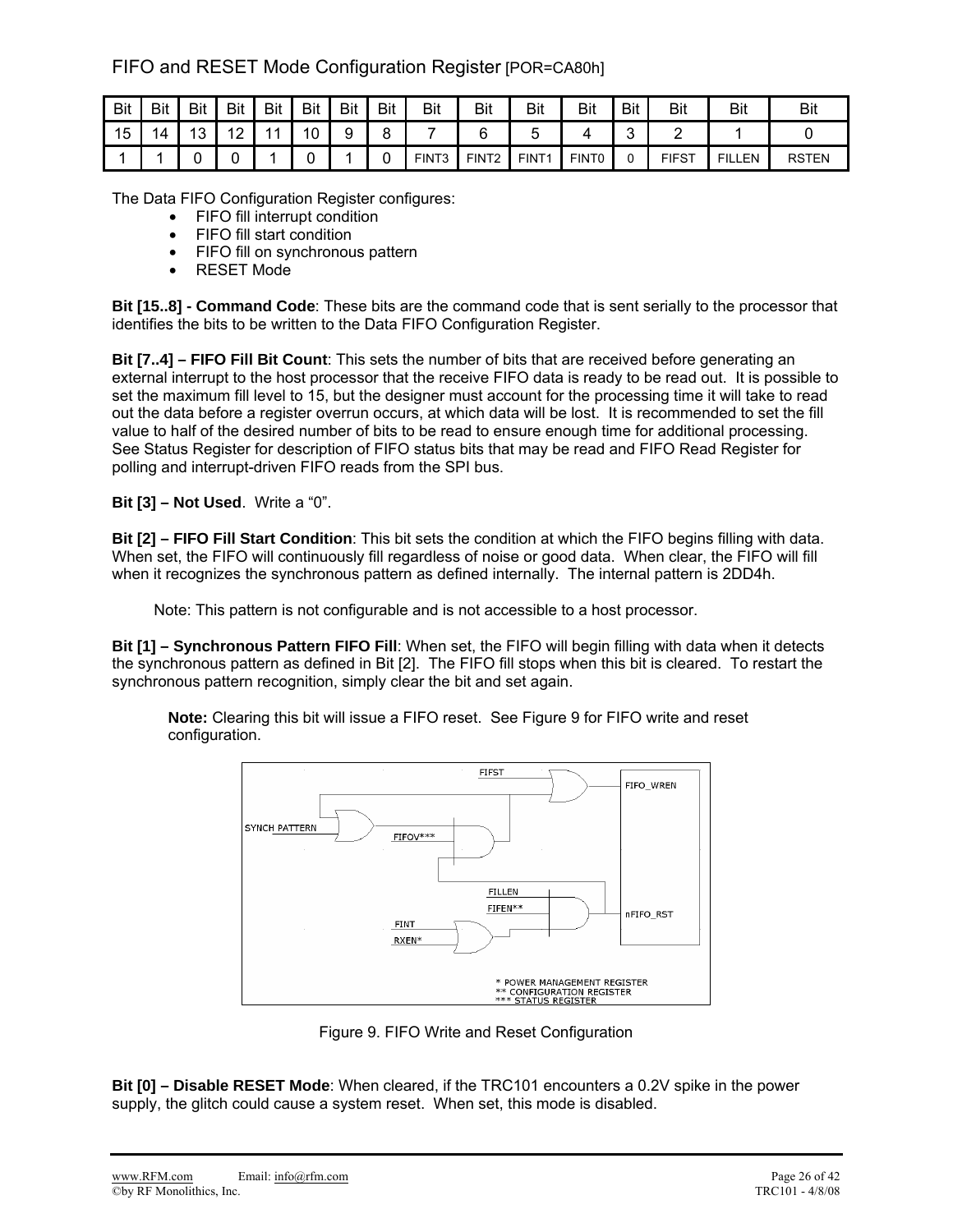## Data Rate Setup Register [POR=C623h]

| Bit | Bit | Bit | Bit               | Bit | Bit | <b>Bit</b> | Bit | Bit        | Bit   | Bit               | Bit   | Bit   | Bit   | Bit   | Bit   |
|-----|-----|-----|-------------------|-----|-----|------------|-----|------------|-------|-------------------|-------|-------|-------|-------|-------|
| 15  | 14  | 13  | $\sqrt{40}$<br>▎∠ | 11  | 10  | 9          | ₽   |            |       |                   |       |       |       |       |       |
|     |     |     |                   |     |     |            |     | <b>PRE</b> | BITR6 | BITR <sub>5</sub> | BITR4 | BITR3 | BITR2 | BITR1 | BITR0 |

The Data Rate Setup Register configures:

- Expected data rate for the receiver
- Prescaler
- Effects of the data rate on clock recovery

**Bit [15..8] - Command Code**: These bits are the command code that is sent serially to the processor that identifies the bits to be written to the Data Rate Setup Register.

**Bit [7] – Prescaler Enable**: When set this bit enables the prescaler to obtain smaller values of expected data rates. The prescaler value is approximately 1/8.

**Bit [6..0] – Data Rate Parameter Value**: These bits represent the decimal value of the 7-bit parameter used to calculate the expected data rate. To calculate the expected data rate, use the following formula:

 $DR_{exp}(kbps) = 10000 / [29 * (BITR[6..0]+1) * (1+PRE*7)]$ 

where BITR[6..0] is the decimal value 0 to 127 and the prescaler (PRE) is '1' (on) or '0' (off).

To calculate the BITR[6..0] decimal value for a given bit rate, use the following formula:

$$
BITR[6..0] = 10000 / [29 * (1+PRE*7) * DRexp] -1
$$

where DRexp is the expected data rate and PRE is defined above.

Without the prescaler, the definable data rates range from 2.694kpbs to 344.828kbps. With the prescaler enabled, the definable data rates range from 337 bps to 43.103kpbs.

The Slow clock recovery mode requires more accurate bit timing when setting the data rate. To calculate the accuracy of the data rate for both Fast and Slow mode, use the following:

Slow mode  $Acc = \Delta BR/BR < 1/(29 * N)$  Fast mode =  $\Delta BR/BR < 3/(29 * N)$ 

where N is the longest number of expected ones or zeros in the data stream, ΔBR is the difference in the actual data rate vs. the set data rate in the transmitter, and BR is the expected data rate as set above using BITR[6..0].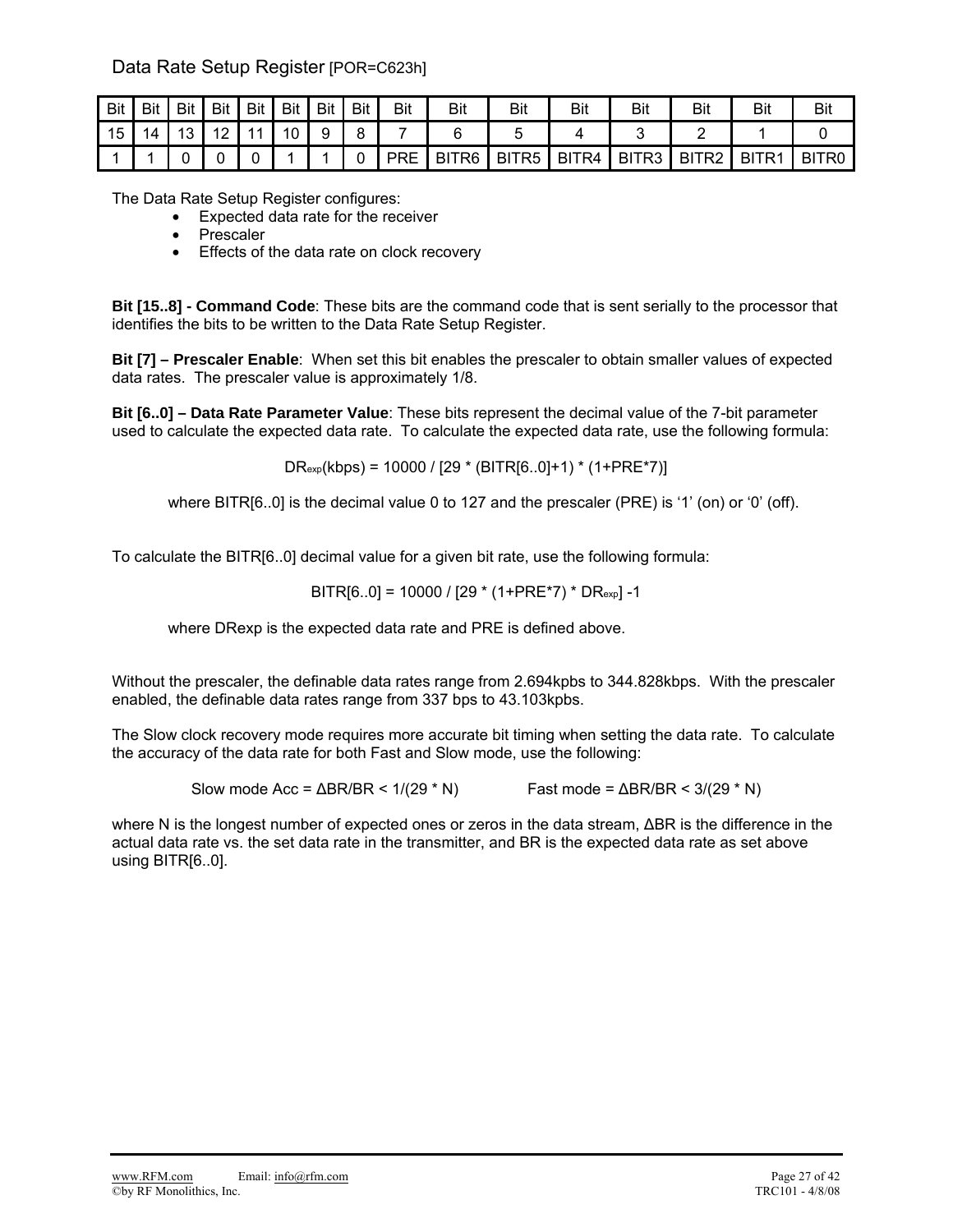## Power Management Register [POR=8208h]

| Bit | <b>Bit</b> | <b>Bit</b> | Bit                 | Bit | Bit | Bit | Bit | <b>Bit</b>  | Bit  | Bit         | Bit          | Bit          | Bit   | Bit           | Bit           |
|-----|------------|------------|---------------------|-----|-----|-----|-----|-------------|------|-------------|--------------|--------------|-------|---------------|---------------|
| 15  | 4          | 10         | $\overline{ }$<br>▵ | -41 | 1 N | a   |     |             |      |             |              |              |       |               |               |
|     |            |            |                     |     |     |     |     | <b>RXEN</b> | BBEN | <b>TXEN</b> | <b>SYNEN</b> | <b>OSCEN</b> | ∟BDEN | <b>WKUPEN</b> | <b>CLKDIS</b> |

The Power Management Register enables/disables the following:

- Receiver chain
- Transmit Chain
- Baseband Circuit
- PLL
- Power Amplifier
- Synthesizer
- Crystal Oscillator
- Low battery Detect Circuit
- Wake-up Timer
- Clock Output

**Bit [15..8] – Command Code**: These bits are the command code that is sent serially to the processor that identifies the bits to be written to the Power Management register.

**Bit [7] – Receiver Chain Enable**: This bit enables the entire receiver chain when set. The receiver chain comprises the baseband circuit, synthesizer, and crystal oscillator.

**Bit [6] – Baseband Circuit Enable**: This bit enables the baseband circuit when set. The baseband circuit, synthesizer, and oscillator work together to demodulate and recover the data transmitted so the synthesizer (Bit 4) and oscillator (Bit 3) must be enabled at the same time as the baseband circuits in order to receive data. This bit can be disabled to conserve current consumption.

**Bit [5] – Transmit Chain Enable**: This bit enables the entire transmit chain when set. The transmit chain consists of the power amplifier, synthesizer, oscillator, and transmit register. When the transmit chain and transmit register is enabled, any data in the transmit register is shifted out and transmission is started.

**Bit [4] – Synthesizer Enable**: This bit enables the synthesizer when set. The synthesizer contains the PLL, oscillator, and VCO for controlling the channel frequency. This must be enabled when either the transmitter is enabled or the receiver is enabled. The oscillator also must be enabled to provide the reference frequency for the PLL. On power-up the synthesizer performs a calibration automatically. If there are significant changes in voltage or temperature, recalibration can be performed by simply disabling the synthesizer and re-enabling it.

**Bit [3] – Crystal Oscillator**: This bit enables the oscillator circuit when set. The oscillator provides the reference signal for the synthesizer when setting the transmit or receive frequency of use.

**Bit [2] – Low Battery Detector**: This bit enables the battery voltage detect circuit when set. The battery detector can be programmed to 32 different threshold levels. See Battery Detect Threshold and Clock Output Register section for programming.

**Bit [1] – Wake-up Timer Enable**: This bit enables the wake-up timer when set. See Wake-up Timer Period Register section for programming the wake-up timer interval value.

**Bit [0] – Clock Output Disable**: This bit disables the oscillator clock output when set. On chip reset or power up, clock output is enabled so that a processor may begin execution of any special setup sequences as required by the designer. See Battery Detect Threshold and Clock Output Register section for programming details.

**NOTE:** If this bit is cleared, the oscillator will continue to run even though the Crystal Oscillator Enable bit (3) is cleared and the device will not fully enter sleep mode.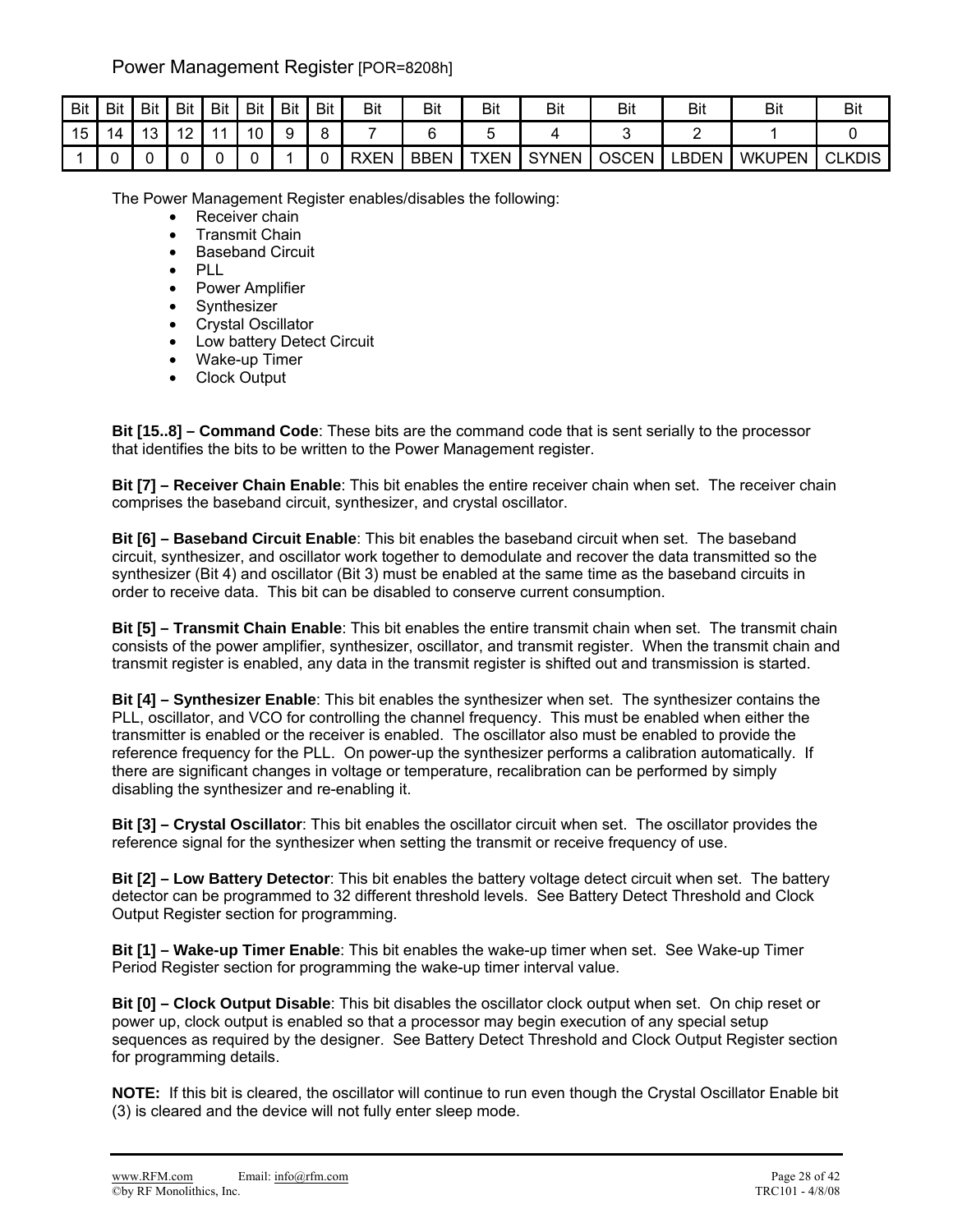## Wake-up Timer Period Register [POR=E196h]

| Bit | Bit | Bit                   | Bit            | Bit            | Bit      | Bit       | Bit | <b>Bit</b> | Bit | Bit            | Bit | Bit | Bit | Bit            | Bit            |
|-----|-----|-----------------------|----------------|----------------|----------|-----------|-----|------------|-----|----------------|-----|-----|-----|----------------|----------------|
| 15  | 14  | $\overline{ }$<br>د ا | $\sim$<br>' '  | $\overline{A}$ | 10       |           |     |            |     |                |     |     | -   |                |                |
|     |     |                       | R <sub>4</sub> | R3             | ∩ים<br>∼ | ∙⊂<br>N 1 | R0  | M7         | M6  | M <sub>5</sub> | M4  | M3  | M2  | M <sub>1</sub> | M <sub>0</sub> |

The Wake-up Timer Period register sets the wake-up interval for the TRC101. After setting the wake-up interval, the WKUPEN (bit 1 of Power Management Register) should be cleared and set at the end of every wake-up cycle. To calculate the wake-up interval desired, use the following:

$$
T_{\text{WAKE}}(ms) = M[7..0] * 2^{R[4..0]}
$$

where  $M[7..0]$  = decimal value 0 to 255 and R[4..0] = decimal value 0 to 31.

**Bit [15..13] – Command Code**: These bits are the command code that is sent serially to the processor that identifies the bits to be written to the Wake-up Timer Period register.

**Bit [12..8] – Exponential**: These bits define the exponential value as used in the above equation. The value used must be the decimal equivalent between 0 and 31.

**Bit [7..0] – Multiplier**: These bits define the multiplier value as used in the above equation. The value used must be the decimal equivalent between 0 and 255.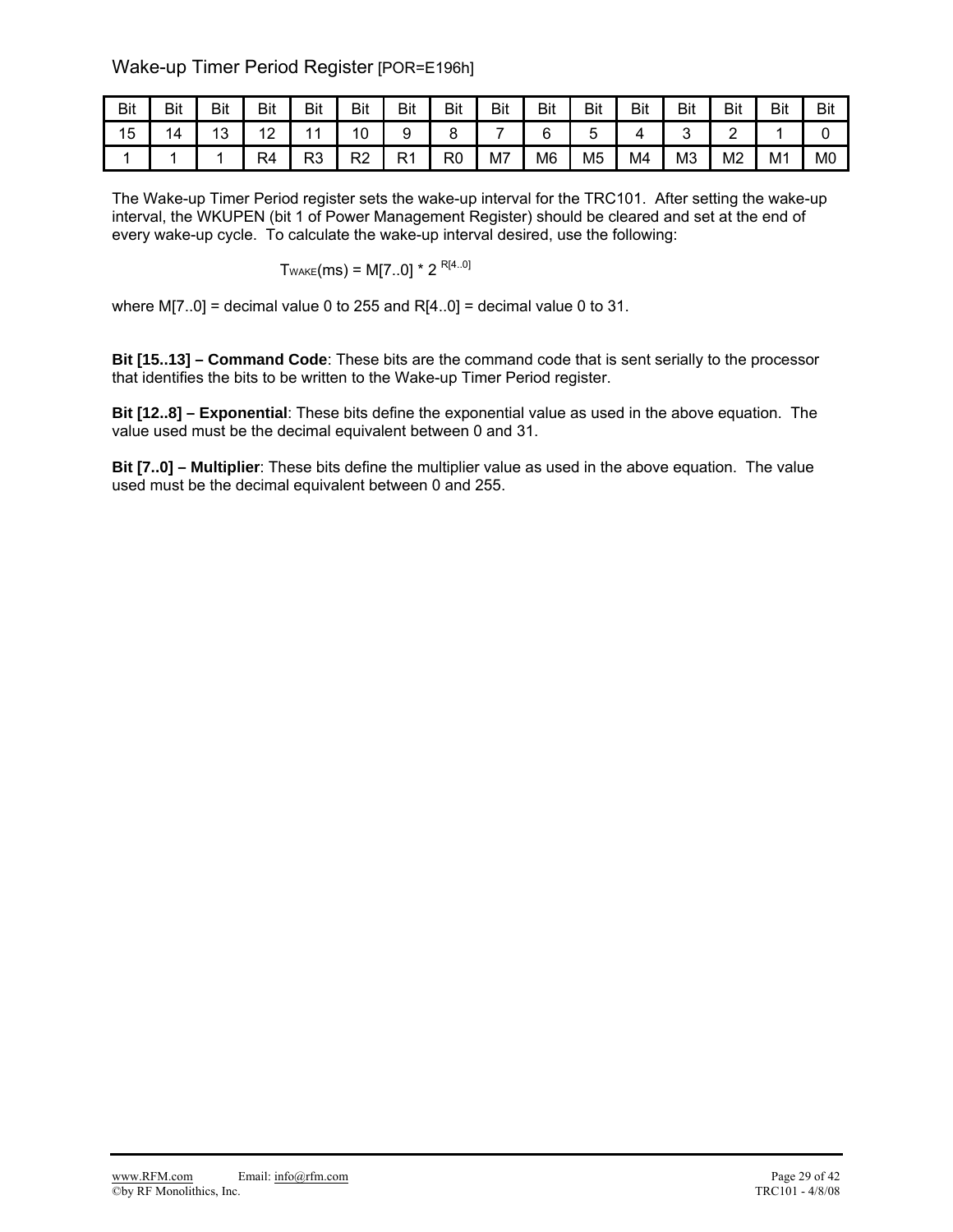Duty Cycle Set Register [POR=C80Eh]

| Bit | Bit | Bit     | Bit | Bit | Bit | Bit | Bit | Bit | Bit             | <b>Bit</b> | Bit             | Bit   | Bit             | Bit             | Bit         |
|-----|-----|---------|-----|-----|-----|-----|-----|-----|-----------------|------------|-----------------|-------|-----------------|-----------------|-------------|
| 15  | 14  | 12<br>J | 12  | 44  | 10  | 9   |     |     |                 |            |                 |       |                 |                 |             |
|     |     |         |     |     |     |     |     | DC6 | DC <sub>5</sub> | DC4        | DC <sub>3</sub> | DC2 I | DC <sub>1</sub> | DC <sub>0</sub> | <b>DCEN</b> |

The duty cycle register may be used in conjunction with the wake-up timer to reduce the average current consumption of the receiver. The duty cycle register may be set up so that when the wake-up timer brings the chip out of sleep mode the receiver is turned on for a short time to sample if a signal is present and then goes back into sleep and the process starts over.

The duty cycle uses the Multiplier value of the wake-up timer in part for its calculation. To calculate the duty cycle use:

Duty Cycle(%) = ((D[6..0] \* 2 )+ 1)/M \* 100

where M is M[7..0] of the *Wake-up Timer Period Register*.

**Bit [15..8] – Command Code**: These bits are the command code that is sent serially to the processor that identifies the bits to be written to the *Duty Cycle Set Register*.

**Bit [7..1] – Duty Cycle Multiplier**: These bits are the decimal value used to calculate the Duty Cycle or "On time" of the Receiver after the wake-up timer has brought the TRC101 out of sleep mode.

**Bit [0] – Duty Cycle Mode Enable**: This bit enables the duty cycle mode when set.

**NOTE:** The receiver must be disabled (RXEN = '0' in Power *Management Register*) and the wake-up timer must be enabled (WKUPEN = '1' in *Power Management Register*) for operation in this mode.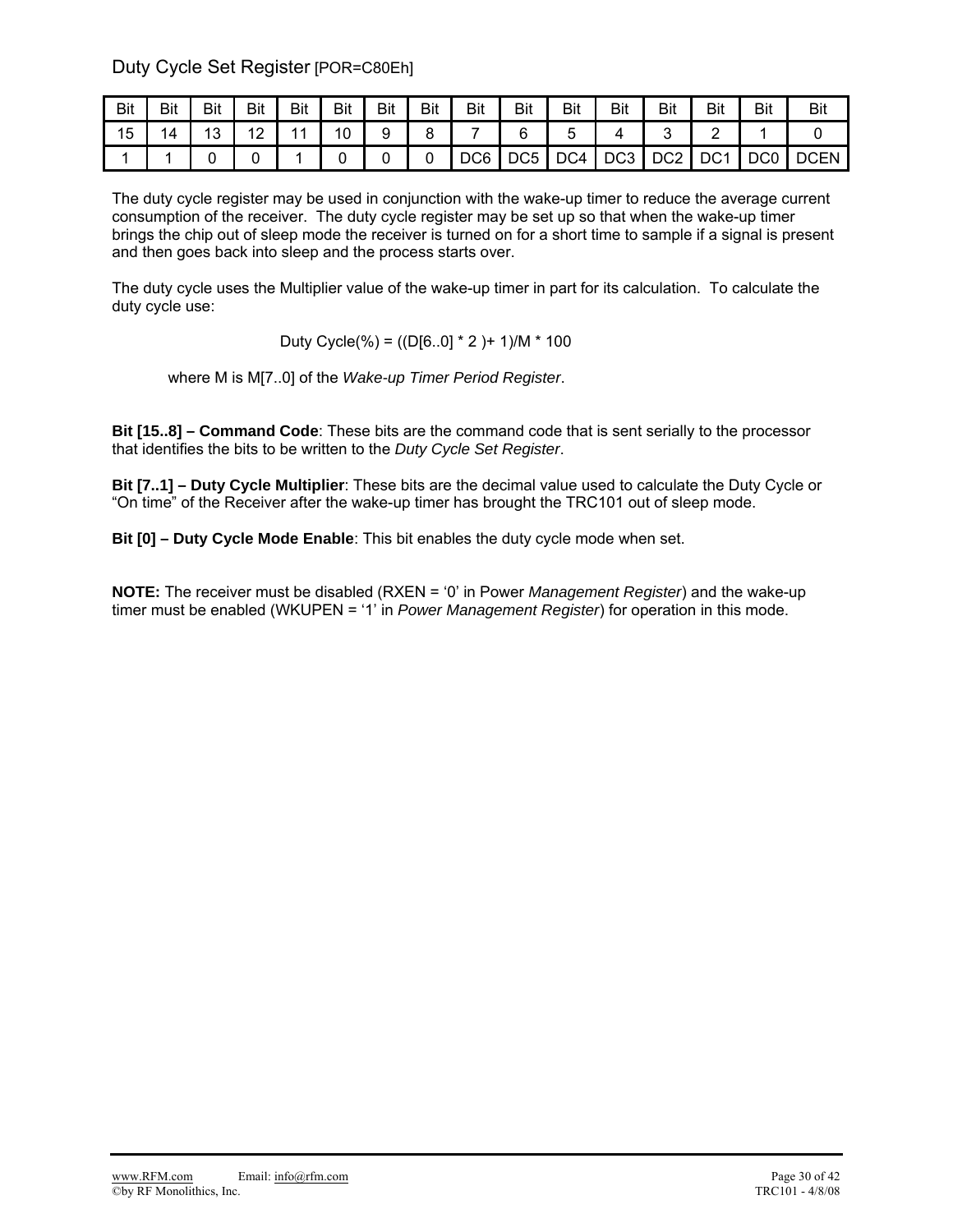## Battery Detect Threshold and Clock Output Register [POR=C000h]

| <b>Bit</b> | Bit | <b>Bit</b> | <b>Bit</b>               | <b>Bit</b>     | <b>Bit</b> | <b>Bit</b> | <b>Bit</b> | Bit   | Bit                           | Bit            | Bit  | Bit  | Bit  | Bit              | Bit  |
|------------|-----|------------|--------------------------|----------------|------------|------------|------------|-------|-------------------------------|----------------|------|------|------|------------------|------|
| 15         | 14  | 10<br>. ت  | $\sqrt{2}$<br>$\epsilon$ | $\overline{A}$ | 10         | a          |            |       |                               |                |      |      |      |                  |      |
|            |     |            |                          |                |            |            |            | ULNZ. | $\bigcap$ $\bigcup$ 1<br>ULNI | $\sim$<br>CLK0 | LBD4 | LBD3 | LBD2 | LBD <sup>4</sup> | _BD0 |

The Battery Detect Threshold and Clock Output Register configures the following:

- Low Battery Detect Threshold
- Output Clock frequency

The Low Battery Threshold is programmable from 2.2V to 5.3V using the following equation:

$$
VT = (LBD[4..0]/10) + 2.2 (V)
$$

where LBD[4..0] is the decimal value 0 to 31.

**Bit [15..8] - Command Code**: These bits are the command code that is sent serially to the processor that identifies the bits to be written to the Battery Detect Threshold and Clock Output Register.

**Bit [7..5] – Clock Output Frequency**: These bit set the output frequency of the on-board clock that may be used to run an external host processor. See Table 15 below.

| <b>Output Clock</b><br>Frequency<br>(MHz) | CLK <sub>2</sub> | CLK1 | CLK0 |
|-------------------------------------------|------------------|------|------|
|                                           |                  |      |      |
| 1.25                                      |                  |      |      |
| 1.66                                      |                  |      |      |
| 2                                         |                  |      |      |
| 2.5                                       |                  |      |      |
| 3.33                                      |                  |      |      |
| 5                                         |                  |      |      |
| 10                                        |                  |      |      |

| O.<br>ı<br>P.<br>חו |  |
|---------------------|--|
|---------------------|--|

**Bit [4..0] – Low Battery Detect Value**: These bits set the decimal value as used in the equation above to calculate the value of the battery detect threshold voltage. When the battery level falls 50mV below this value, the LBD bit (5) in the status register is set indicating that the battery level is below the programmed threshold. This is useful in monitoring discharge sensitive batteries such as Lithium cells.

The Low Battery Detect can be enabled by setting the LBDEN bit (2) of the Power Management Register and disabled by clearing the bit.

The Clock Output can be enabled by setting the CLKEN bit (0) of the Power Management Register and disabled by clearing the bit.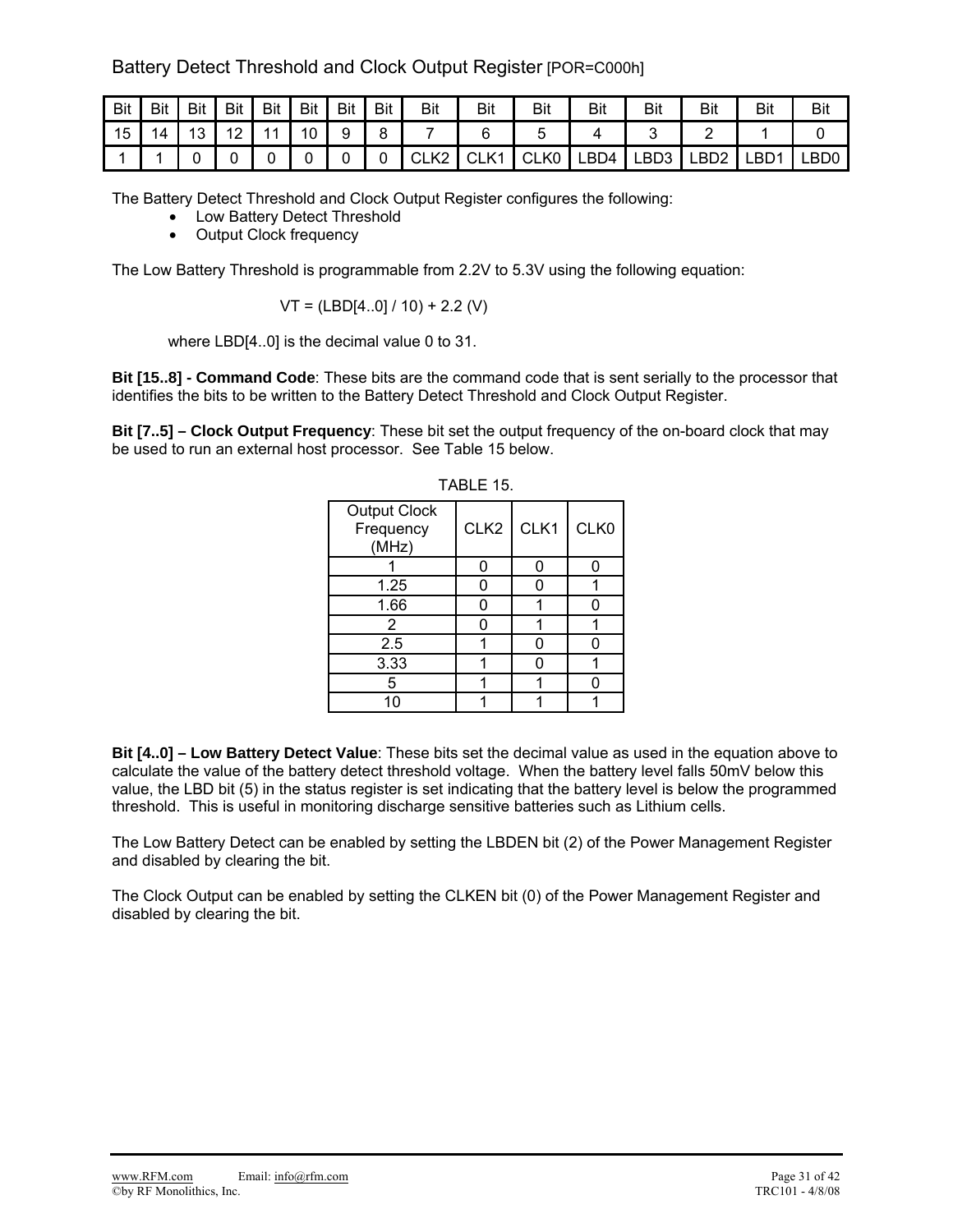## **5. Maximum Ratings**

## **Absolute Maximum Ratings**

| <b>Symbol</b> | <b>Parameter</b>                              | <b>Notes</b> | Min    | Max       | <b>Units</b> |
|---------------|-----------------------------------------------|--------------|--------|-----------|--------------|
| VDD.          | Positive supply voltage                       |              | $-0.5$ | 6         |              |
| Vin           | Voltage on any pin (except RF_P and RF_N)     |              | $-0.5$ | $Vdd+0.5$ |              |
| Voc           | Voltage on open collector outputs (RF1, RF2)  |              | $-0.5$ | $Vdd+1.5$ |              |
| lin           | Input current into any pin except VDD and VSS |              | $-25$  | 25        | mA           |
| <b>ESD</b>    | Electrostatic discharge with human body model |              |        | 1000      |              |
| Tstg          | Storage temperature                           |              | -55    | 125       | °C           |
| Tlead         | Lead temperature (soldering, max 10 s)        |              |        | 260       | °C           |

Note 1: At maximum, VDD+1.5 V cannot be higher than 7 V.

## **Recommended Operation Ratings**

| <b>Symbol</b> | <b>Parameter</b>                                       | <b>Notes</b> | Min       | <b>Max</b> | <b>Units</b> |
|---------------|--------------------------------------------------------|--------------|-----------|------------|--------------|
| VDD           | Positive supply voltage                                |              | 2.2       | 5.4        |              |
| <b>VDCRF</b>  | DC voltage on open collector outputs (RF1, RF2)        | 1,2          | $Vdd-1.5$ | $Vdd+1.5$  |              |
| <b>VACRF</b>  | AC peak voltage on open collector outputs (RF1,<br>RF2 |              | $Vdd-1.5$ | $Vdd+1.5$  |              |
| Top           | Ambient operating temperature                          |              | -40       | 85         | °C           |

Note 1: At minimum, VDD - 1.5 V cannot be lower than 1.2 V. Note 2: At maximum, VDD+1.5 V cannot be higher than 5.5 V.

## **6. DC Electrical Characteristics**

(Min/max values are valid over the recommended operating range Vdd = 2.2-5.4V. Typical conditions: Top =  $27^{\circ}$ C; Vdd = 3.0 V)

| Digital I/O                                         | Sym          | <b>Notes</b> |             | Limit<br>Values |                | <b>Unit</b>    | <b>Test Conditions</b>             |
|-----------------------------------------------------|--------------|--------------|-------------|-----------------|----------------|----------------|------------------------------------|
| <b>Parameter</b>                                    |              |              | min         | typ             | max            |                |                                    |
|                                                     |              |              |             | 20              | 22             |                | 315MHz Band                        |
| Supply current (TX mode, Pout = Pmax)               | Idd TX       |              |             | 21              | 25             | mA             | 433MHz Band                        |
|                                                     |              |              |             | 22              | 26             |                | 868MHz Band                        |
|                                                     |              |              |             | 24              | 28             |                | 916MHz Band                        |
|                                                     |              |              |             | 15              |                |                | 315MHz Band                        |
| Supply current (TX mode, Pout = 0 dBm,              | Idd TX0      |              |             | 16              |                | mA             | 433MHz Band                        |
| $50\Omega$ Load)                                    |              |              |             | 22              |                |                | 868MHz Band                        |
|                                                     |              |              |             | 24              |                |                | 916MHz Band                        |
|                                                     |              |              |             | 8.5             | 13             |                | 315MHz Band                        |
| Supply current (RX mode)                            | Idd_RX       |              |             | 8.5             | 14             | m <sub>A</sub> | 433MHz Band                        |
|                                                     |              |              |             | 9.5             | 15             |                | 868MHz Band                        |
|                                                     |              |              |             | 11              | 17             |                | 916MHz Band                        |
| Sleep current                                       | Is           |              |             |                 | 0.25           | μA             | All blocks disabled                |
| Idle current                                        | <b>IIDLE</b> |              |             | 3               | 3.5            | <b>mA</b>      | Oscillator and baseband<br>enabled |
| Low battery voltage detector current<br>consumption | <b>IVD</b>   |              |             | 0.5             |                | μA             |                                    |
| Wake-up timer current consumption                   | <b>IWUT</b>  |              |             | 1.5             |                | μA             |                                    |
| Low battery detect threshold                        | VIb          |              | 2.2         |                 | 5.3            | $\vee$         | Programmable in 0.1 V<br>steps     |
| Low battery detection accuracy                      |              |              |             | ±75             |                | mV             |                                    |
| Analog RSSI Output Level                            | <b>RSSIL</b> |              | 300         |                 | 1000           | mV             | -50dBm>RFin>-115dBm                |
| Digital input low level                             | Vil          |              |             |                 | $0.3*Vdd$      | V              |                                    |
| Digital input high level                            | Vih          |              | $0.7^*V$ dd |                 |                | $\vee$         |                                    |
| Digital input current low                           | lil          |              | $-1$        |                 | 1              | μA             | $Vil = 0 V$                        |
| Digital input current high                          | lih          |              | $-1$        |                 | 1              | μA             | Vih = Vdd, Vdd = $5.4$ V           |
| Digital output low level                            | Vol          |              |             |                 | 0.4            | $\vee$         | $IoI = 2 mA$                       |
| Digital output high level                           | Voh          |              | $Vdd-0.4$   |                 |                | V              | $\text{loh} = -2 \text{ mA}$       |
| Digital input capacitance                           |              |              |             |                 | $\overline{2}$ | pF             |                                    |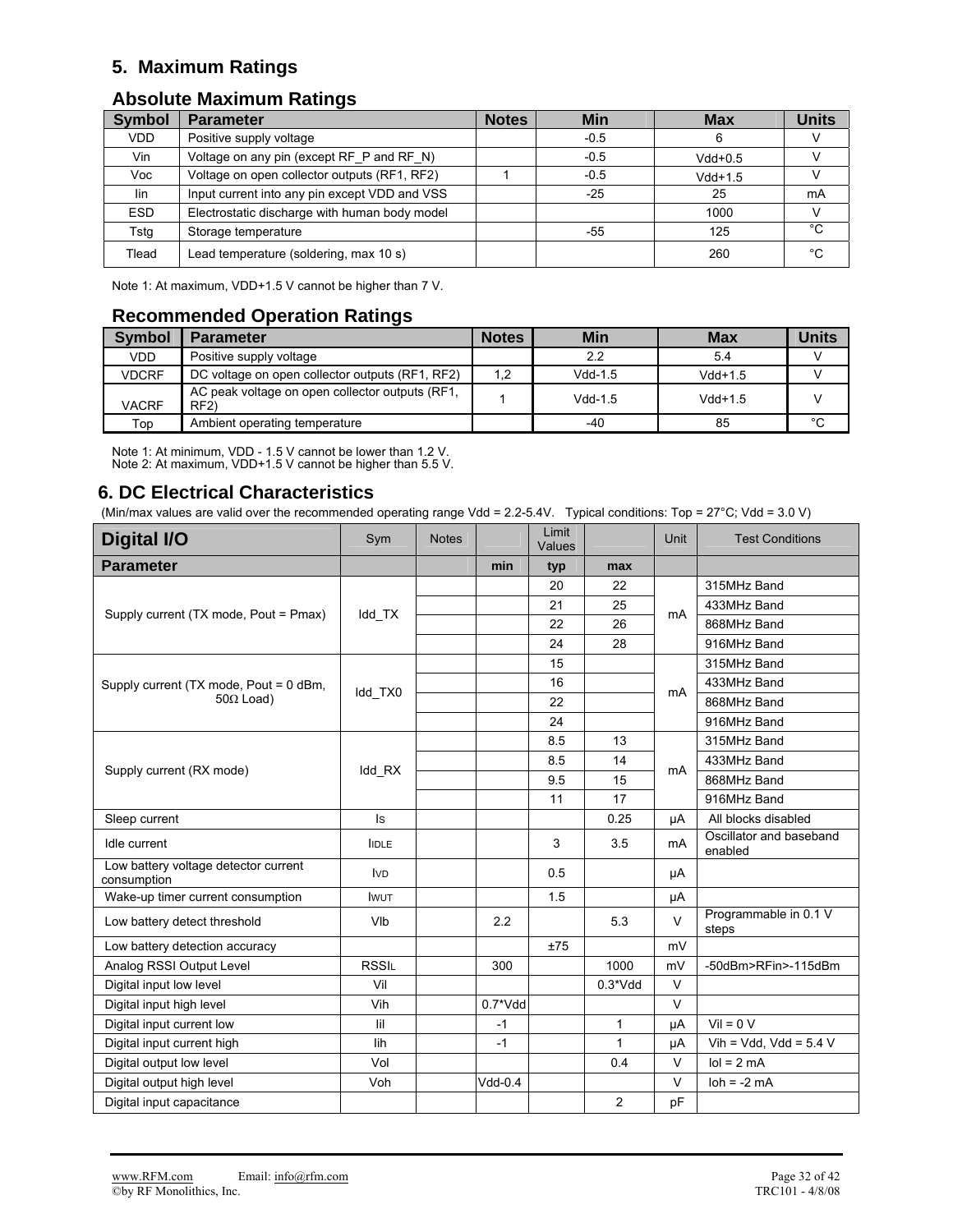| $\cdots$<br>- -<br>e/tall<br>time<br>' Jiaita<br>∩⊔tni |  |  | $\sim$ | ns | -<br>– ⊩0 د ،<br>_oad |
|--------------------------------------------------------|--|--|--------|----|-----------------------|
|                                                        |  |  |        |    |                       |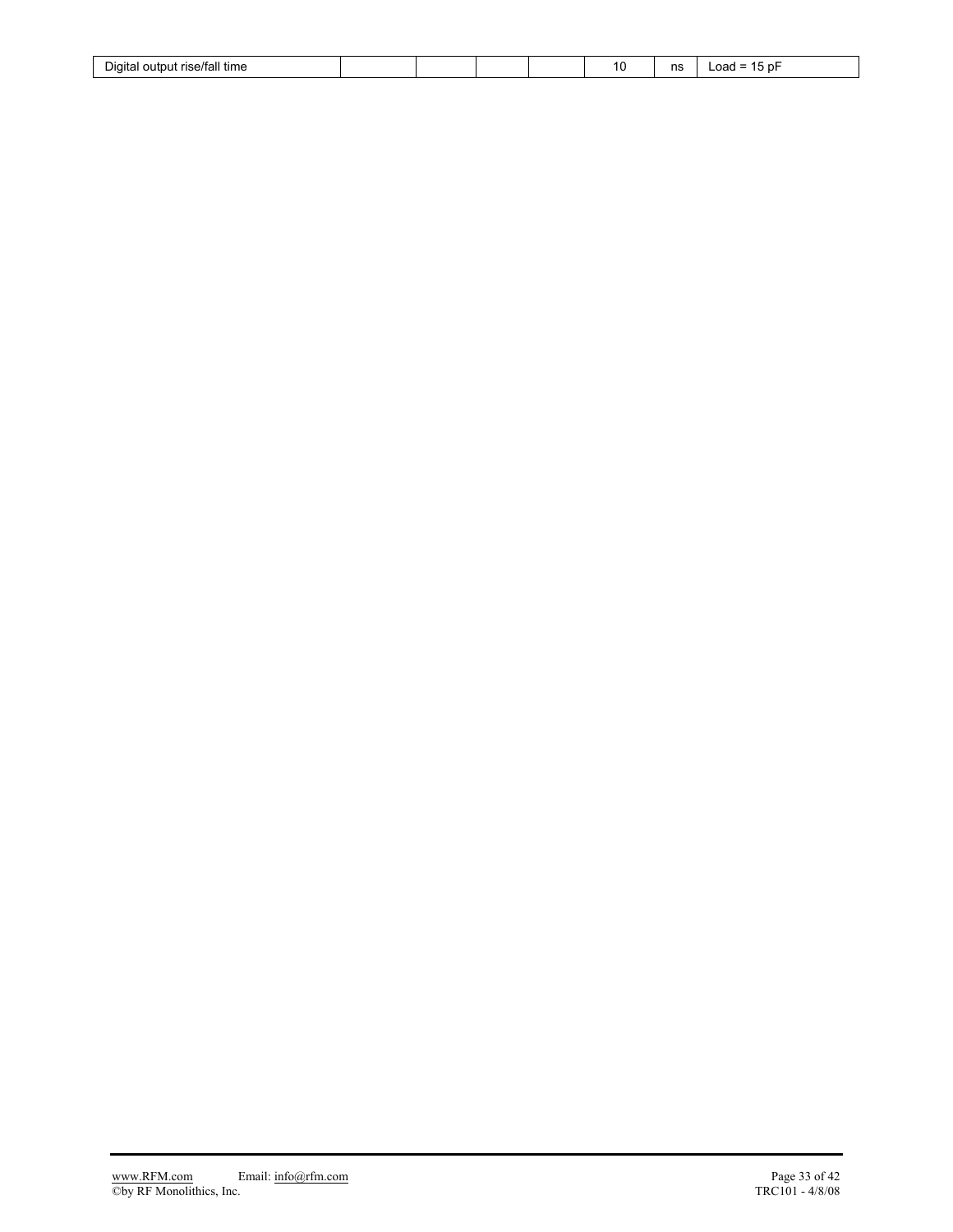## **7. AC Electrical Characteristics**

(Min/max values are valid over the recommended operating range Vdd = 2.2-5.4V. Typical conditions: Top = 27°C; Vdd= 3.0V)

| <b>Receiver</b>                         | Sym | <b>Notes</b> |     | Limit<br><b>Values</b> |       | <b>Unit</b>     | <b>Test Conditions</b>                                                                        |
|-----------------------------------------|-----|--------------|-----|------------------------|-------|-----------------|-----------------------------------------------------------------------------------------------|
| <b>Parameter</b>                        |     |              | min | typ                    | max   |                 |                                                                                               |
| RF input impedance (real, differential) |     |              |     | 250                    |       | Ohms            | LNA gain (0 dB, -14 dB)                                                                       |
| Maximum input power                     |     |              | 0   |                        |       | dBm             | LNA Max gain                                                                                  |
| Receiver bandwidth                      |     |              | 67  |                        | 400   | kHz             |                                                                                               |
|                                         |     |              |     | $-108$                 |       |                 | 315MHz Band                                                                                   |
| <b>Receiver Sensitivity</b>             |     | $\mathbf{1}$ |     | $-105$                 |       | dBm             | 433MHz Band                                                                                   |
|                                         |     |              |     | $-101$                 |       |                 | 868MHz Band                                                                                   |
|                                         |     |              |     | $-101$                 |       |                 | 916MHz Band                                                                                   |
|                                         |     |              |     | $-64$                  |       |                 | 315MHz Band                                                                                   |
| IIP3 In band interferers                |     | 3            |     | $-66$                  |       | dBm             | 433MHz Band                                                                                   |
| (-85dBm carrier, 1MHz offset, CW)       |     |              |     | -60                    |       |                 | 868MHz Band                                                                                   |
|                                         |     |              |     | $-60$                  |       |                 | 916MHz Band                                                                                   |
|                                         |     |              |     | $-40$                  |       |                 | 315MHz Band                                                                                   |
| IIP3 Out of band interferers            |     |              |     | $-40$                  |       |                 | 433MHz Band                                                                                   |
| (-85dBm carrier, 10 MHz offset, CW)     |     |              |     | $-37$                  |       | dBm             | 868MHz Band                                                                                   |
|                                         |     |              |     | $-34$                  |       |                 | 916MHz Band                                                                                   |
| FSK bit rate                            |     |              | 0.6 |                        | 115.2 |                 | Digital filters                                                                               |
|                                         |     |              |     |                        | 256   | kbps            | Analog filter                                                                                 |
| AFA lock range                          |     |              |     | $0.8^* \Delta$ dev     |       | kHz             | $\Delta$ dev = FSK deviation                                                                  |
| RF input capacitance                    |     |              |     | $\mathbf{1}$           |       | рF              |                                                                                               |
| Analog RSSI Filter Cap                  |     |              | 1   |                        |       | nF              |                                                                                               |
| Analog RSSI deviation                   |     | 4            |     |                        | 350   | mV              |                                                                                               |
| RSSI accuracy                           |     |              |     | $+/-5$                 |       | dB              |                                                                                               |
| RSSI dynamic range                      |     |              |     | 46                     |       |                 |                                                                                               |
| RSSI programmable threshold steps       |     |              |     | 6                      |       | dB <sub>m</sub> |                                                                                               |
| Digital RSSI response time              |     |              |     | 500                    |       | <b>us</b>       | RSSI signal goes high<br>after input signal exceeds<br>programmed limit.<br>$CAPARRSI = 5 nF$ |
|                                         |     |              |     |                        |       |                 | 315 MHz Band                                                                                  |
| Spurious emission (@ Pmax)              |     |              |     | < 95                   |       | dBc             | 433 MHz Band                                                                                  |
|                                         |     |              |     |                        |       |                 | 868 MHz Band                                                                                  |
|                                         |     |              |     |                        |       |                 | 916 MHz Band                                                                                  |
|                                         |     |              |     |                        |       |                 |                                                                                               |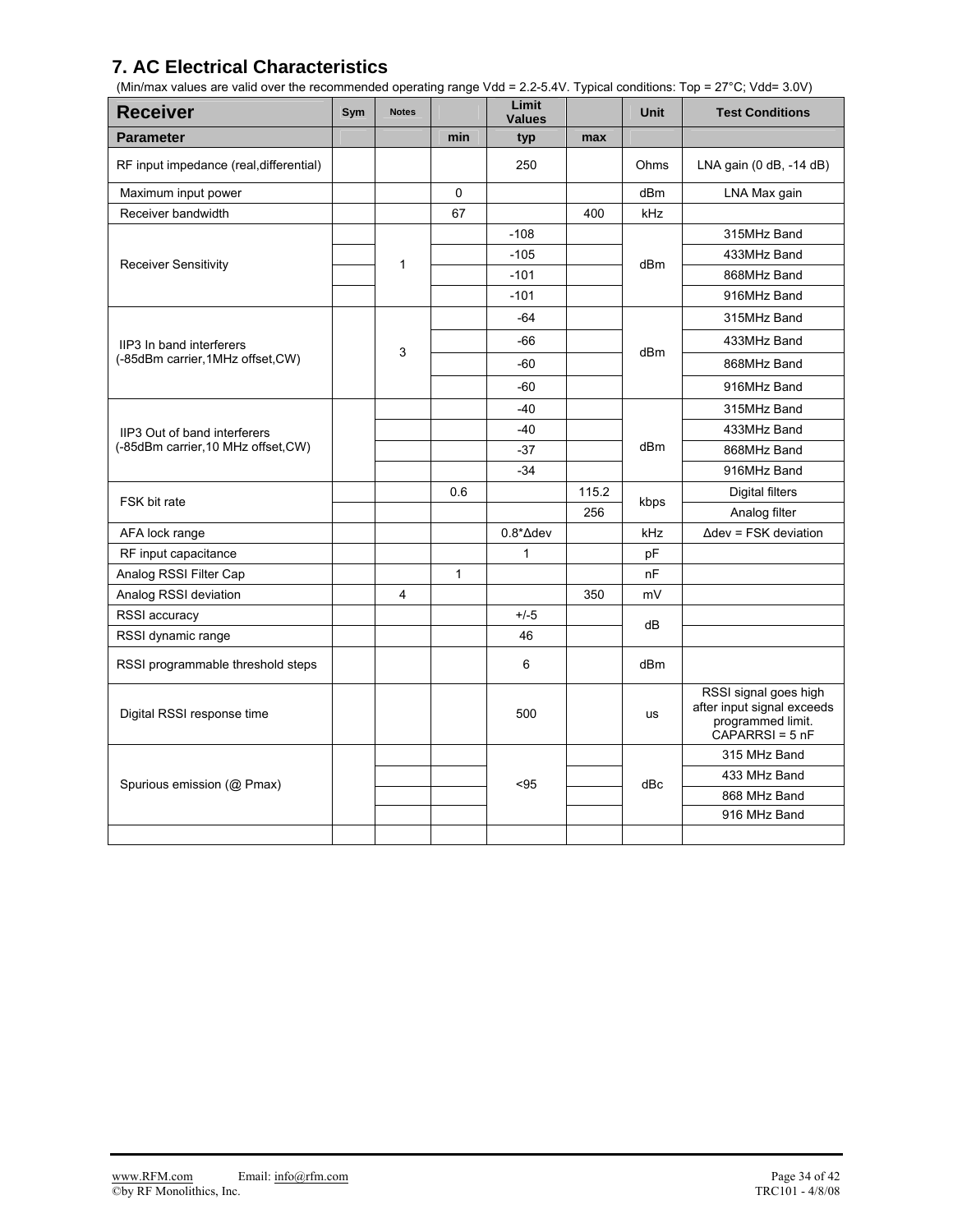## **AC Electrical Characteristics - continued**

(Min/max values are valid over the recommended operating range Vdd = 2.2-5.4V. Typical conditions: Top = 27°C; Vdd = 3.0 V)

| <b>Transmitter</b>                  | Sym  | <b>Notes</b> |                  | Limit<br><b>Values</b> |     | <b>Unit</b> | <b>Test Conditions</b>          |
|-------------------------------------|------|--------------|------------------|------------------------|-----|-------------|---------------------------------|
| Parameter                           |      |              | min              | typ                    | max |             |                                 |
| FSK bit rate                        |      |              |                  |                        | 256 | kbps        |                                 |
| FSK frequency deviation             |      |              | 15               |                        | 240 | kHz         | Programmable in 15 kHz<br>steps |
|                                     |      |              |                  | $+7$                   |     |             | 315 MHz Band                    |
| Output power (into 50 Ohms)         | Pmax |              |                  | $+5$                   |     | dBm         | 433 MHz Band                    |
|                                     |      |              |                  | $\mathbf 0$            |     |             | 868 MHz Band                    |
|                                     |      |              |                  | $\mathbf 0$            |     |             | 916 MHz Band                    |
|                                     |      |              |                  | $+8$                   |     |             | 315 MHz Band                    |
| Output power (into differential     |      | 5            |                  | $+7$                   |     | dBm         | 433 MHz Band                    |
| load)                               |      |              |                  | $+5$                   |     |             | 868 MHz Band                    |
|                                     |      |              |                  | $+4$                   |     |             | 916 MHz Band                    |
| Open collector output DC<br>current |      |              | 0.5              |                        | 6   | mA          | Programmable                    |
|                                     |      |              |                  | $-50$                  |     |             | 315MHz Band                     |
| Reference Spur (@ Pmax)             |      |              |                  | $-57$                  |     | dBc         | 433MHz Band                     |
|                                     |      |              |                  | $-60$                  |     |             | 868MHz Band                     |
|                                     |      |              |                  | $-60$                  |     |             | 916MHz Band                     |
|                                     |      |              |                  | $-35$                  |     |             | 315MHz Band                     |
| 2nd Harmonics (@ Pmax)              |      |              |                  | $-37$                  |     | dBc         | 433MHz Band                     |
|                                     |      |              |                  | $-58$                  |     |             | 868MHz Band                     |
|                                     |      |              |                  | $-58$                  |     |             | 916MHz Band                     |
|                                     |      |              |                  | $-35$                  |     |             | 315MHz Band                     |
| 3rd Harmonics (@ Pmax)              |      |              |                  | $-43$                  |     | dBc         | 433MHz Band                     |
|                                     |      |              |                  | -65                    |     |             | 868MHz Band                     |
|                                     |      |              |                  | $-60$                  |     |             | 916MHz Band                     |
|                                     |      |              | $\boldsymbol{2}$ | 2.6                    | 3.2 |             | 315MHz Band                     |
| Antenna tuning capacitance          |      |              |                  |                        |     | pF          | 433MHz Band                     |
|                                     |      |              | 2.1              | 2.7                    | 3.3 |             | 868MHz Band                     |
|                                     |      |              |                  |                        |     |             | 916MHz Band                     |
|                                     |      |              | 13               | 15                     | 17  |             | 315MHz Band                     |
| <b>Output Capacitance Quality</b>   |      |              |                  |                        |     |             | 433MHz Band                     |
| factor                              |      |              | 8                | 10                     | 12  |             | 868MHz Band                     |
|                                     |      |              |                  |                        |     |             | 916MHz Band                     |
| Phase noise                         |      |              |                  | $-75$                  |     | dBc/Hz      | 100 kHz from carrier            |
|                                     |      |              |                  | $-85$                  |     |             | 1 MHz from carrier              |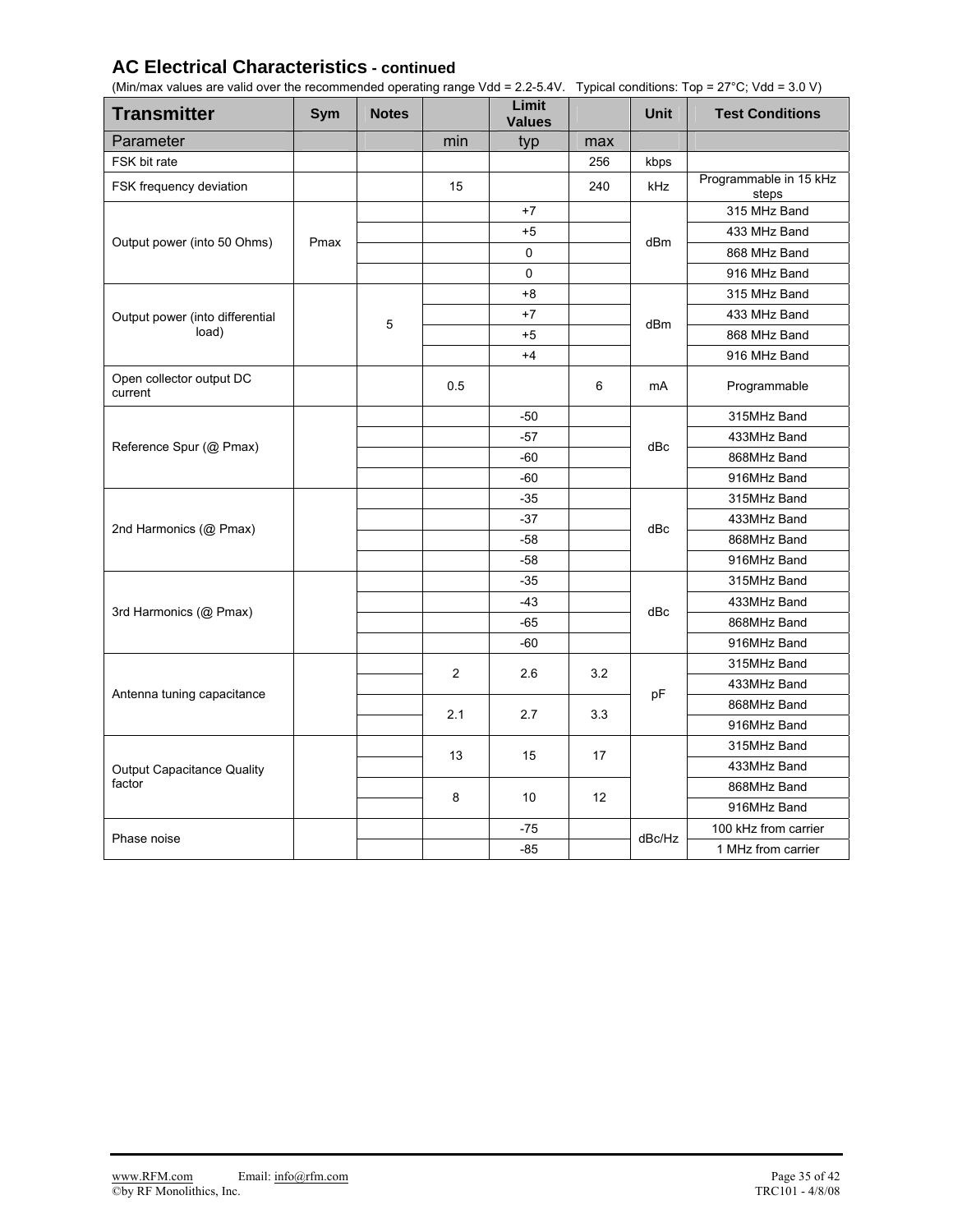## **AC Electrical Characteristics** - **continued**

(Min/max values are valid over the recommended operating range Vdd = 2.2-5.4V. Typical conditions: Top =  $27^{\circ}$ C; Vdd = 3.0 V)

| <b>Timing</b>              | <b>Sym</b> | <b>Notes</b> |     | Limit<br><b>Values</b> |     | Unit      | <b>Test Conditions</b>                  |
|----------------------------|------------|--------------|-----|------------------------|-----|-----------|-----------------------------------------|
| Parameter                  |            |              | min | typ                    | max |           |                                         |
| Transmit to Receive switch |            |              |     | 450                    |     | us        | Synthesizer off, osc on, 10<br>MHz step |
| time                       |            |              |     | 425                    |     | us        | Both ON, 10 MHz step                    |
| Receive to Transmit switch |            |              |     | 350                    |     | us        | Synthesizer off, osc on,<br>10MHz step  |
| time                       |            |              |     | 300                    |     | <b>US</b> | Both ON, 10 MHz step                    |
| Internal POR timeout       |            |              |     |                        | 100 | ms        | Vdd at 90% of final value               |
| Wake-up timer clock period |            |              |     |                        |     | ms        | Calibrated every 30 seconds             |

| <b>PLL Characteristics</b>   | Sym  | <b>Notes</b>   |        | Limit<br><b>Values</b> |        | Unit       | <b>Test Conditions</b>                                |
|------------------------------|------|----------------|--------|------------------------|--------|------------|-------------------------------------------------------|
| Parameter                    |      |                | min    | typ                    | max    |            |                                                       |
| PLL reference freq           | free | $\overline{2}$ | 8      | 10                     | 12     | <b>MHz</b> |                                                       |
| PLL lock time                |      |                |        | 10                     |        | <b>US</b>  | within 1kHz settle, 10MHz step                        |
| PLL startup time             |      |                |        |                        | 250    | <b>US</b>  | Crystal running                                       |
| Crystal load capacitance     | CL   |                | 8.5    |                        | 16     | pF         | Programmable in 0.5 pF steps,<br>tolerance $+/$ - 10% |
| Xtal oscillator startup time |      |                |        | 1.25                   | 5      | ms         | Crystal ESR < 100 Ohms                                |
|                              |      |                | 310.24 |                        | 318.75 |            | 315MHz Band (2.5kHz steps)                            |
| Frequency Range (w/ 10MHz    |      |                | 430.24 |                        | 439.75 | <b>MHz</b> | 433MHz Band (2.5kHz steps)                            |
| ref xtal)                    |      |                | 860.48 |                        | 879.51 |            | 868MHz Band (5.0kHz steps)                            |
|                              |      |                | 900.72 |                        | 929.27 |            | 916MHz Band (7.5kHz steps)                            |

NOTES:

**1-** BW=67 kHz, BER=10-3, Data Rate=2.4 kbps, digital filter.

**2-** Other crystal frequencies may be used, but every function on chip, including wake-up timer, output clock, data rate, clock recovery, etc…, is dependent on this reference frequency and everything will scale accordingly.

**3-** FCC Class 2 Blocking.

**4-** ASK using the Analog RSSI detector. ASKRFin > -60dBm.

**5-** Load equivalent to a tuned Loop or Dipole Antenna at the required operating frequency.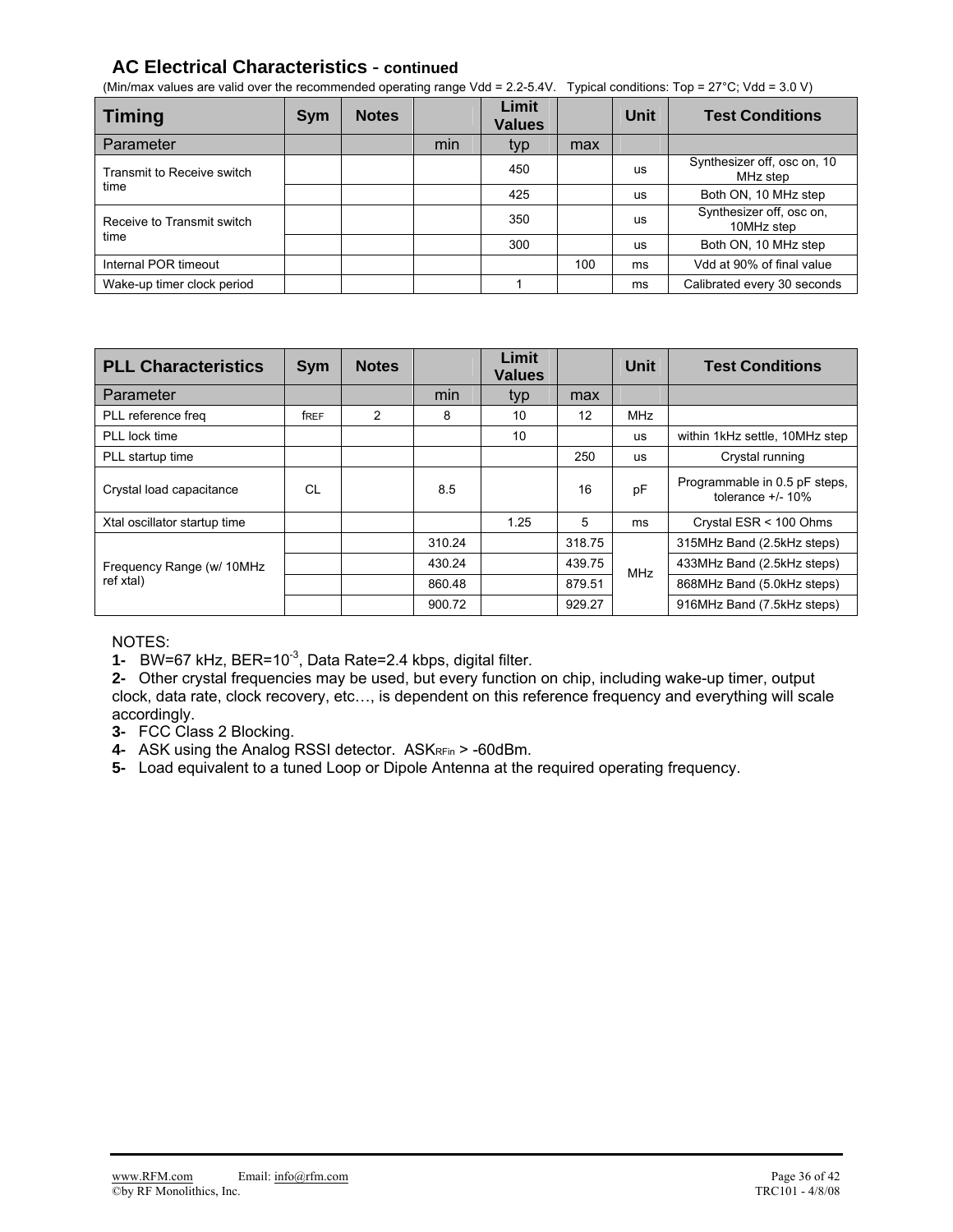## **8. Receiver Measurement Results**

The sensitivity measurements were derived from the *Typical Application Circuit* of Figure 1 and the layout as suggested on pgs 5-6. All data rates are based on a 10<sup>-3</sup> BER.

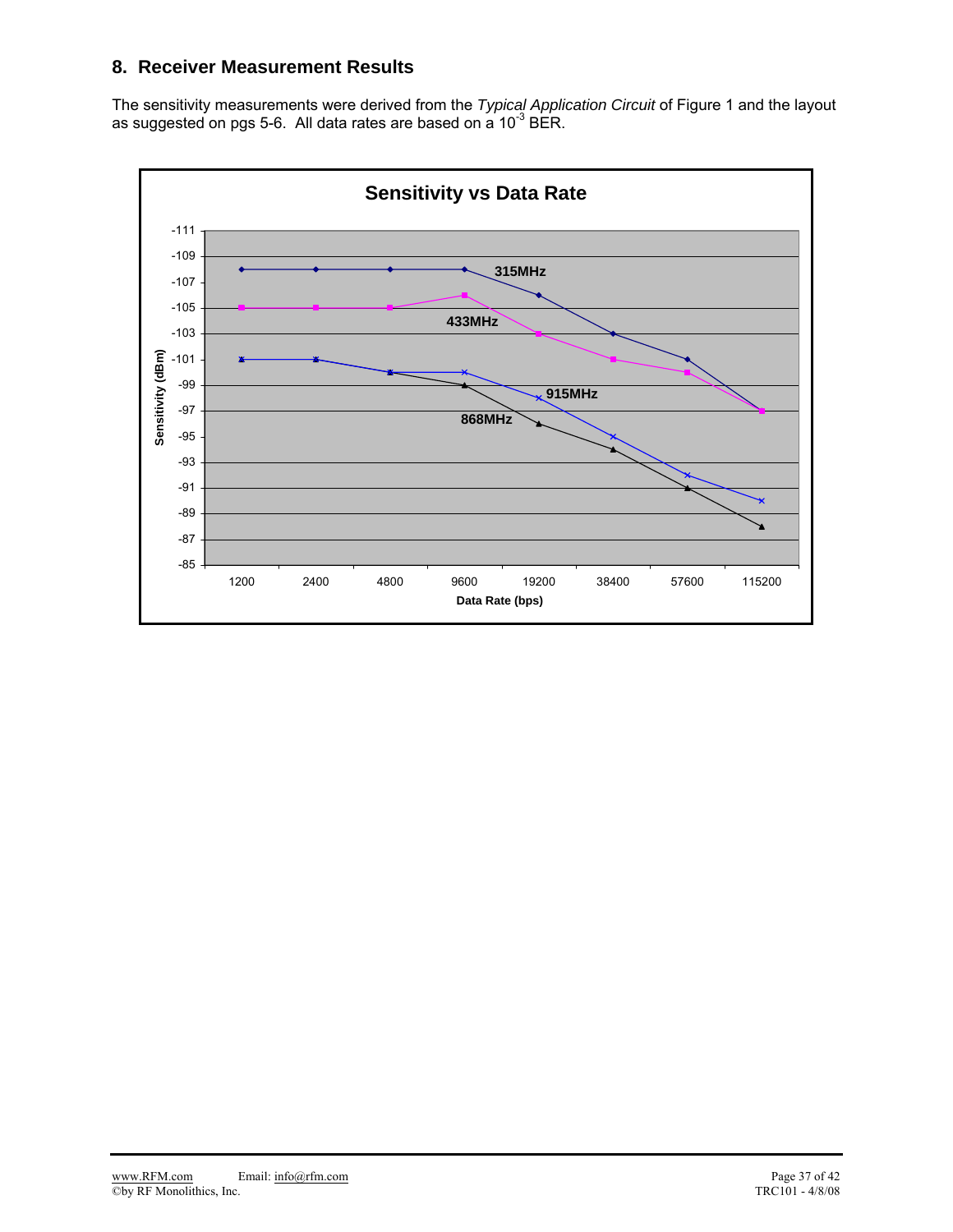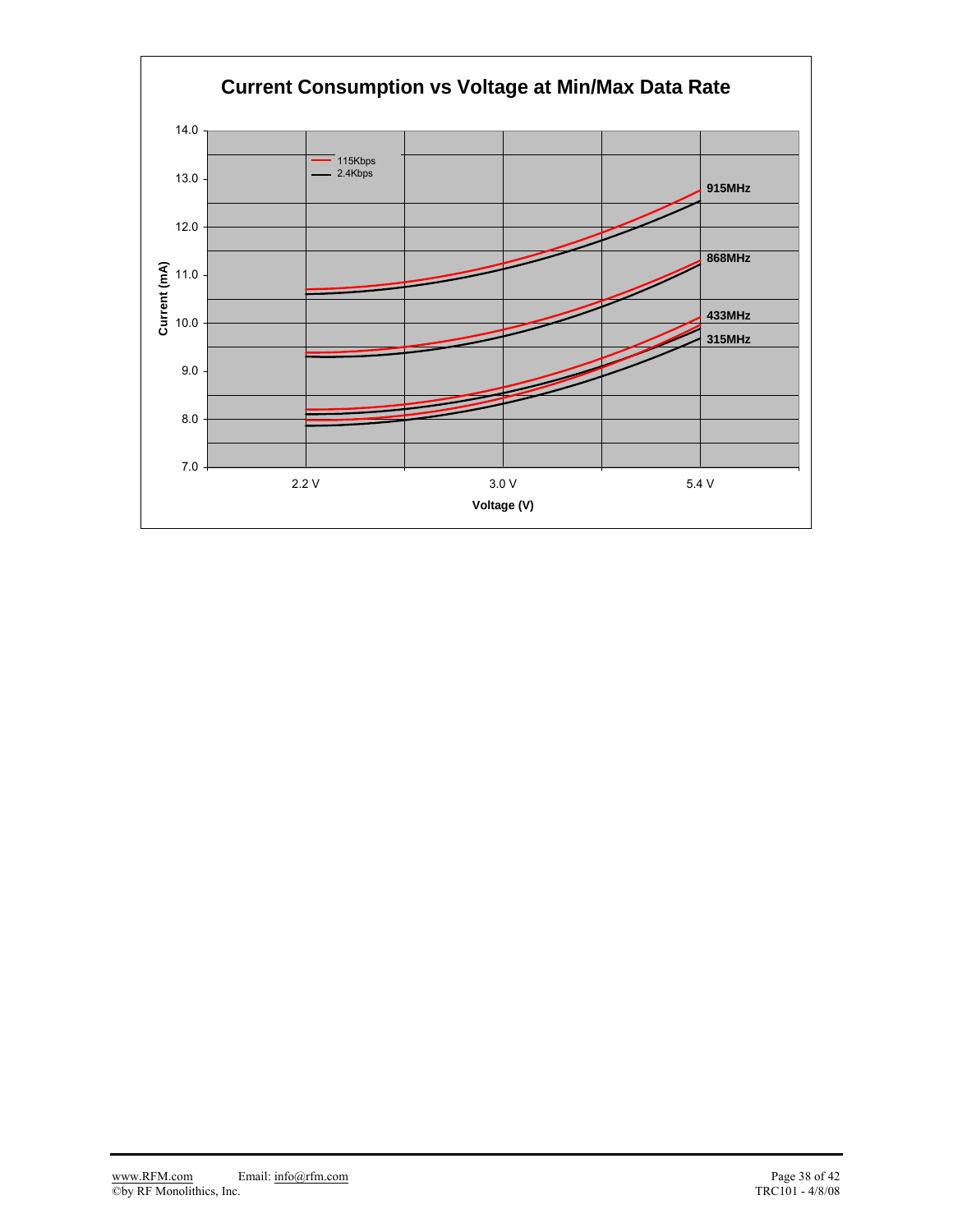## **9. Transmitter Measurement Results**

The transmitter measurements were derived from the Typical Application Circuit of Figure 1, pg 4, and the layout as suggested on pgs 5-6.

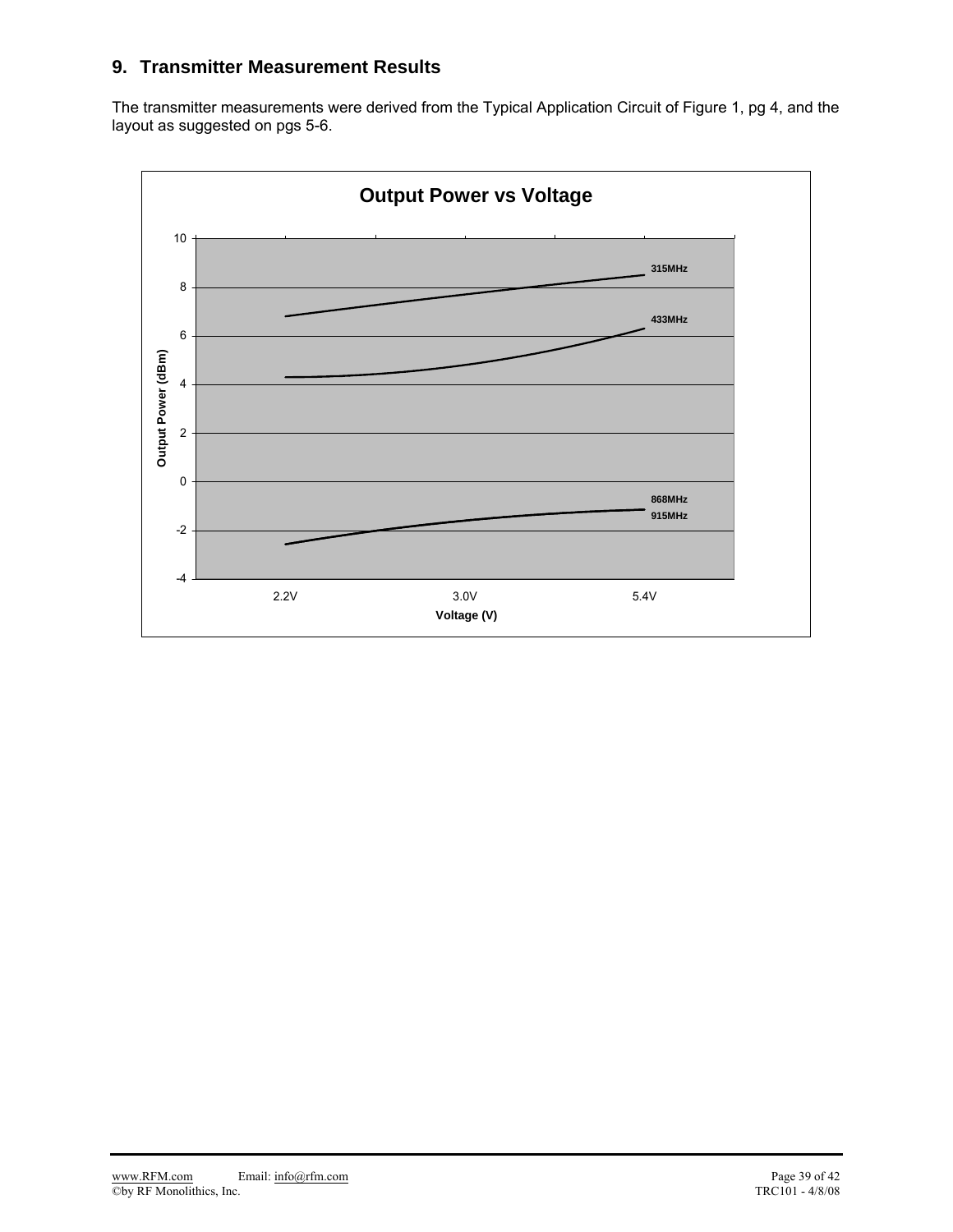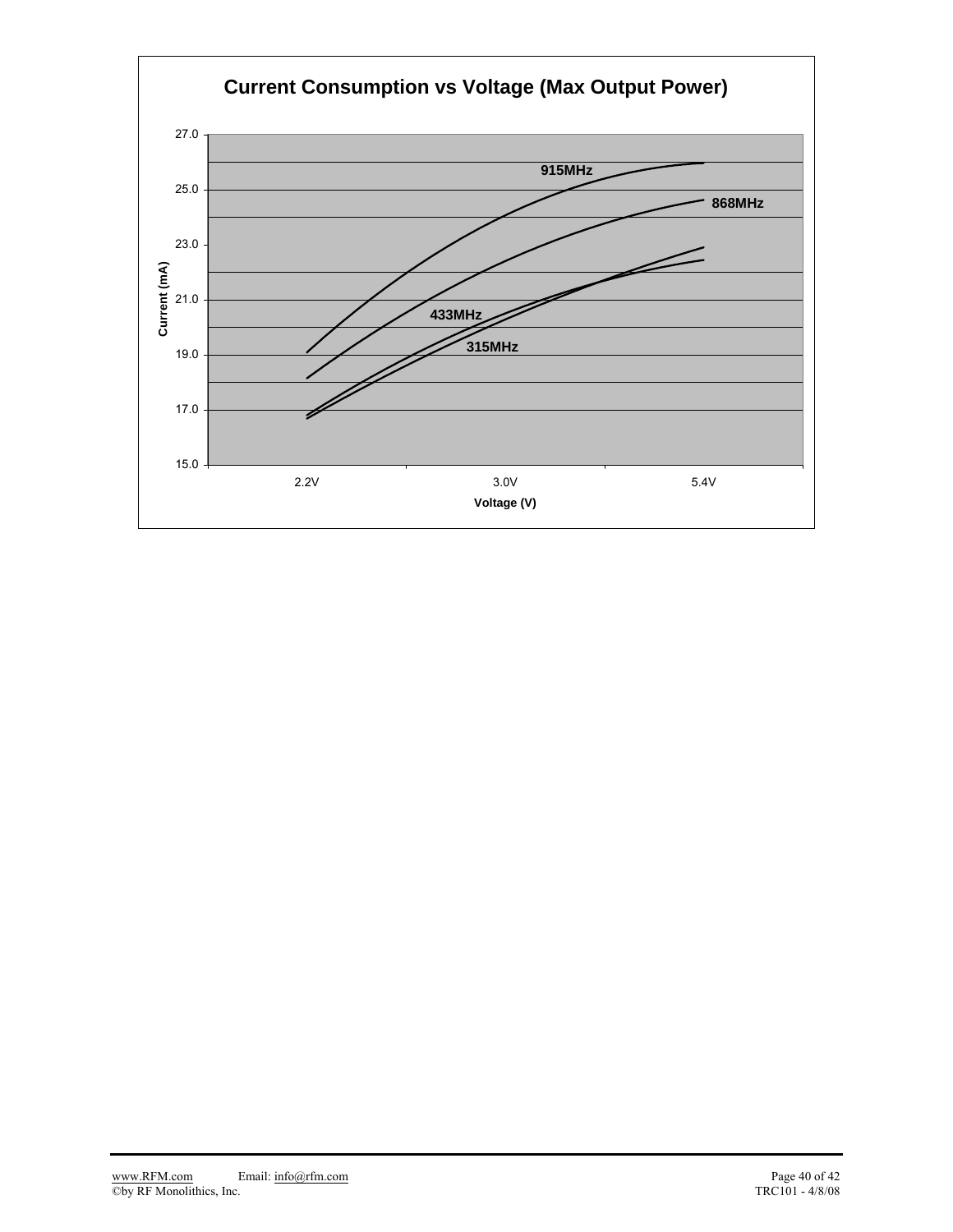# **IPC/JEDEC J-STD-020C REFLOW PROFILE**

| <b>Profile Feature</b>                                                                                                      | <b>Sn-Pb Eutectic Assembly</b>                 | <b>Pb-Free Assembly</b>              |  |  |
|-----------------------------------------------------------------------------------------------------------------------------|------------------------------------------------|--------------------------------------|--|--|
| Average Ramp-Up Rate<br>$(Ts_{\text{max}}$ to Tp)                                                                           | 3 °C/second max.                               | 3° C/second max.                     |  |  |
| Preheat<br>Temperature Min $(Ts_{min})$<br>Temperature Max $(Ts_{max})$<br>- Time (ts <sub>min</sub> to ts <sub>max</sub> ) | 100 $^{\circ}$ C<br>150 $°C$<br>60-120 seconds | 150 $°C$<br>200 °C<br>60-180 seconds |  |  |
| Time maintained above:<br>Temperature $(T_1)$<br>$-$ Time $(t_1)$                                                           | 183 $°C$<br>60-150 seconds                     | 217 °C<br>60-150 seconds             |  |  |
| Peak/Classification Temperature (Tp)                                                                                        | See Table 4.1                                  | See Table 4.2                        |  |  |
| Time within 5 °C of actual Peak<br>Temperature (tp)                                                                         | 10-30 seconds                                  | 20-40 seconds                        |  |  |
| Ramp-Down Rate                                                                                                              | 6 °C/second max.                               | 6 °C/second max.                     |  |  |
| Time 25 °C to Peak Temperature                                                                                              | 6 minutes max.                                 | 8 minutes max.                       |  |  |

Note 1: All temperatures refer to topside of the package, measured on the package body surface.